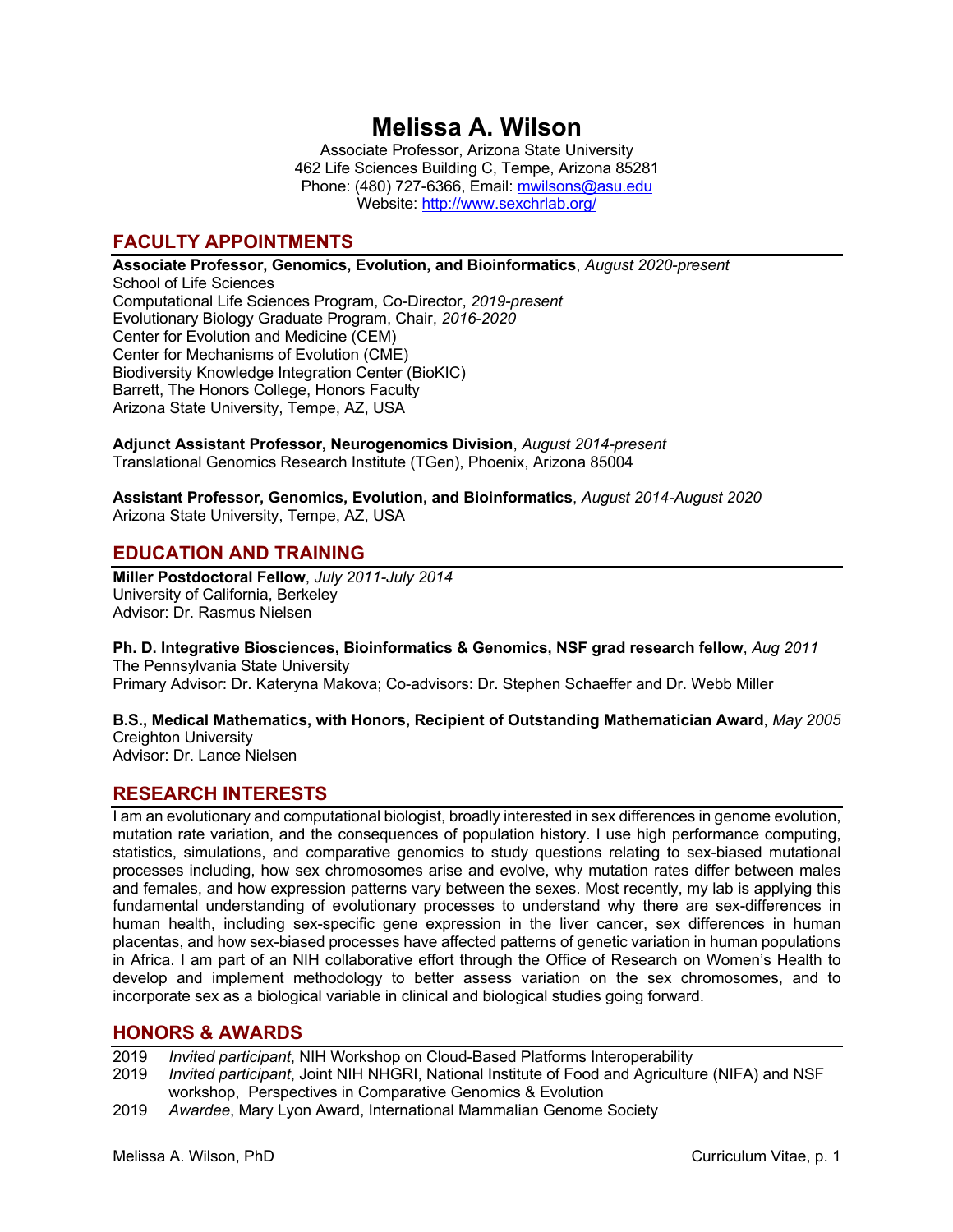- 2019 NIH NIGMS Director's Early Career Investigator (ECI) Lecturer
- 2019 *Invited participant*, NIH/OD ORWH Think Tank: Sex and Chromosomes
- 2018 *Awardee*, SMBE Allan Wilson Junior Award for Independent Research
- 2018 *Awardee,* Zebulon Pearce Distinguished Teaching Award, ASU, nominated 2015, 2016, 2017
- 2017 *Nominee*, Badass Woman of ASU
- 2016 *Invited participant*, Kavli Frontiers of Science, National Academy of Science
- 2012 *Semifinalist* Charles J. Epstein Trainee Award for Excellence in Human Genetics Research
- 2010 *Awardee* Mohnkern Scholarship, The Pennsylvania State University
- 2010 Evolution 2010 Conference Travel Fellowship
- 2010 *Second Place Award*, Grad Exhibition Poster Competition, Pennsylvania State University
- 2010 *Awardee* Braddock Homer Research Award, The Pennsylvania State University
- 2010 *First Place Award*, Genome Research poster competition at CSH: The Biology of Genomes
- 2010 *Awardee* Institute of Molecular Evolutionary Genetics, Competitive Travel Grant
- 2010 *Awardee* Women In the Sciences and Engineering, Travel Grant (\$250 each year)
- 2009 *Awardee* Sex & Recombination: In Theory and Practice Conference, Travel Fellowship
- 2009 *Selected participant*, NIH Graduate Student Research Festival
- 2008 Women In Science and Engineering Outstanding Service Award
- 2008 *Selected participant*, Munich Graduate Program EES Summer School: Evolution of Sex Chr
- 2007 J. Ben and Helen D. Hill Memorial Award, The Pennsylvania State University<br>2006 The Pennsylvania State University NSF GRFP Incentive Award
- The Pennsylvania State University NSF GRFP Incentive Award
- 2005 Graham Endowed Fellowship: University-wide recognition of highly recruited students
- 2005 Huck Institute of the Life Sciences Fellowship
- 2005 Huck Institute of the Life Sciences Supplemental Award: For academic excellence
- 2005 Creighton University Outstanding Mathematician Award: One award per academic year

# **PUBLICATIONS**

(Trainees:  $^{\mathrm{u}}$  undergraduate;  $^{\mathrm{g}}$  graduate;  $^{\mathrm{p}}$  postdoctoral; technician/programmer/other)

**Significance of the author list order**: The "First Author" position in the case of primary research publications is reserved to the person most intimately connected with carrying out the experiments and drafting the manuscript. In review articles, the first author is usually the person who most substantially contributed to the writing of the manuscript. On occasions, equally contributing authors deserve to be recognized as "Co-First Authors" or "Co-Senior Authors" and are recognized by a star (\*). Middle authors usually contributed to the research by carrying out some of the experiments or substantially assisting in the experiments, intellectual input, experimental design, and writing parts of the manuscripts. The last author position is, usually, reserved for the senior author of correspondence who is responsible for the research design and final version of the manuscript. Corresponding authorships are underlined. Journal impact factors are calculated from the number of citations per publication. Current citations for each article and author indices are from Google Scholar databases.

**Wilson, MA** - Total citations: *8782;* h-index: *21*; i10-index: *28*

Google Scholar: https://scholar.google.com/citations?user=lWqoF48AAAAJ&hl=en

**In Review** (9 total with preprint where possible)

62. Castillo AI<sup>g</sup>, Roos BH<sup>u</sup>, Rosenberg MS, Cartwright R, and **Wilson MA**. Genie: An interactive real-time simulation for teaching genetic drift. (*in review*) https://www.biorxiv.org/content/early/2018/02/22/268672

61. Phung TN, Olney KC, Kliman HJ, **Wilson MA**. Patchy, incomplete, and heterogeneous X-inactivation in the human placenta. (*in review*) https://www.biorxiv.org/content/10.1101/785105v

60. Fontenele, RS, Kraberger S, Hadfield J, Driver EM, Bowes D, Holland LA, Faleye TOC, Adhikari S, Kumar R, Inchausti R, Holmes WK, Deitrick S, Brown P, Duty D, Smith T, Bhatnagar A, Yeager RA, Holm RH, Hoogesteijn von Reitzenstein N, Wheeler E, Dixon K, Constantine T, Wilson MA, Lim ES, Jiang X, Halden RU, Scotch M and Varsani A. High-throughput sequencing of SARS-CoV-2 in wastewater provides insights into circulating variants. (*in review*)

https://www.medrxiv.org/content/10.1101/2021.01.22.21250320v1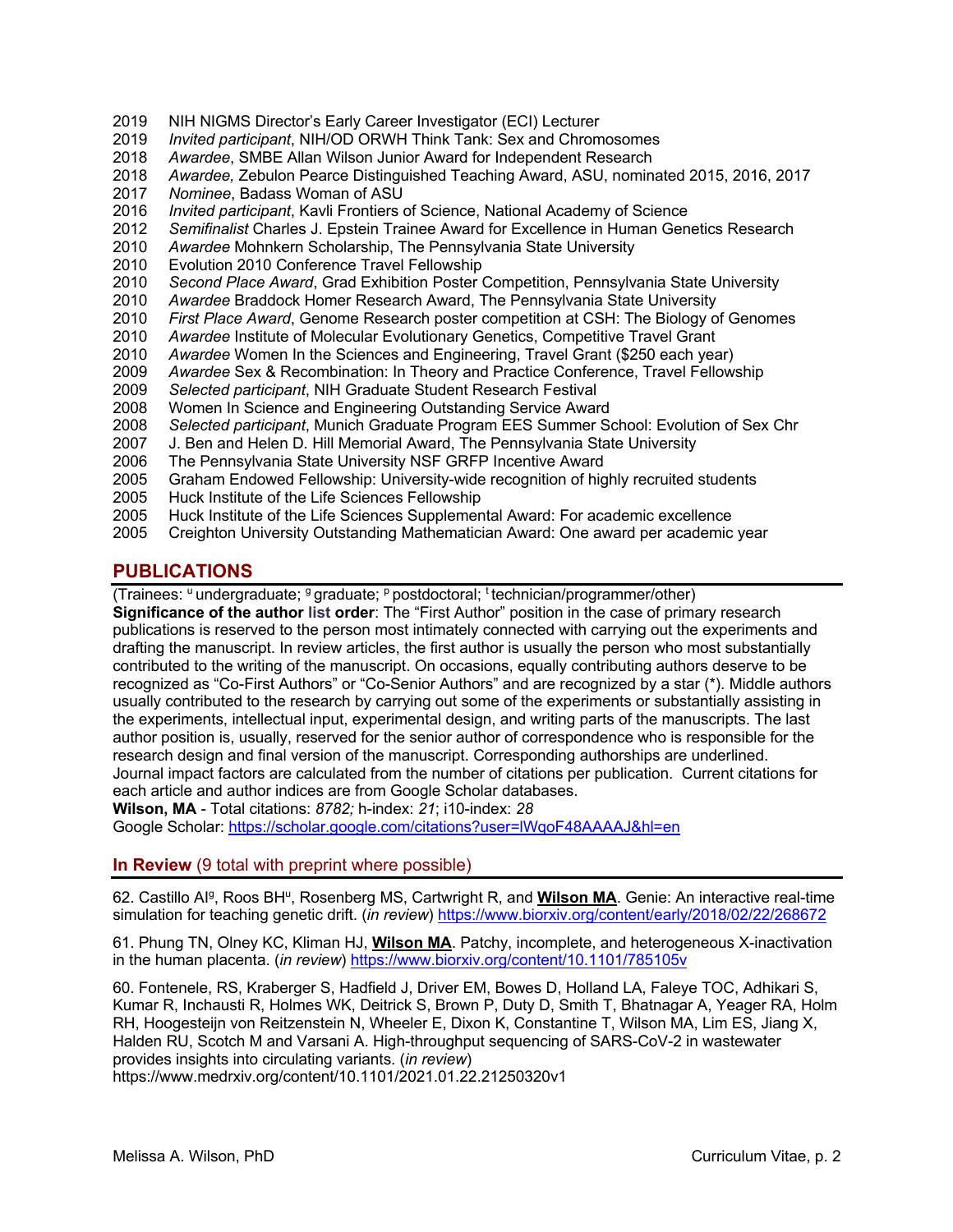59. Phung T, Tchoukalova Y, Grandjean D, Becquer E, Chen L, Steel J, Valentin Dinu, Wilson MA, David G. Lott DG. Gene expression in idiopathic subglottic stenosis (iSGS) suggests an important role for epithelial cells in iSGS pathogenesis (*in review*)

58. Malukiewicz J, Dergram J, Grativol AD, Igayara CS, Ruiz-Miranda CR, Nicola PA, Pereira LMC, Varsani A, Wilson MA, Stone AC, Silva DL, de Fátima Rodrigues da Silva F, Walter L, Zinner D, Roos C. Genomic Skimming and Nanopore Sequencing Uncover Cryptic Hybridization in One of World's Most Threatened Primates (*in review*)

57. Dolby GA\*p, Webster TH\*p, McCartney-Melstad E, Shaffer HB, DeNardo D, **Wilson M**, Kusumi K. Speciation by river vicariance and monsoon adaptation via low-coverage genome sequencing of desert tortoises (*in review*)

56. Olney KC, Gibson JD, Natri HM, Underwood A, Gadau J, **Wilson MA**. Lack of parent-of-origin effects in Nasonia jewel wasp: a replication and extension study (*in review*) https://www.biorxiv.org/content/10.1101/2021.02.11.430138v1

55. Cotter DJ, Webster TH, and **Wilson MA**. Genomic and demographic processes differentially influence genetic variation across the X chromosome (in review) https://www.biorxiv.org/content/10.1101/2021.01.31.429027v1

54. Phung T, Webster T, Lenkiewicz E, Malasi S, Andreozzi M, McCullough AE, Anderson KS, Pckaj BA, **Wilson MA**, Barrett MT. Unique evolutionary trajectories of breast cancers with distinct genomic and spatial heterogeneity. *Scientific Reports* (*in review*)

**Published Peer-Reviewed Articles** (53 total: 12 first authorships; 23 corresponding)

#### **2021 (5)**

53. Collins C, DeNardo D, Blake M, Norton J, Schmidlin K, Fontenele R, **Wilson MA**, Kraberger S, Varsani A. 2021. Genome sequences of microviruses identified in Gila monster feces. *Microbiology Resources Announcements* (*accepted*)

Role: Collaborator, collected samples, writing

52. Hinde K, CEG. Amorim, AF Brokaw, N Burt, M Casillas, A Chen, T Chestnut, PK Connors, M Dasari, J Dietrick, CF Ditelberg, J Drew, L Durgavich, B Easterling, C Henning, A Hilborn, EK Karlsson, M Kissel, J Kobylecky, J Krell, DN Lee, KM Lesciotto, KL Lewton, JE Light, J Martin, A Murphy, W Nickley, A Núñez-de la Mora, O Pellicer, V Pellicer, AM Perry, SG Schuttler, AC Stone, B Tanis, J Weber, **M Wilson**, E Willcocks, CN Anderson. 2021. March Mammal Madness and the Power of Narrative in Science Outreach. *eLife* (accepted)

Role: Collaborator, genetics summary, writing

51. Ozga AT, Webster TH<sup>P</sup>, Gilby IC, Wilson MA, Nockerts RS, Wilson ML, Pusey AE, Li Y, Hahn BH and Stone AC. 2021. Urine as a high quality, abundant source of host genomic DNA from wild populations. *Molecular Ecology* (accepted)

Role: Collaborator, genomics analysis, writing

50. Taravella Oill AM<sup>g</sup>, Deshpande AJ<sup>u</sup>, Natri HM<sup>p</sup> and **Wilson MA**. 2021. PopInf: An approach for reproducibly visualizing and assigning population affiliation in genomic samples of uncertain origin. *Journal of Computational Biology* (*accepted*) PMID: 33074720 Role: Senior author, conception/design, writing

49. Massey SC, Whitmire P, Doyle TE, Ippolito J, Mrugala MM, Hu L, Canoll P, Anderson ARA, **Wilson MA**, Fitzpatrick SM, McCarthy MM, Rubin J, Swanson KR. 2021. Sex Differences in Health and Disease: a review of biological sex differences relevant to cancer with a spotlight on glioma. *Cancer Letters* 498:178- 187. PMID: 33130315

Role: Collaborator, analysis, writing

**2020 (11)**

48. **Wilson MA**. 2020. Searching for sex differences. *Science* 369(6509): 1298-1299.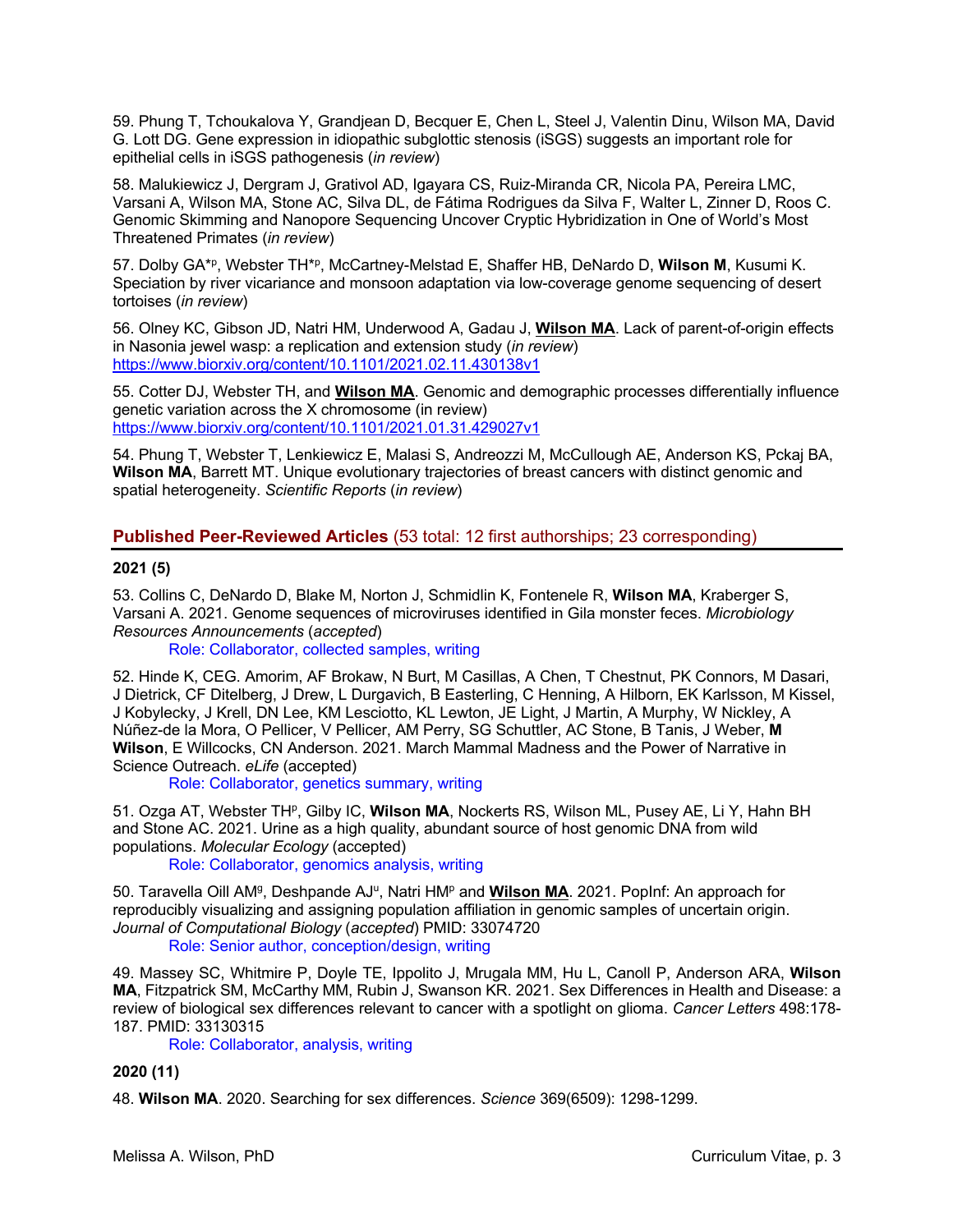Role: Sole contributor

47. Borden ES<sup>g</sup>, Kang P, Natri HM<sup>p</sup>, Phung TN<sup>p</sup>, Wilson MA, Buetow KH, Hastings KT. 2020. Neoantigen fitness model predicts lower immune recognition of cutaneous squamous cell carcinomas than actinic keratoses. *Frontiers in Immunology* 10:2799. PMID: 31849976

Role: Collaborator, neoepitope analysis, writing

46. Gemmell N,... Wilson M, Rupp S<sup>g</sup>.... Stone C, Ngatiwai Trust Board Ngatiwai Trust Board. 2020. The tuatara genome reveals ancient features of amniote evolution. Nature 584(7821): 403-409. PMID: 32760000

Role: Collaborator, sex chromosome comparative genomics and selection analyses, writing

45. Olney K<sup>g</sup>, Brotman SM<sup>u</sup>, Valverde-Vesling V<sup>u</sup>, Andrews J<sup>u</sup>, Wilson MA. 2020. Reference genome and transcriptome informed by the sex chromosome complement of the sample increases ability to detect sex differences in gene expression from RNA-Seq data. *Biology of Sex Differences* 11(1): 42. PMCID: PMC7374973

Role: Senior author, conception/design, RNAseq analysis, writing

44. Phung TNp, Lenkiewicz E, Malasi S, Sharma A, Anderson KS, **Wilson MA**, Pockaj BA, Barrett MT. 2020. Unique genomic and neoepitope landscapes across tumors: a study across time, tissues, and space within a single Lynch Syndrome patient. *Scientific Reports* 10(1):12190. PMCID: PMC7376229 Role: Collaborator, Neoepitope analysis, writing

43. Powell GL, Vannan A, Bastle RM, **Wilson MA**, Dell'Orco M, Perrone-Bizzozero NI, Neisewander JL. 2020. Environmental enrichment during forced abstinence from cocaine self-administration opposes gene network expression changes associated with the incubation effect. *Scientific Reports* 10(1):11291. PMCID: PMC7347882

Role: Collaborator, RNAseq analysis, writing

42. Dolby GAP, Morales M, Webster THP, DeNardo D, Wilson M, Kusumi K. 2020. Discovery of a new TLR gene and gene expansion event through improved desert tortoise genome assembly with chromosome-scale scaffolds. *Genome Biology and Evolution* 12(2): 3817-3925 PMCID: PMC7058155 Role: Collaborator, comparative genomics, writing

41. Orton J, Morales M, Fontenele R, Schmidlin K, Kraberger S, Leavitt D, Webster Tp, **Wilson MA**, Kusumi K, Dolby G\*, Varsani A\*. 2020. Virus discovery in desert tortoise fecal samples: Novel circular single stranded DNA viruses. *Viruses* 12(2): 143. PMCID: PMC7077246 Role: Collaborator, sample collection, writing

40. **Wilson MA** and Buetow KH. 2020. Novel mechanisms of cancer emerge when accounting for sex as a biological variable. 2020. *Cancer Research*. 80(1) 27-29. PMCID: PMC6942614 Role: Co-corresponding author; developed idea, oversaw all components of writing and synthesis

39. Natri Hp, Garcia A, Buetow KH, Trumble B and **Wilson MA**. 2020. Endogenous retroviruses and the Pregnancy Compensation Hypothesis. *Trends in Genetics* 36(1):2-3. PMCID: PMC7357623 Role: Senior author; developed idea, oversaw all components of writing and synthesis

38. Garcia A, Natri H<sup>p</sup>, Buetow KH, Trumble B and Wilson MA. 2020. Evolution of immune sexual dimorphism in response to placental invasiveness. *Trends in Genetics* 36(1):5-7. PMCID: PMC7373348 Role: Senior author; developed idea, oversaw all components of writing and synthesis

### **2019 (7)**

37. **Wilson MA** 2019. Crowdfunding science *Genome Biology*. 20, 250 PMCID: PMC6876096 Role: Sole contributor

36. Williams JJ, Drew JC, Galindo-Gonzalez S, Robic S, Dinsdale E, Morgan W, Triplett EW, Burnette J, Donovan S, Elgin S, Fowlks ER, Goodman AL, Grandgenett NF, Goller C, Hauser C, Jungck JR, Newman JD, Pearson W, Ryder E, **Wilson MA**, Sierk M , Smith T, Tosado-Acevedo R, Tapprich W, Tobin TC, Toroy A, Welchz L, Wright R, Ebenbach D, McWilliams M, Rosenwald AG, Pauley MA. 2019. Barriers to integration of bioinformatics into undergraduate life sciences education: a national study of US life sciences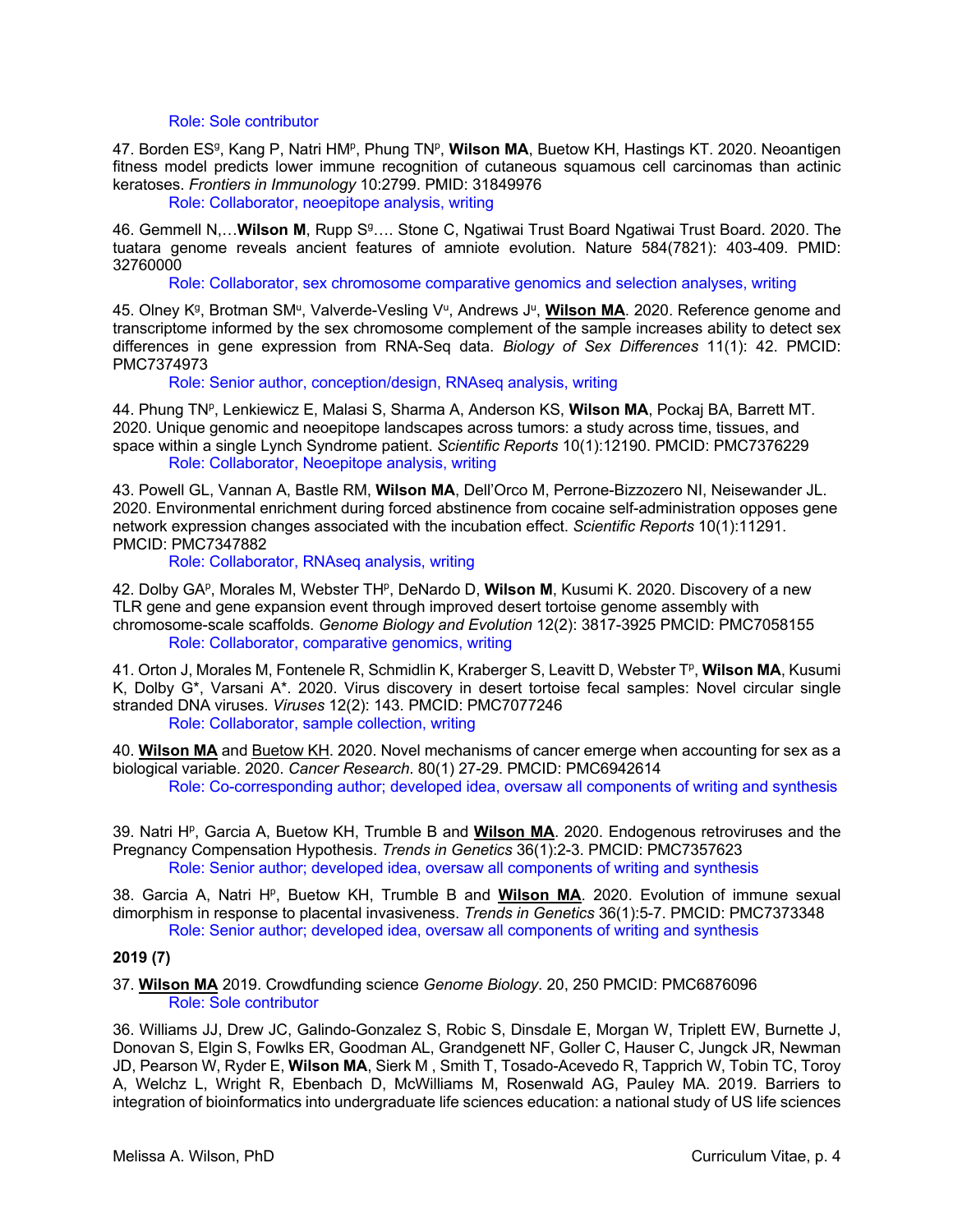faculty uncover significant barriers to integrating bioinformatics into undergraduate instruction. *PLoS One* 14(11):e0224288. PMCID: PMC6860448

Role: Study development

35. Natri H<sup>p</sup>, Wilson MA<sup>\*</sup>, and Buetow K<sup>\*</sup>. 2019. Distinct molecular etiologies of male and female hepatocellular carcinoma. *BMC Cancer*. 19(951). PMCID: PMC6794913

Role: Co-corresponding author; developed idea, oversaw all components of writing and synthesis

34. Natri H<sup>p</sup>, Garcia A, Buetow KH, Trumble B and **Wilson MA**. 2019. The Pregnancy Pickle: Evolved immune compensation due to pregnancy underlies sex differences in human diseases. *Trends in Genetics* 35(7):478-488. PMCID: PMC6611699

Role: Senior author; developed idea, oversaw all components of writing and synthesis

33. Webster TH<sup>p</sup>, Phung T, Grande B, Karlins E, Richmond P, Couse M, Whitford W, and **Wilson MA**. 2019. Identifying, understanding, and correcting technical artifacts on the sex chromosomes in nextgeneration sequencing data. *GigaScience* 8(7):giz074. PMCID: PMC6615978

Role: Co-senior author; developed project idea, oversaw all sex chromosome analyses

32. Phung T, Wayne B, **Wilson MA\*** and Lohmueller K\*. 2019. Complex patterns of sex-biased demography in canines. *Proceedings of the Royal Society B* 286(1903): 20181976. PMCID: PMC6545087 Role: Co-senior author; developed project idea, oversaw all sex chromosome analyses

31. Narang P<sup>p</sup>, Chen M, Sharma AA, Anderson KS and **Wilson MA**. 2019. The neoepitope landscape of breast cancer: implications for immunotherapy. *BMC Cancer* 19(1):200. PMCID: PMC6399957 Role: Developed and oversaw all computational aspects of the project

#### **2018 (9)**

30. Olney KCg, Nyer DB, **Wilson Sayres MA**, and Haynes K. 2018. The synthetic histone-binding regulator protein PcTF activates interferon genes in breast cancer cells. *BMC Systems Biology* 12: 83. Role: Co-developed and oversaw all computational aspects of the project

29. Somayaji V, DeNardo D, **Wilson Sayres MA**, Waits K, Fontenele R, Kraberger S, Varsani A. 2018 Genome of single stranded DNA virus identified in Gila monster feces. *Microbiology Resource Announcements* 7: e00925-18.

Role: Collected fecal samples

28. Krishna S, Ulricha P, Wilson E, Parikhe F, Narang P<sup>p</sup>, Yang S, Clark A, Kim-Schulze S, Park J, Posner M, **Wilson Sayres MA**, Sikora A, and Anderson KS. 2018. Human papilloma virus specific immunogenicity and dysfunction of CD8+ T cells in head and neck cancer. *Cancer Research* 79(21): 6159-6170. Role: Conducted HLA-type inference and neoepitope identification

27. Barrett MT, Lenkiewicz E, Malasi S, Basu A, Holmes Yearley J, Annamalai L, McCullough AE, Kosiorek H, Narang P<sup>p</sup>, Wilson Sayres MA, Chen M, Anderson KS, and BA Pockaj. 2018. The association of genomic lesions and PD-1/PD-L1 expression in resected triple negative breast cancers. *Breast Cancer Research* 20(1): 71.

Role: Conducted breast cancer genomics analyses

26. **Wilson Sayres MA**, Hauser C, Sierk M, Robic S, Rosenwald AG, Smith TM, Triplett, EW, Williams JJ, Dinsdale E, Morgan W, Burnette III JM, Donovan SS, Drew JC, Elgin SCR, Fowlks ER, Galindo-Gonzalez S, Goodman, AL, Grandgenett NF, Goller CC, Jungck J, Newmann JD, Pearson WR, Ryder E, Tosado-Acevedo R, Tapprich W, Tobin TC, Toro-Martínez A, Welch LR, Wright R, Ebenbach D, Olney C, McWilliams M, Pauley MA. 2018. Bioinformatics Core Competencies for Undergraduate Life Sciences Education. *PLoS One* 13(6): e0196878.

Role: First author, primary data analysis, writing, and interpretation

25. Damgaard PB... **Wilson Sayres MA**, Taravella AMg... and Willerslev E. 2018. 137 ancient human genomes from across the Eurasian steppes. *Nature* 557(7705): 369-374.

Role: Characterizing Y haplotype variation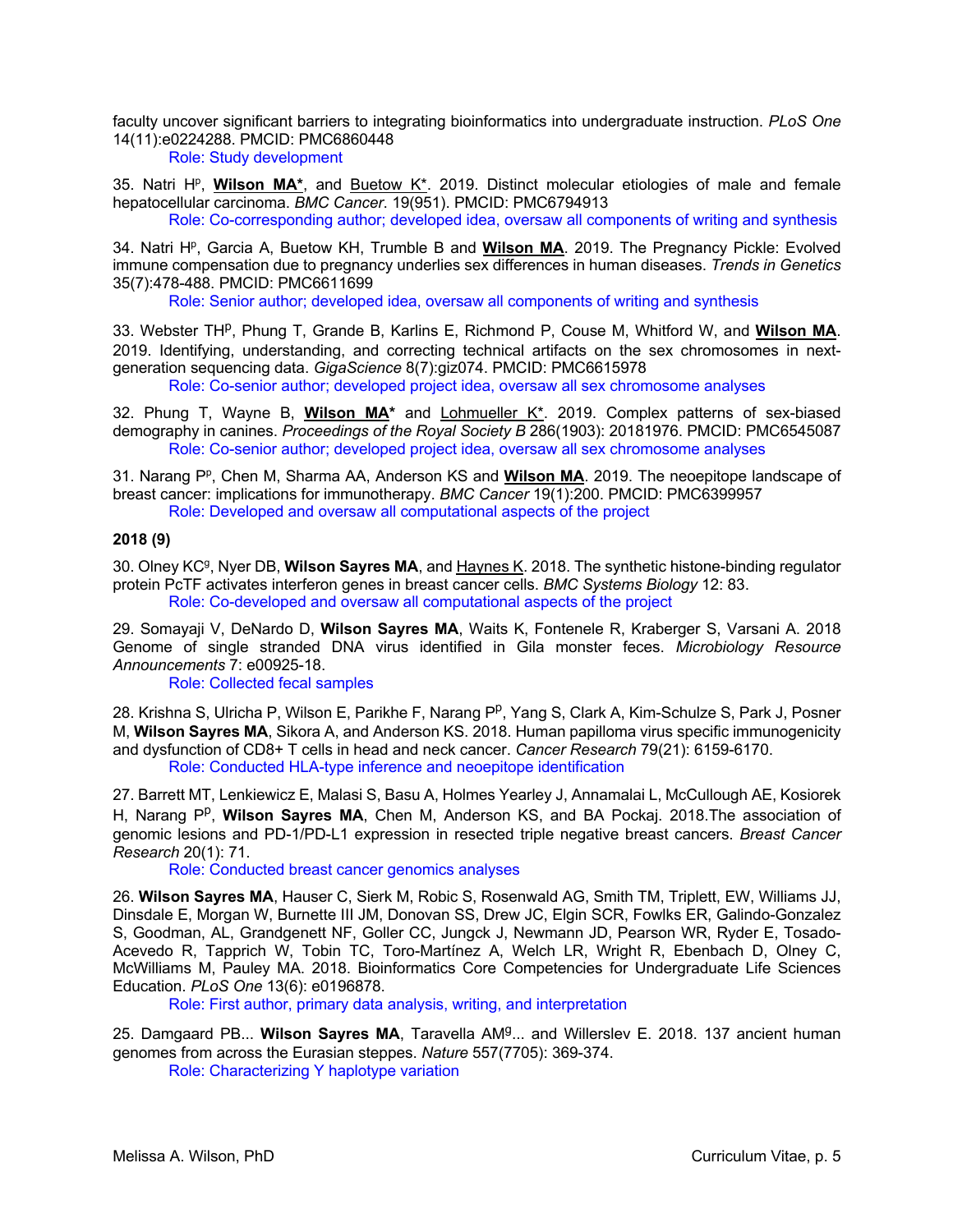24. **Wilson Sayres MA**. Genetic diversity on sex chromosomes. 2018. *Genome Biology and Evolution*. 10(4):1064-1078.

Role: Sole author

23. Tollis M, Hutchins E, Stapely J, Eckalbar W, Rupp  $S<sup>g</sup>$ , Maayan I, Lasku E, Infante C, Dennis S, Robertson J, May C, Crusoe M, Bermingham E, DeNardo D, Hsieh S, Huentelman M, Kulathinal R, McMillan WO, Menke D, Pratt S, Rawls JA, Sanjur O, **Wilson Sayres MA**, Wilson-Rawls J, Fisher R and Kusumi K. 2018. Comparative genomics reveals accelerated evolution in conserved pathways during the diversification of anole lizards. *Genome Biology and Evolution* 10(2):489-506.

Role: Contributor - conducted dN/dS analysis across species

22. Chowell D<sup>g</sup>, Napier J, Gupta R, Anderson KS, Maley CC and **Wilson Sayres MA**. 2018. Modeling the subclonal evolution of cancer cells. *Cancer Research* 78(3):830-839.

Role: PI, corresponding author - directed all data analysis and interpretation

#### **2017 (2)**

21. Olney K<sup>g</sup>, Narang P<sup>p</sup>, Taravella A<sup>g</sup>, Webster TH<sup>p</sup> and **Wilson Sayres MA**. 2017. EvSex16: Evolutionary Genomics of Sex. *Journal of Heredity* 108(7): 707-708. doi: 10.1093/jhered/esx084 Role: PI, corresponding author

20. Rupp S<sup>g</sup>, Webster TH<sup>p</sup>, Olney K<sup>t</sup>, Hutchins E, Kusumi K and **Wilson Sayres MA**. 2017. Evolution of dosage compensation in Anolis carolinensis, a reptile with XX/XY chromosomal sex determination. *Genome Biology and Evolution* 9(1): 231-240.

Role: PI, corresponding author - directed all data analysis and interpretation

#### **2016 (6)**

19. Taravella Ag and **Wilson Sayres MA**. 2016. Fruitful analysis of sex chromosomes reveals X-treme genetic diversity. *Genome Biology*. 17(1): 244.

Role: PI, corresponding author, equal contributor to writing/interpretation.

18. Narang P<sup>p</sup> and **Wilson Sayres MA**. 2016. Variable autosomal and X divergence near and far from genes affects estimates of male mutation bias in great apes. *Genome Biology and Evolution* 8(11): 3393- 3405.

Role: PI, corresponding author - directed all data analysis and interpretation

17. Webster T<sup>p</sup> and **Wilson Sayres MA**. 2016. Genomic signatures of sex-biased demography: progress and prospects. *Current Opinion in Genetics and Development* 3(41): 62-71. doi:10.1016/j.gde.2016.08.002

Role: PI, corresponding author, co-wrote and interpreted

16. Pagani L… **Wilson Sayres MA**… et al. 2016. Genomic analyses inform on migration events during the peopling of Eurasia. *Nature* 538: 238-242. doi:10.1038/nature19792

Role: Contributor - conducted population genetics analysis, writing, and interpretation

15. Poznik GD, Xue Y, Mendez F, Willems T, Massaia A, **Wilson Sayres MA**, *et al*. (*37 others*). 2016. Punctuated bursts in human male demography inferred from 1,244 worldwide Y-chromosome sequences. *Nature Genetics* 48: 593-599. doi: 10.1038/ng.3559

Role: Contributor - conducted population genetics simulations, data analysis, writing, and interpretation

14. Cotter DJ<sup>u</sup>, Brotman SM<sup>u</sup> and **Wilson Sayres MA**. 2016. Genetic diversity on the human X chromosome does not support a strict pseudoautosomal boundary. *Genetics* 203(1): 485-492. doi:10.1534/genetics.114.172692

Role: PI, corresponding author - directed all data analysis and interpretation

#### **2015 (3)**

13. 1000 Genomes Consortium … **Wilson Sayres MA**… . 2015. A global reference for human genetic variation. *Nature* 526: 68-74. doi:10.1038/nature15393

Role: Contributor - conducted computational modeling, discussion, and interpretation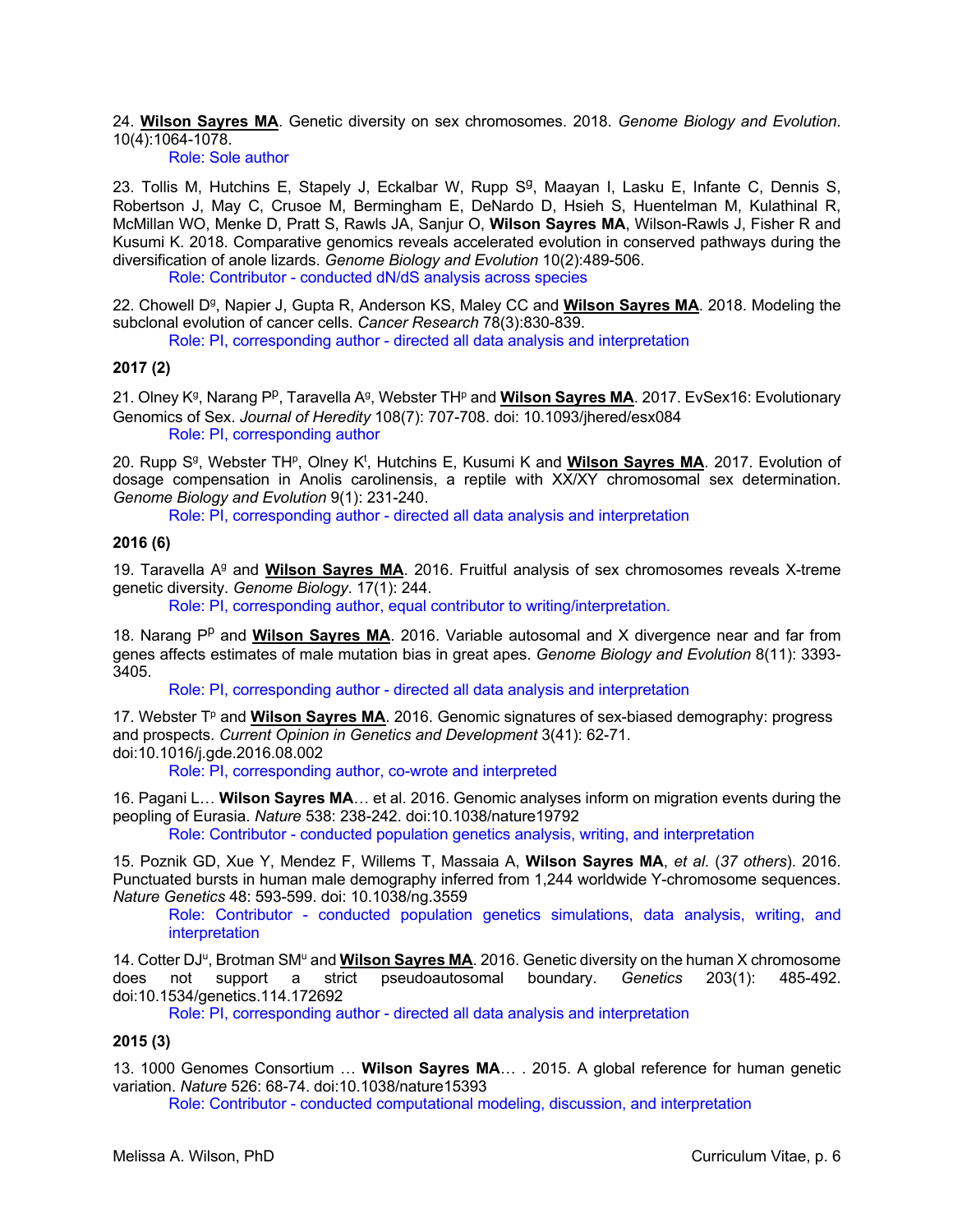12. Karmin M\*, Saag L\*, Vicente M\*, **Wilson Sayres M\***, *et. al (95 others)*. 2015. A recent bottleneck of Y chromosome diversity coincides with a global change in culture. *Genome Research* **25**(4): 459-466. doi:10.1101/gr.186684.114

Role: Co-primary researcher - conducted computational modeling, data analysis, and interpretation

11. Boddy A, Fortunato A, **Wilson Sayres M** and Aktipis A. 2015. Cooperation and conflict beyond the womb: The paradoxical effects of fetal microchimerism on maternal health. *BioEssays* **37**(10): 1106-1118. doi:10.1002/bies.201500059

Role: Co-senior author – Coordinated the project, conducted primary interpretation.

#### **2009-2014 (Prior to starting as faculty: 10)**

10. **Wilson Sayres MA**, Lohmueller KE and Nielsen R. 2014. Natural selection reduced diversity on human Y chromosomes. *PLoS Genetics* 10(1): e1004064. doi:10.1371/journal.pgen.1004064

Role: Primary researcher - conducted all experiments, data analysis, and interpretation.

9. Tsai Paulina<sup>u</sup> and **Wilson Sayres MA**. 2013. Evolution of the phosphatase gene family across nematode worms and flies. *Berkeley Scientific Journal* 18(1): 87-93.

http://escholarship.org/uc/item/2sb4992b

Role: PI, corresponding author - directed all experiments, data analysis, and interpretation.

8. Pandey R\*, **Wilson Sayres MA\*** and Azad R. 2013. Detecting evolutionary strata on the human X chromosome in the absence of gametologous Y-linked sequences. *Genome Biology and Evolution* **5**(10): 1863-1871. doi:10.1093/gbe/evt139

Role: Co-primary researcher and co-PI - conducted or directed all experiments, data analysis and interpretation

7. Somel M, **Wilson Sayres MA**, Jordan G, Huerta-Sanchez E, Fumagalli M, Ferrer-Admetlla A, and Nielsen R. 2013. A scan for human-specific relaxation of negative selection reveals unexpected polymorphism in the proteasome. *Molecular Biology and Evolution* **30**(8): 1808-1815. doi:10.1093/molbev/mst098

Role: Collaborator - conducted data analysis, provided advice on analysis and interpretation

6. **Wilson Sayres MA** and Makova KD. 2013. Gene survival and death on the human Y chromosome. *Molecular Biology and Evolution* **30**(3): 781-7. doi:10.1093/molbev/mss267

Role: Primary researcher – conducted all experiments, data analysis and interpretation.

5. **Wilson Sayres MA**, Brooks AJ, Chanock SJ, Cheung V, Goldstein DB, Jin L, and Kwok P-Y. 2012. HGV2011: Personalized genomic medicine meets the incidentalome. *Human Mutation* **33**(3): 582-5. doi:10.1002/humu.22008

Role: Primary researcher – conducted survey and synthesis, coordinated all researchers.

4. **Wilson Sayres MA**, and Makova KD. 2011. Genome analyses substantiate male mutation bias in many species. *BioEssays* **33**(12): 938-45. doi:10.1002/bies.201100091

Role: Primary researcher – conducted survey and synthesis.

3. **Wilson Sayres MA**, Venditti C, Pagel M, and Makova KD. 2011. Do variations in substitution rates and male mutation bias correlate with life-history traits? A study of 32 mammalian genomes. *Evolution* **65**(10): 2800-15. doi:10.1111/j.1558-5646.2011.01337.x

Role: Primary researcher – conducted all experiments, data analysis and interpretation.

2. **Wilson MA**, and Makova, KD. 2009. Genomic analyses of sex chromosome evolution*. Annual Reviews of Human Genetics and Genomics* **10**: 333-54. doi:10.1146/annurev-genom-082908-150105 Role: Primary researcher – conducted survey and synthesis.

1. **Wilson MA**, and Makova, KD. 2009. Evolution and survival on eutherian sex chromosomes. *PLoS Genetics* **5**(7): e1000568. doi:10.1371/journal.pgen.1000568

Role: Primary researcher – conducted all experiments, data analysis and interpretation.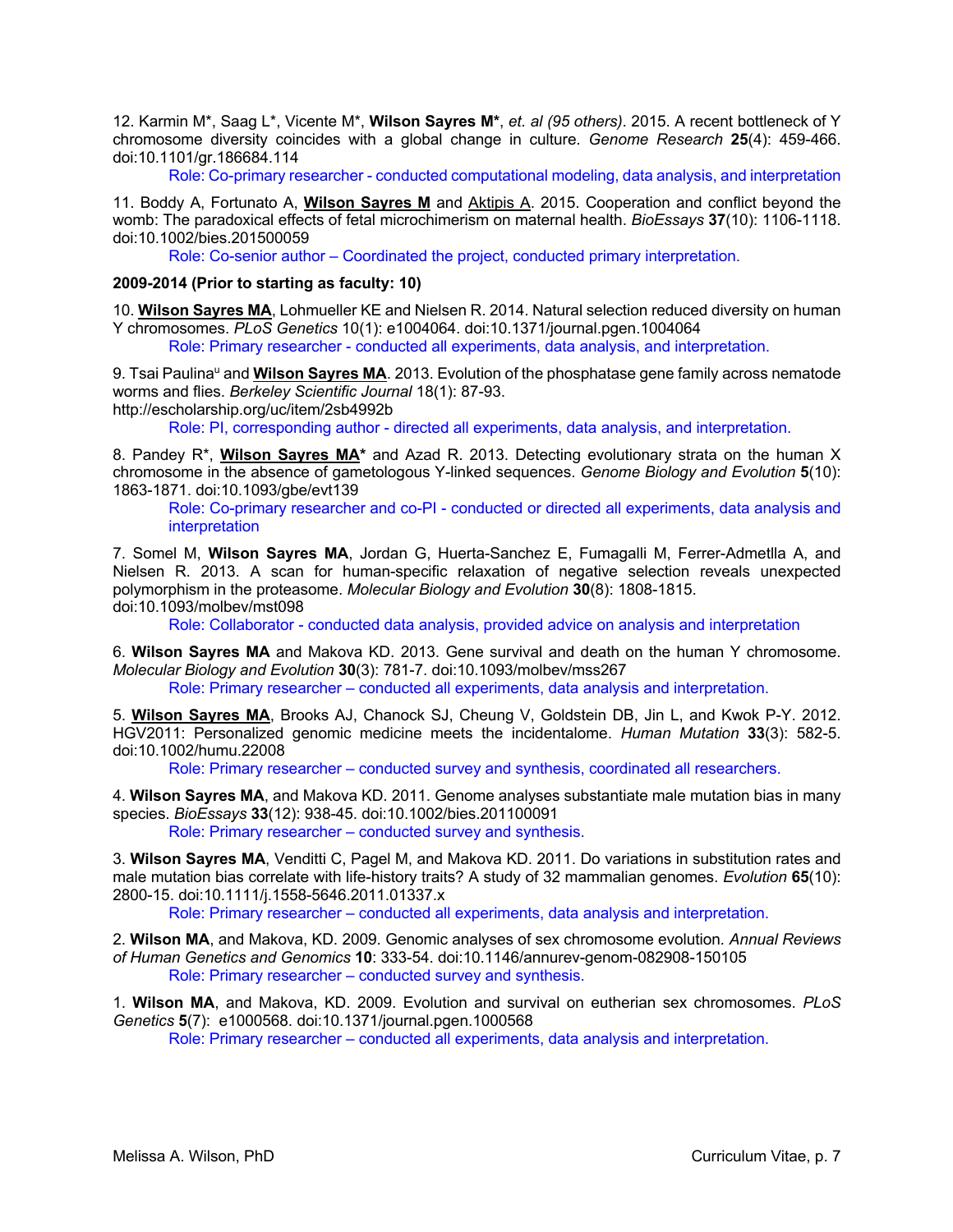### **Contributed publications** (7 total)

7. Phadke S, Rupp S<sup>g</sup> and **Wilson MA**. Understanding the evolution of anisogamy in the early diverging fungus, *Allomyces*. BioRxiv: https://www.biorxiv.org/content/early/2017/12/07/230292

6. Webster TH<sup>p</sup>, Dolby GA, **Wilson Sayres MA** and Kusumi K. 2018. Improved draft of the Mojave Desert tortoise genome *Gopherus agassizii*, version 1.1. PeerJ: https://peerj.com/preprints/3266/.

5. Contributor. 2017. Frankenstein: A New Edition for Scientists and Engineers. Editors: Jason Robert, David Guston, and Ed Finn. MIT Press (*ASU's Lincoln Center for Applied Ethics*).

4. **Wilson Sayres MA**. 2016. Pseudoautosomal Linkage, Region, Reference Module in Life Sciences. Brenner's Online Encyclopedia of Genetics.

3. **Wilson Sayres MA**. 2015. "Evolution, Trends in." *Discoveries in Modern Science: Exploration, Invention, Technology.* Ed. James Trefil. Vol. 1. Farmington Hills, MI: Macmillan Reference USA. 330-333.

2. **Wilson Sayres MA\***. 2013. Timing of ancient human Y lineage depends on mutation rate: a comment on Mendez et al. *arXiv*. 1304.6098.

1. **Wilson Sayres MA**. 2013. Pseudoautosomal Linkage, Region, In: Brenner's Encyclopedia of Genetics (Second Edition). Elsevier: 514-516.

### **Software, Patents, and Protocols**

- 5. *EpitopeHunter*, Identifying tumor neoepitopes: https://github.com/SexChrLab/EpitopePipeline
- 4. *Patent*, Activation of tumor suppressor genes in breast cancer cells by a synthetic chromatin effector 3. *XYalign*, Accurate aligning sex chromosomes: https://github.com/SexChrLab/XYalign
- \*Cited in *Nature Reviews Genetics*: The role of sex in the genomics of human complex traits
- 2. *TumorSim*, Simulating tumor heterogeneity: https://github.com/WilsonSayresLab/TumorHeterogeneity
- 1. *DNA extraction outreach*: https://www.protocols.io/view/Extracting-DNA-from-bananas-esvbee6

# **PLENARY/INVITED TALKS** (30 total: 12 Plenary; 17 Conferences; 1 Sponsored)

30. **Invited Conference**, European Society for Evolutionary Biology (ESEB) 2021, Virtual, *Aug 2022*

- 29. **Plenary**, Human Behavior and Evolution Society (HBES), Santa Fe, New Mexico, *Jun 2021*
- 28. **Invited Conference**, Bioconductor 2021, Seattle, WA, *Aug 2021*
- 27. **Invited Conference**, Building Bridges 2020: "Sex, Gender and Precision Medicine", Helsinki, Finland, *Nov 2020*
- 26. **Invited Conference**, American Society of Human Genetics, Virtual Meeting, *Oct 2020*
- 25. **Plenary**, TorBUG: Bioinformatics User Group, Toronto, CANADA, *Oct 2020*
- 24. **Invited Conference**, Biology of Helodermatids (Beaded Lizards and Gila Monster) Mini-Symposium, Chiricahua Desert Museum & Geronimo Event Center, *July 2020 – Cancelled due to COVID19*
- 23. **Invited Conference**, Lorne GENOME Conference, Lorne Victoria, Australia, *Feb 2020*
- 22. **Plenary**, 53rd Population Genetics Group meeting (PGG53), University of Leicester, UK, *Jan 2020*
- 21. **Invited Conference**, 8th annual Mayo Clinic Individualizing Medicine Conference: Precision Cancer Care Through Immunotherapy and Genomics, *Sep 2019*
- 20. **Invited Conference**, Vertebrate Sex Chromosomes Session, Society for the Study of Evol, *Jun 2019*
- 19. **Plenary**, NIGMS Director's Early Career Investigator (ECI) Lecturer, *Apr 2019*
- 18. **Invited Conference**, Genome Informatics, Wellcome Trust, Hinxton, UK, *Sep 2018*
- 17. **Keynote Plenary**, Annual Integrative & Systems Biol Student Symposium, Laval Univ, Quebec City, *Aug 2018*
- 16. **Invited Conference**, SMBE Early Career Award Lecture, Yokohama, Japan, *Jul 2018*
- 15. **Invited Conference**, American Association of Physical Anthropologists, Austin, TX, *Apr 2018*
- 14. **Invited Symposium**, Women in Sex and Medicine: WhY X? SeXY Chromosome Symposium, Stanford University, Palo Alto, CA, *Feb 2018*
- 13. **Plenary**, International Plant & Animal Genome Conf (PAG) XXVI, San Diego, CA, *Jan 2018*
- 12. **Invited Conference**, 2017 SW Reg Society for Develop Biol, MD Anderson, Houston, TX, *Oct 2017*
- 11. **Plenary**, 2017 Data Intensive Biology Summer Institute, Davis, CA, *Jun 2017*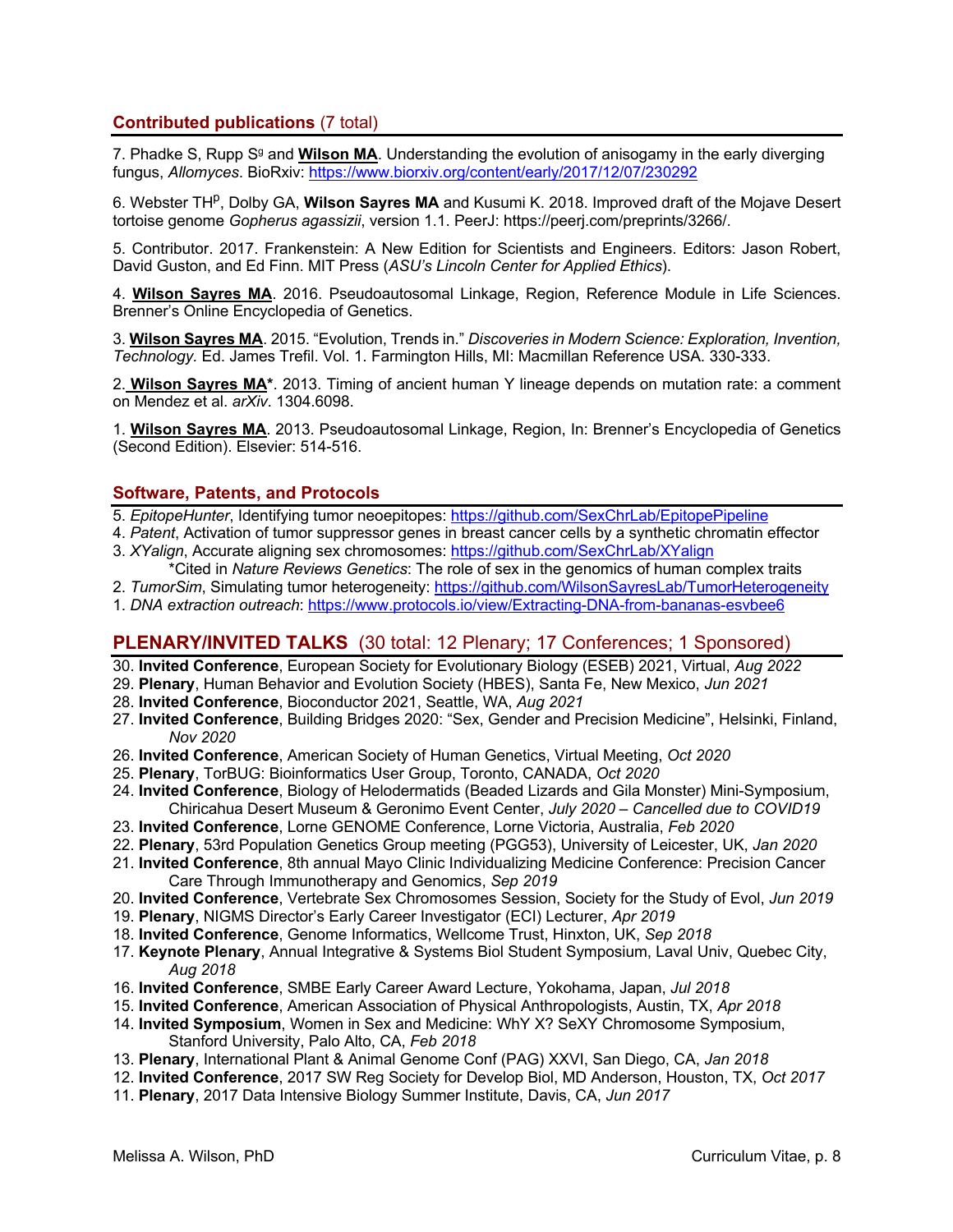- 10. **Invited Conference**, Society for the Study of Evol: Education Symposium, Portland, OR, *Jun 2017*
- 9. **Opening Keynote**, University of Pennsylvania Institute for Biomedical Informatics & Genomics and computational Biology Graduate Group 2017 Annual retreat, Philadelphia, PA, *Jun 2017*
- 8. **Plenary**, VanBUG: Bioinformatics User Group, Vancouver, CANADA, *May 2017*
- 7. **Invited Conference**, Experimental Biology, Chicago, IL, *Apr 2017*
- 6. **Opening Keynote**, Center for Medical Genomics Retreat, State College, PA, *May 2016*
- 5. **Sponsored Lecture**, Mindlin Sponsored Lecture, University of Washington, Seattle, WA, *Feb 2016*
- 4. **Invited Conference**, BioConference Live 2015 Genetics and Genomics Conference, *May 2015*
- 3*.* **Invited Conference***,* The American Society of Human Genetics Meeting, San Diego, CA, *Oct 2015*
- 2. **Invited Conference***,* International Society for Evol, Med, & Public Health, Tempe, AZ, *Mar 2015*
- 1. **Plenary**, Univ of Nebraska, Lincoln, 8th Annual Regional Math. Conf. Lincoln, NE, *Oct 2006*

### **INVITED SEMINARS** (56 total)

- 56. **Seminar**, Dept Organismal Biology, Uppsala, Sweden, *May 2021*
- 55. **Seminar**, Genome Sciences, U of Washington, Seattle, WA, *May 2021*
- 54. **Seminar**, Dept. of Obstetrics, Gyn & Rep Sci, Yale School of Medicine, New Haven, CT, *Nov 2020*
- 53. **Seminar**, Dept of Information Science, Univ of Arkansas at Little Rock, Little Rock, AR, *Nov 2020*
- 52. **Seminar**, Center for Mol Biol & Biotech, Florida Atlantic University, Boca Raton, FL, *Oct 2020*
- 51. **Seminar**, Vanderbilt University Medical Center, Nashville, TN, *Sep 2020*
- 50. **Seminar**, Dept of Biochem & Molecular Genet, U of Colorado School of Med, Aurora, CO, *Sept 2019*
- 49. **Seminar**, Mayo Clinic, Scottsdale, AZ, *Apr 2019*
- 48. **Seminar**, Dept of Biology, Texas A&M University, College Station, TX, *Mar 2019*
- 47. **Seminar**, Dept of Biological Sciences, Marquette University, Milwaukee, WI, *Mar 2019*
- 46. **Seminar**, Dept of Biology, University of Oregon, Eugene, OR, *Dec 2018*
- 45. **Seminar**, Genetics seminar series, University of Florida, Gainesville, FL, *Jan 2019*
- 44. **Seminar**, Dept of Biology, Duke University, Durham, NC, *Jan 2019*
- 43. **Seminar**, Curriculum in Genetics & Molecular Biology, UNC Chapel Hill, Chapel Hill, NC, *Jan 2018*
- 42. **Seminar**, Institute of Arctic Biology, University of Alaska Fairbanks, Fairbanks, AK, *Nov 2017*
- 41. **Seminar**, Campus-wide Frontiers in Bioinf & Systems Biol, UCSD, San Diego, CA, *Oct 2017*
- 40. **Seminar**, Ecology, Evol, Genetics & Genomics, University of Rochester, Rochester, NY, *Sep 2017*
- 39. **Seminar**, Dept of Genetics, Harvard Medical School, Boston, MA, *Sep 2017*
- 38. **Seminar**, Biology Dept, University of Nebraska Lincoln, Lincoln, NE, *Aug 2017*
- 37. **Seminar**, Dept of Biology, UC Riverside, Riverside, CA, *May 2017*
- 36. **Seminar**, Dept of Ecology and Evol Biology, University of Toronto, Toronto, CANADA, *Jan 2017*
- 35. **Seminar**, Human Genetics (Genetics & Genomics) series, UCLA, Los Angeles, CA, *Nov 2016*
- 34. **Seminar**, Ecology, Evol & Environmental Biol, Columbia University, New York City, NY, *Oct 2016*
- 33. **Seminar**, Center for the Study of Human Origins colloquium, NYU, New York City, NY, *Oct 2016*
- 32. **Seminar**, Dept of Human Genetics, Salt Lake City, UT, *Oct 2016*
- 31. **Seminar**, Evolutionary, Developmental & Population Genetics series, UC-Davis, Davis, CA, *Apr 2016*
- 30. **Seminar**, Genetics, Genomics & Systems Biology, University of Chicago, Chicago, IL, *Feb 2016*
- 29. **Seminar**, Dept of Ecology and Evolutionary Biology, University of Arizona, Tuscon, AZ, *Jan 2016*
- 28. **Seminar**, The School of Plant Sciences, University of Arizona, Tuscon, AZ, *Sept 2015*
- 27. **Seminar**, Department of Biology and Biochemistry, University of Houston, Houston, TX, *Sept 2015*
- 26*.* **Seminar***,* Mol & Cellular Biol Graduate Colloquium, Arizona State University, Tempe, AZ, *Oct 2014*
- 25*.* **Seminar***,* Center for Evolution and Medicine, Arizona State University, Tempe, AZ, *Nov 2014*
- 24*.* **Seminar***,* Center for Personalized Diagnostics, The Biodesign Institute, ASU, Tempe, AZ, *Oct 2014*
- 23. **Seminar**, Translational Genomics Research Institute, Phoenix, AZ, *Aug 2014*
- 22. **Seminar**, Center on Comp, Evol & Human Genomics, Stanford University, Stanford, CA, *Mar 2014*
- 21. **Seminar**, Department of Biological Sciences, Louisiana State University, Baton Rouge, LA, *Mar 2014*
- 20. **Seminar**, School of Integrative Biology, The University of Illinois, Campaign-Urbana, IL, *Mar 2014*
- 19. **Seminar**, Department of Biological Sciences, The University of Alabama, Tuscaloosa, AL, *Feb 2014*
- 18. **Seminar**, School of Life Sciences, Arizona State University, Tempe, AZ, *Feb 2014*
- 17. **Seminar**, Biology Department, Clark University, Worcester, MA, *Feb 2014*
- 16. **Seminar**, Biological Sciences, Auburn University, Auburn, AL, *Feb 2014*
- 15. **Seminar**, Dept of Biological Statistics & Comp Biology, Cornell University, Ithaca, NY, *Feb 2014*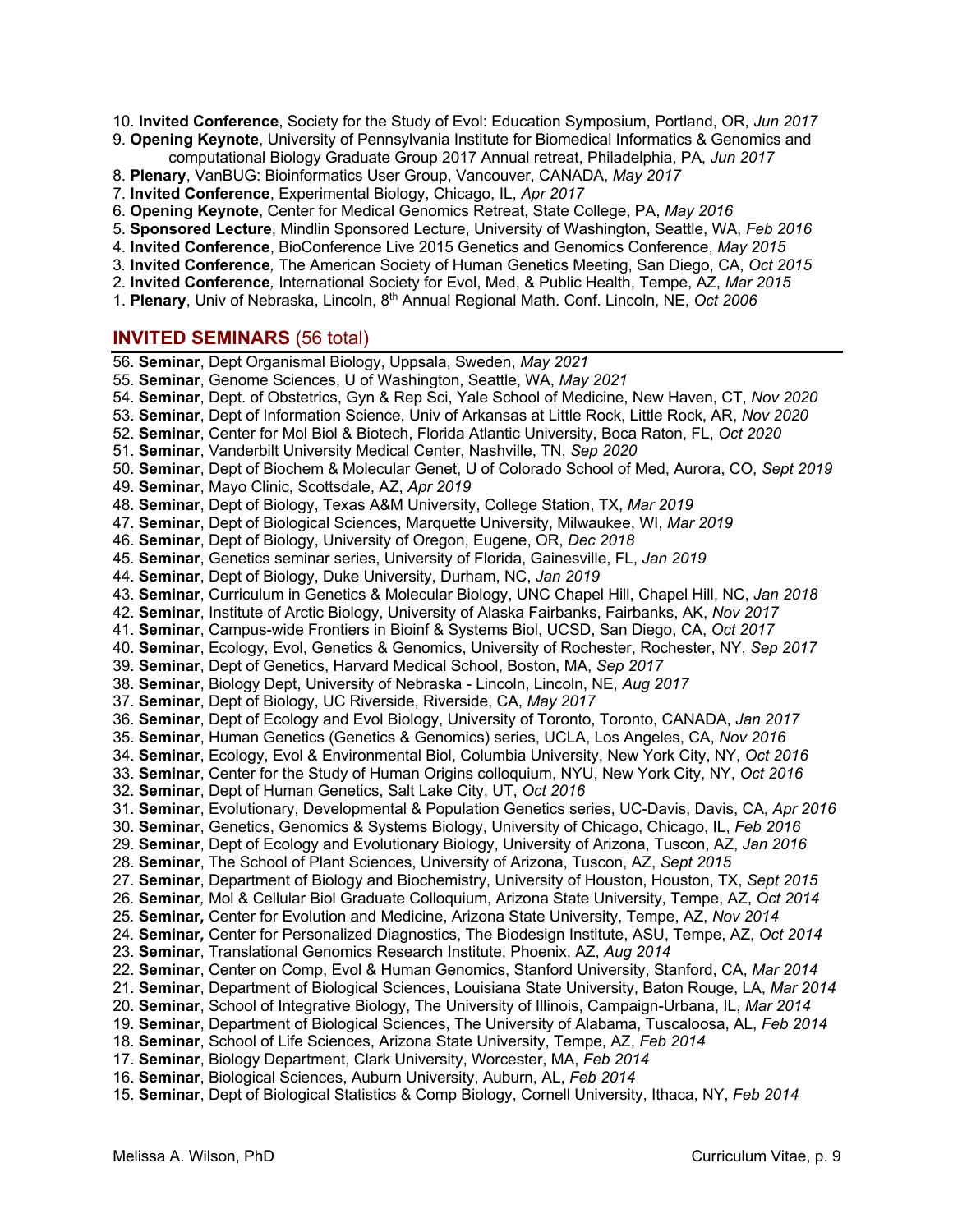- 14. **Seminar**, Dept of Biology and Biotech, Worcester Polytechnic Institute, Worcester, MA, *Feb 2014*
- 13. **Seminar**, Department of Mathematics, Creighton University, Omaha, NE, *Nov 2013*
- 12. **Seminar**, Dept of Comp Med & Bioinf, Univ of Michigan Medical School, Ann Arbor, MI, *Nov 2013*
- 11. **Seminar**, Department of Biology, The University of Texas-Tyler, Tyler, TX, *Nov 2013*
- 10. **Seminar**, Department of Biology, The University of Kentucky, Lexington, KY, *Nov 2013*
- 9. **Seminar**, Dept of Ecology & Evolutionary Biology, University of Kansas, Lawrence, KS, *Sep 2013*
- 8. **Seminar**, Center for Medical Genomics, Pennsylvania State University, State College, PA, *Sep 2013*
- 7. **Seminar**, Biology Department, University of Nebraska-Lincoln. Lincoln, NE, *Nov 2012*
- 6. **Seminar**, Mathematics department at the University of North Texas. Denton, TX, *Oct 2012*
- 5. **Seminar**, Biology Department at Creighton University. Omaha, NE, *Nov 2012*
- 4. **Seminar**, Ecology & Evol Colloquium at San Francisco State University. San Francisco, CA, *Oct 2011*
- 3. **Seminar**, Center for Theoretical & Evolutionary Genetics, UC-Berkeley. Berkeley, CA, *Oct 2010*
- 2. **Seminar**, Ecology and Evolution seminar at The University of Pittsburgh. Pittsburgh, PA, *Sep 2009*
- 1. **Seminar**, Bioinformatics Research Center at Aarhus University. Aarhus, Denmark, *Sep 2008*

### **CONTRIBUTED PRESENTATIONS** (26 total: 5 by trainees; 21 as primary presenter)

(\*presenter; Lab trainees: u undergraduate; <sup>g</sup> graduate; p postdoctoral; t technician/programmer)

- 27. Wilson MA, Phung T, Emanuel Becquer, . Aberrant epithelial regeneration in idiopathic subglottic stenosis (ISGS). Online, *Sep 2019*
- 26. Phung  $T<sup>p</sup>$ , Wilson MA\*, Lohmueller K\*. Complex patterns of sex-biased demography in canines. Evolution, Providence, RI, *Jun 2019*
- 25. Taravella A\*g, **Wilson Sayres M**. The effects of low coverage sequence data on demographic reconstruction. **Contributed talk**. Society for the Study of Evolution. Portland, OR, *Jun 2017*.
- 24. Wilson Sayres MA<sup>\*</sup>, Chowell D<sup>g</sup>, Napier J, Gupta R, Faiss L and Maley C. Modeling the subclonal evolution of cancer cell populations. **Platform presentation**. American Society for Human Genetics. Vancouver, BC, CANADA, *Oct 2016*.
- 23. Narang P<sup>p</sup> and **Wilson Sayres MA**\*. Variable X/A divergence and male-mutation bias near and far from genes in great apes. **Selected talk**. International Society of Primatologists, Chicago, IL, *Aug 2016.*
- 22. **Wilson Sayres MA\***. Population history and patterns of sex-biased evolution. **Selected talk**. International Society for Evolutionary Medicine and Public Health, Raleigh-Durham, NC, *June 2016.*
- 21. Tollis M\*, Hutchins E, Stapley J, Eckalbar WL, Rupp SMg, Maayan I, **Wilson Sayres MA**, Fisher R and Kusumi K. Multiple genomes reveal accelerated evolution in conserved pathways during anolis lizard adaptive radiations. **Selected Talk for Spotlight Session**. Society for the Study of Evolution. Austin, TX, USA, *June 2016*.
- 20. Olney K\*t , Skotte L, Nielsen R and **Wilson Sayres MA**. Accurately inferring imbalanced allele expression using logistic regression models. **Selected Talk**. Southern California Evolutionary Genetics and Genomics Meeting. Los Angeles, CA, USA, *February 2016*.
- 19. Chowell D\*g, Napier J, Maley C and **Wilson Sayres MA**. Dynamics of heterogeneous clonal evolution in cancer cell populations. **Selected talk**. Evolution and Cancer Conference. San Francisco, CA, USA, *December 2015*.
- 18. **Wilson Sayres MA\***. Diversity varies across recombining and non-recombining regions of the human sex chromosomes. **Selected talk**. American Society of Human Genetics, Baltimore, MD, *October 2015.*
- 17. Narang P\*p and **Wilson Sayres MA**. Variable X/A divergence and male-mutation bias near and far from genes in great apes. **Selected talk**. Society for Molecular Biology and Evolution, Vienna, Austria, *June 2015.*
- 16. **Wilson Sayres MA\***. Diversity varies across recombining and non-recombining regions of the human sex chromosomes. **Selected talk**. Society for Molecular Biology and Evolution, Vienna, Austria, *June 2015.*
- 15. Narang P\*p and **Wilson Sayres MA**. Variable X/A divergence and male-mutation bias near and far from genes in great apes. **Selected talk** at Southern California Evolution and Genomics meeting, Riverside, CA, *April 2015.*
- 14. **Wilson Sayres MA\***. Modeling human Y chromosome bottlenecks and historical effective population size. **Selected talk** at Southern California Evolution & Genomics meeting, Riverside, CA, *April 2015.*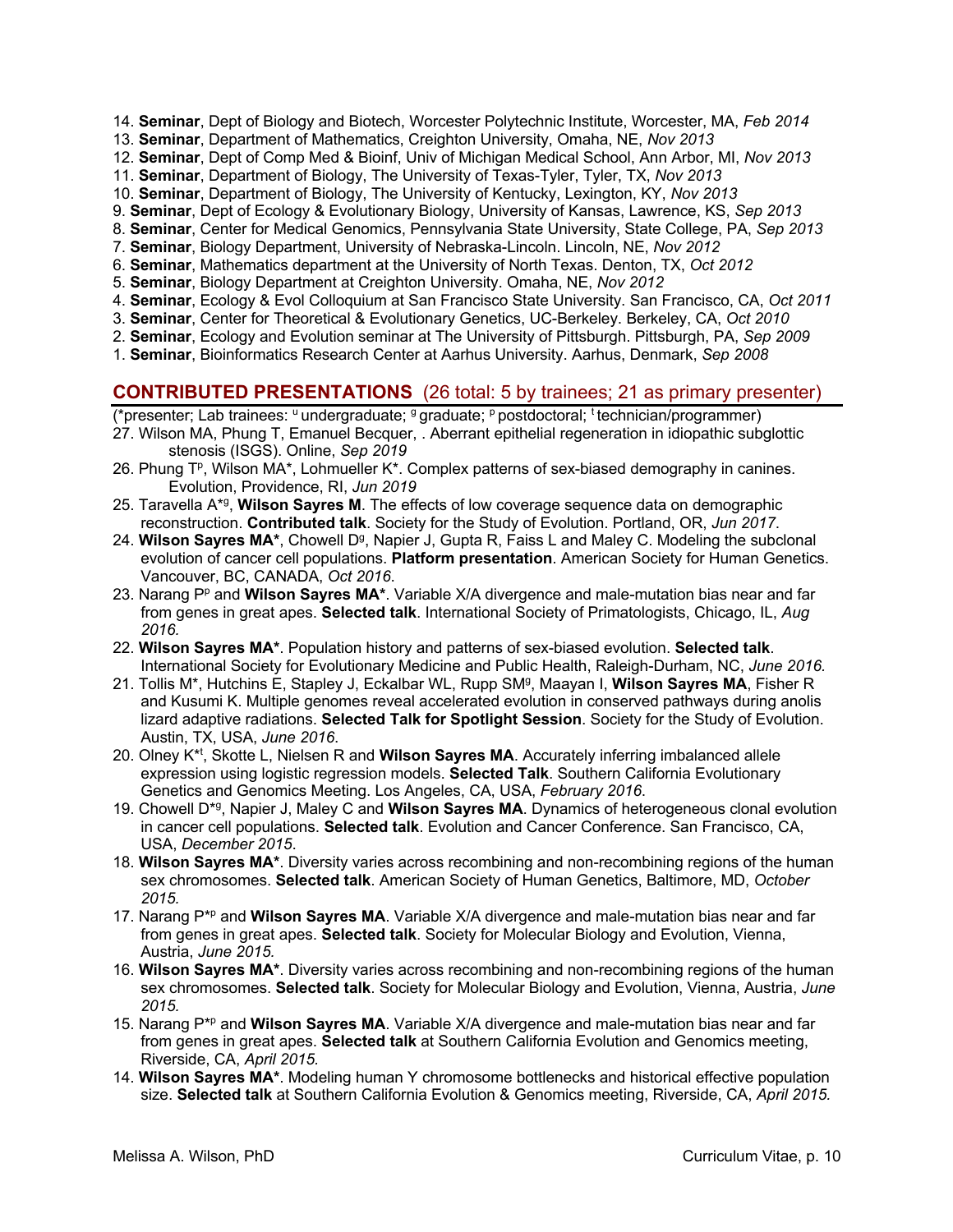- 13. **Wilson Sayres MA\***, Lohmueller K, and Nielsen R. Abundant natural selection reduced diversity on human Y chromosomes. **Selected talk**. ASHG. San Francisco, CA, *November 2012.*
- 12. **Wilson Sayres MA\***, Venditti C, Chairomonte F, Pagel M, and Makova KD. Life history traits affect the magnitude of male mutation bias across 32 eutherian mammals. **Selected talk**. Society for Molecular Biology and Evolution 2010. Lyon, France, *July 2010.*
- 11. **Wilson Sayres MA\***, Venditti C, Chairomonte F, Pagel M, and Makova KD. Life history traits affect the magnitude of male mutation bias across 32 eutherian mammals. **Talk**. Evolution 2010. Portland State University, Portland, OR, *June 2010.*
- 10. **Wilson Sayres MA\***, Venditti C, Chairomonte F, Pagel M, and Makova KD. Life history traits affect the magnitude of male mutation bias across 32 eutherian mammals. **Seminar**. The Institute for Molecular Evolutionary Genetics at The Pennsylvania State University. State College, PA, *April 2010.*
- 9. **Wilson MA\***, Chiaromonte F and Makova KD. Male mutation bias observed across 34 mammalian genomes. **Selected talk**. Sex and Recombination: In Theory & In Practice. Iowa City, IA, *June 2009*.
- 8. **Wilson MA\*** and Makova KD. Evolution and survival on eutherian sex chromosomes. **Talk**. Munich EES Summer School on "The Evolution of Sex Chromosomes". Germany, *September 2008*.
- 7. **Wilson MA\*** and Makova KD. Evolution and survival on eutherian sex chromosomes. **Talk**. Evolution 2008. Minneapolis, MN, *June 2008*.
- 6. **Wilson MA\*** and Makova KD. Evolution and survival on eutherian sex chromosomes. **Seminar**. Institute for Mol Evol Genetics at The Pennsylvania State University, State College, PA, *March 2008*.
- 5. **Wilson MA\*** and Zelnio K. A natural history of unintelligent design: In celebration of Darwin day. **Talk**. The Biology Department Graduate Student Association. State College, PA, *February 2008*.
- 4. **Wilson MA\*** and Makova KD. A unique type of duplication: how do genes survive on sex chromosomes? **Selected talk**. SMBE 2007. Nova Scotia, Canada, *June 2007*.
- 3. **Wilson MA\*** and Malkmus D. Assessing the status of undergraduate women students at Penn State University. **Talk** to Dr. Graham Spanier, President Penn State, University Park, PA, *March 2007*.
- 2. **Wilson MA** and Makova KD. Evolution of sex linked genes versus their autosomal counterparts: A comparison between human, mouse & opossum. **Talk**. Evolution 2006. Stony Brook, NY, *July 2006*.
- 1. **Wilson MA\***, Ufimtsev V and Deng B. A Stoichiometric model for tumor formation. **Talk**. the Joint Am Mathematics Assoc/Mathematics Assoc of America National meeting. Atlanta, GA, *January 2005*.

# **POSTER PRESENTATIONS** (85 total: 67 by lab trainees; 8 as primary presenter)

 $'$ resenter; Lab trainees: <sup>u</sup> undergraduate; <sup>g</sup> graduate; <sup>p</sup> postdoctoral; <sup>t</sup> technician/programmer)

- 85. Taravella Oill AMg, Carla Handley, Emma K. Howell, Anne C. Stone, Sarah Mathew, **Wilson MA**. Genomic analysis reveal geography rather than culture as the predominant factor shaping genetic variation in northern Kenyan human populations. The American Society of Human Genetics 2020, Virtual, *Oct 2020*.
- 84. Olney KC<sup>g</sup>, Phung TN<sup>p</sup>, **Wilson MA**. Comparison of sex differences in human placentas to adult tissues differences. ASHG, Virtual, *Oct 2020*
- 83. Olney KC<sup>g</sup>, Phung TN<sup>p</sup>, **Wilson MA**. Comparison of sex differences in human placentas to adult tissues differences. Abstract 2378. Presented at the 70th Virtual Meeting of The American Society of Human Genetics conference, Virtual Meeting, *Oct 2020*
- 82. Taravella Oill AM<sup>g</sup>, Carla Handley, Emma K. Howell<sup>u</sup>, Anne C. Stone, Sarah Mathew, Wilson MA. Genomic analysis reveal geography rather than culture as the predominant factor shaping genetic variation in northern Kenyan human populations. Genome Informatics 2020, Virtual, *Sep 2020*.
- 81. Olney KC<sup>g</sup>, Phung TN<sup>p</sup>, **Wilson MA**. An approach for quantifying allele-specific expression estimates on the X chromosome. Abstract 87. Genome Informatics, Virtual Meeting, *Sep 2020*
- 80. Peters M<sup>g</sup>, Chiou K, Natri H<sup>p</sup>, Buetow K, Snyder-Mackler N, Wilson MA. Investigating Sex Biased Gene Expression in the Brain to Explain Alzheimer's Disease Mechanisms: Genome Informatics 2020, virtual, *Sep 2020*
- 79. Peters M<sup>g</sup>, Chiou K, Natri H<sup>p</sup>, Buetow K, Snyder-Mackler N, Wilson MA. Investigating Sex Biased Gene Expression in the Brain to Explain Alzheimer's Disease Mechanisms: American Society for Human Genetics 2020, virtual, *Aug 2020*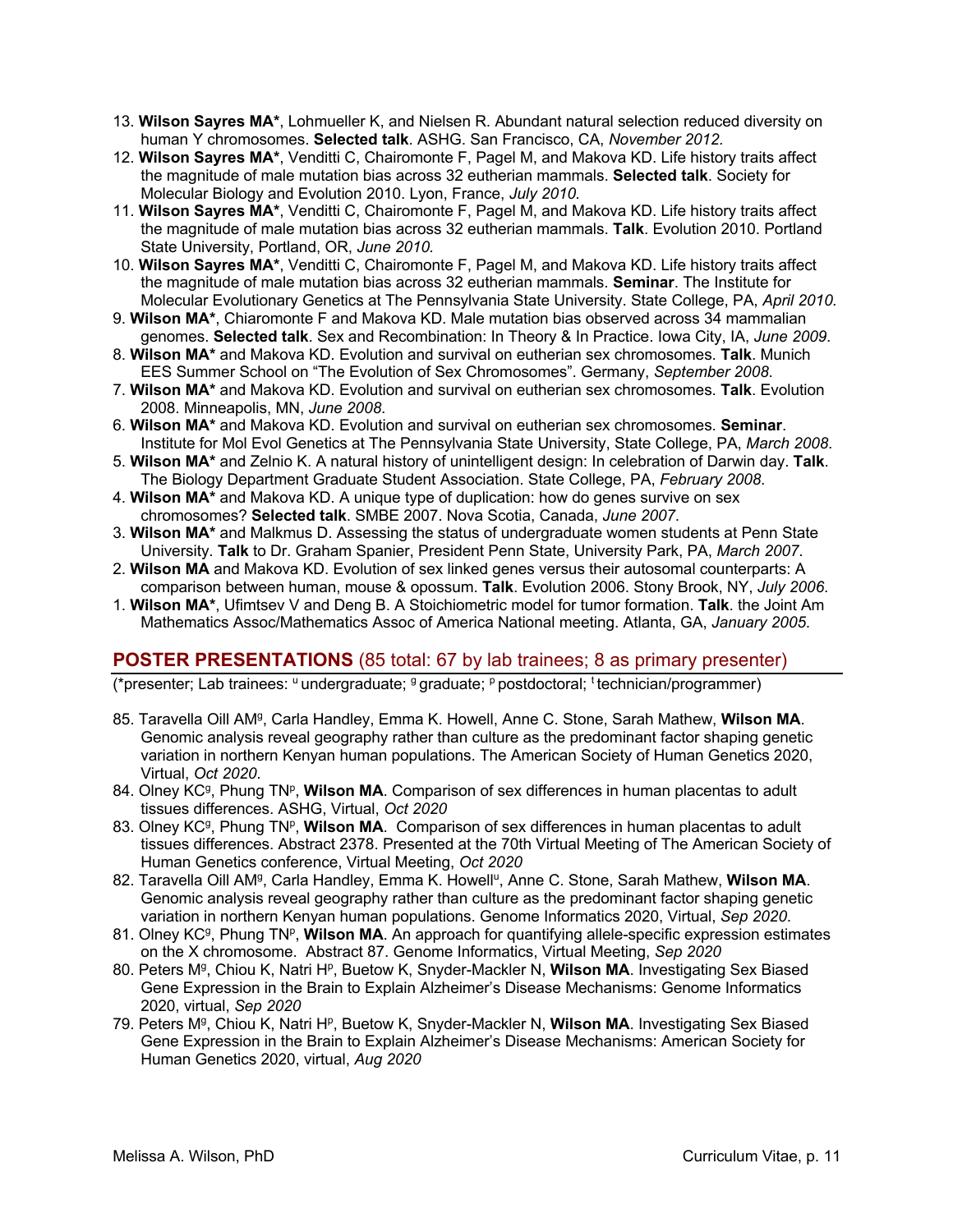- 78. Peters M<sup>g</sup>, Evanovich A<sup>u</sup>, Buetow K, Wilson MA. Investigating Sex Biased Gene Expression in the Brain to Explain Alzheimer's Disease Mechanisms: ASU-BNI Neuroscience Research Symposium 2020, Phoenix, AZ, *Jan 2020*
- 77. Phung TNP, Olney KC<sup>g</sup>, **Wilson MA**. Patchy, incomplete, and heterogeneous X-inactivation in the human placenta. ASHG, Houston, TX *Oct 2019*
- 76. Olney KC<sup>g</sup>, Phung TN<sup>p</sup>, **Wilson MA**. Sex differences found in human placentas. ASHG, Houston, TX *Oct 2019*
- 75. Dolby GA<sup>P</sup>, Webster TH<sup>P</sup>, DeNardo D, **Wilson MA**, Kusumi K. Population genomic analysis of speciation among threatened desert tortoises. Poster presentation. Evolution, Providence, RI, *Jun 2019*
- 74. Peters M<sup>g</sup>, Natri H<sup>p</sup>, Evanovich A<sup>p</sup>, **Wilson MA**. Investigating sex differences in healthy brains to explain Alzheimer's Disease mechanisms. Arizona Alzheimer's Consortium. Tempe, AZ, *May 2019*.
- 73. Dolby GA, Webster THp, DeNardo D, **Wilson MA**, Kusumi K (2019) Genomic insights into speciation of southwestern desert tortoises. Oral presentation. Desert Tortoise Council Annual Symposium, Tucson, AZ, *Feb 2019*
- 72. Chen M, Yuvaraj P, Sharma AA, Narang P<sup>p</sup>, **Wilson Sayres MA**, Anderson KA. Targeting neoepitopes from PIK3CA and p53 mutations for immunotherapy of breast cancer. San Antonio Breast Cancer Symposium. San Antonio, TX, *Dec 2018*.
- 71. Olney Kg, **Wilson Sayres M**. Sex differences in human placenta. ISEMPH. Park City, UT, *Aug 2018*.
- 70. Andrews J<sup>u</sup>, Olney K<sup>g</sup>, Brotman S<sup>u</sup>, Valverde-Vesling V<sup>u</sup>, Wilson Sayres MA. Sex chromosome informed RNAseq mapping increases X chromosome expression in female (46, XX) and male (46, XY) samples. ISEMPH. Park City, UT, *Aug 2018*.
- 69. Taravella AMg, Deshpande AJu, **Wilson Sayres MA**. PopInf: A method for visualizing population ancestry using genomic data. IPS. Nairobi, Kenya, *Aug 2018*
- 68. Olney K<sup>g</sup>, Brotman S<sup>u</sup>, Andrews J<sup>u</sup>, Valverde-Vesling V<sup>u</sup>, Wilson Sayres M. Sex chromosome informed RNAseq mapping increases X chromosome expression in female (46, XX) and male (46, XY) samples. SMBE. Yokohama, Japan, *Jul 2018*.
- 67. Ozga A, Webster T<sup>p</sup>, Nieves-Colon M, Fowler K, Siford R, Wilson Sayres M, Nockerts R, Wilson ML, Gilby IC, Pusey A, Li Y, Hahn B, and Stone A. Mitochondrial and exome diversity in Pan troglodytes schweinfurthii at Gombe National Park. SMBE. Yokohama, Japan, *Jul 2018*.
- 66. Natri H<sup>p</sup>, Wilson Sayres MA, Buetow K. Sex-specific genomic architecture and regulatory mechanisms underlying hepatocellular carcinoma (HCC). AACR. Chicago, IL, *Apr 2018*
- 65. Dolby GA, Webster TH<sup>P</sup>, DeNardo D, Wilson Sayres MA, Kusumi K. Geologic history and genomic divergence between Gopherus agassizii and G. morafkai. Oral presentation. Annual Meeting and Symposium of the Desert Tortoise Council, Las Vegas, NV, *Feb 2018*
- 64. Dolby GA, Webster TH<sup>P</sup>, DeNardo D, **Wilson Sayres MA**, Kusumi K. Extrinsic forcing of genomic evolution during speciation: a geo-genomic study of Gopherus desert tortoises. Plant and Animal Genome XXVI. San Diego, CA, *Jan 2018*
- 63. Narang P<sup>p</sup>, Chen M, Sharma AA, Anderson KS, Wilson Sayres MA. The neo-epitope landscape of breast cancer: implications for immunotherapy. SABC Symposium. San Antonio, TX, USA, *Dec 2017*.
- 62. **Wilson Sayres MA**, Dinsdale E, Hauser C, Morgan W, Rosenwald AG, Sierk M, Triplett E, Pauley MA. Bioinformatics core competencies for undergraduate life scientists. American Society for Cell Biology. Philadelphia, PA, *Dec 2017*.
- 61. Natri Hp, **Wilson Sayres M**, and Buetow K. Characterization of global molecular architecture and regulatory mechanisms underlying hepatocellular carcinoma. ASHG. Orlando, FL, USA, Oct *2017.*
- 60. Nyer DB, Henning A, Olney KC\*g, **Wilson Sayres M**, and Haynes K. A synthetic, chromatin-targeted effector activates tumor suppressor genes in breast cancer cells. Engineering Biology Research Consortium Retreat. Atlanta, GA, USA, Sep *2017.*
- 59. **Wilson Sayres M**, Dinsdale E, Hauser C, Morgan W, Rosenwald AG, Sierk M, Triplett E, Paule MA. Bioinformatics Core Competencies for Undergraduate Life Sciences. Gordon Research Conference: Undergraduate Biology Education Research. Easton, MA, USA, *Jul 2017*.
- 58. Ozga A<sup>p</sup>, Nieves-Colon M, Webster T<sup>p</sup>, **Wilson Sayres M**, Nockerts R, Wilson M, Gilby I, Pusey A, and Stone A. Short term reduction in *Pan troglodytes schweinfurthii* genetic diversity at Gombe National Park. SMBE. Austin, TX, USA, *Jul 2017*.
- 57. Phung Tg, Marsden C, Wayne R, Lohmueller K, **Wilson Sayres M**. Domestication of dogs has impacted genetic diversity on the X chromosome. Austin, TX, USA, *July 2017*.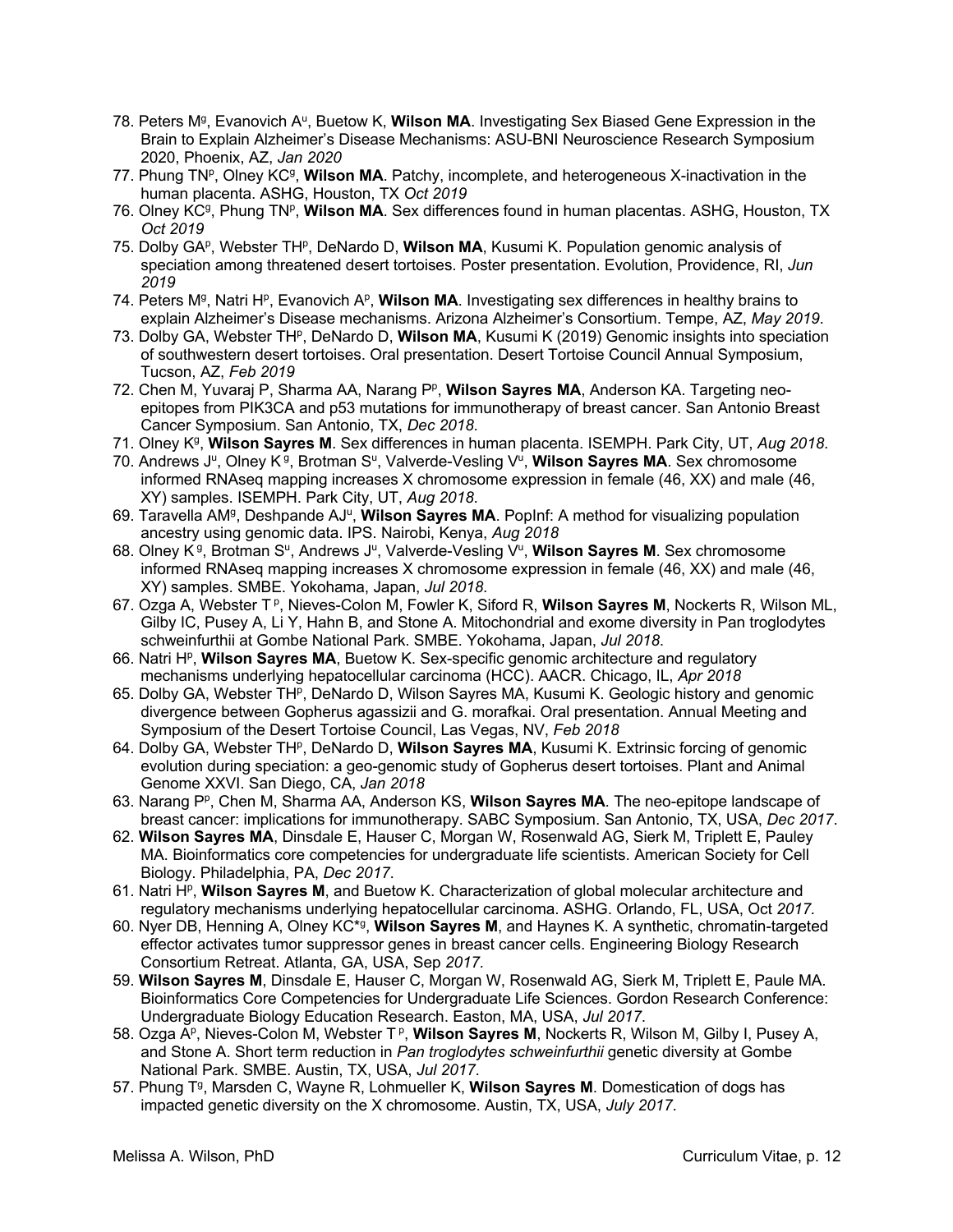- 56. Olney K<sup>g</sup>, Brotman S<sup>u</sup>, Wilson Sayres M. Standard mapping protocols misestimate sex-linked gene expression. SMBE. Austin, TX, USA, *Jul 2017*.
- 55. Olney KCg, Nyer DB, **Wilson Sayres M**, and Haynes K. Synthetic chromatin protein to regulate gene expression in breast cancer cells. Mol, Cell & Tissue Bioengineer Symp. Tempe, AZ, USA, *Apr 2017*.
- 54. Valverde-Vesling V\*u, Olney K g, **Wilson Sayres M**. Sex-biased gene expression in the human placenta. SOLUR Symposium. Tempe, AZ, USA, *Apr 2017.*
- 53. Brotman Su, Olney K g, **Wilson Sayres M**. Standard mapping protocols misestimate sex-linked gene expression. SOLUR Symposium. Tempe, AZ, USA, *Apr 2017.*
- 52. Daly S<sup>u</sup>, Narang P <sup>p</sup>, Amidan A <sup>u</sup> and **Wilson Sayres MA**. Measuring mal mutation bias in Drosophila. ASU SOLUR Poster Symposium. Tempe, AZ, USA, *Apr 2017.*
- 51. Barrett M, Lenkiewicz E, Malasi S, Webster T<sup>p</sup>, Wilson Sayres MA, McCullough AE, Anderson KS and Pockaj BA. Clonal heterogeneity in breast cancer and its impacts on clinical biomarkers. San Antonio Breast Cancers Symposium. San Antonio, TX, USA, *Dec 2016*.
- 50. Olney K\*g, Skotte L, Nielsen R and **Wilson Sayres MA**. Accurately inferring imbalanced allele expression using logistic regression models. EvSex16, Tempe, AZ, *Nov 2016*.
- 49. Cotter D\*u, Webster T p, and **Wilson Sayres MA**. Diversity across the pseudoautosomal boundary varies across human populations. EvSex16, Tempe, AZ, *Nov 2016*.
- 48. Brotman S\*u, and **Wilson Sayres MA**. Genes that are routinely subject to inactivation and genes that routinely escape inactivation are highly expressed, and are candidates in Turner syndrome phenotype. EvSex16, Tempe, AZ, *Nov 2016*.
- 47. Narang P\*p, Walters JR, Challis RJ, Kumar S, and Wilson Sayres MA. Estimating male mutation bias in Lepidoptera. EvSex16, Tempe, AZ, *Nov 2016*.
- 46. Daly S<sup>\*u</sup>, Amidan A <sup>u</sup> and **Wilson Sayres MA**. Male mutation bias in Drosophila. EvSex16, Tempe, AZ, *Nov 2016*.
- 45. Valverde-Vesling V<sup>\*u</sup>, Olney K<sup>g</sup>, Wilson Sayres M. Sex-biased gene expression in the human placenta. EvSex16, Tempe, AZ, *Nov 2016*.
- 44. Webster TH\*p, Phung T, Grande B, Karlins E, Richmond P, Couse M, Whitford W, and **Wilson Sayres MA**. XYalign: Inferring and correcting for sex chromosome ploidy in next-generation sequencing data. EvSex16, Tempe, AZ, *Nov 2016*.
- 43. Brotman S\*u, and **Wilson Sayres MA**. Genes that are routinely subject to inactivation and genes that routinely escape inactivation are highly expressed, and are candidates in Turner syndrome phenotype. American Society for Human Genetics. Vancouver, BC, CANADA, *Oct 2016*.
- 42. Cotter D<sup>\*u</sup>, Webster T<sup>p</sup>, and **Wilson Sayres MA**. Diversity across the pseudoautosomal boundary varies across human populations. ASHG. Vancouver, BC, CANADA, *Oct 2016*.
- 41. Valverde-Vesling V<sup>\*u</sup>, Webster T<sup>p</sup>, and **Wilson Sayres MA**. Modeling effects of time since human bottleneck on genetic diversity. SACNAS. Long Beach, CA, USA, *Oct 2016*.
- 40. Narang P\*p, Anderson KS, Barrett MT, Pockaj BA and **Wilson Sayres MA**. Identifying the neoepitope landscape of triple negative breast cancer. Advances in Genome Biology and Technology Precision Health Meeting. Scottsdale, AZ, USA, *Sep 2016*.
- 39. Rupp S\*g and **Wilson Sayres MA**. Characterizing sex-biased gene expression in the green anole. Arizona Bioindustry Association Expo, Phoenix, AZ, USA, *April 2015*.
- 38. Stone AC<sup>\*</sup>, Ozga, AT, Nieves-Colon MA, Nockerts R, Webster T<sup>p</sup>, **Wilson Sayres MA**, Wilson M, Gilby I, Pusey A and Marean C. The preservation of DNA from bone, dentin, and calculus from Gombe National Park and Pinnacle Point in Africa. International Symposium on Biomolecular Archaeology. Oxford, UK, *Sep 2016*.
- 37. Grizante MB\*p, DeNardo DF, Kohlsdorf T, **Wilson Sayres MA,** Fisher RE and Kusumi K. Evolution of the maintenance and loss of regeneration in lizards: comparative analysis of functional anatomy and genetic mechanisms. Society for Developmental Biology. Boston, MA, USA, *Aug 2016*.
- 36. Boddy A\*p, Fortunata A, **Wilson Sayres MA** and Aktipis A. Fetal microchimerism and maternal health: A review and evolutionary analysis of cooperation and conflict beyond the womb. Human Behavior and Evolution Society. Vancouver, BC, CANADA, *July 2016*.
- 35. Rupp S<sup>\*g</sup>, Webster T<sup>p</sup>, Olney K<sup>t</sup>, Hutchins E, Kusumi K and Wilson Sayres MA. Characterizing sexbiased gene expression in the green anole. Society for Molecular Biology and Evolution. Gold Cost, Queensland, CANADA, *July 2016.*
- 34. Berger S<sup>\*u</sup>, Clark T<sup>u</sup>, **Wilson Sayres MA** and Mead L. A primer for population genomics. International Society for Evolutionary Medicine and Public Health. Durham, NC, USA, *June 2016*.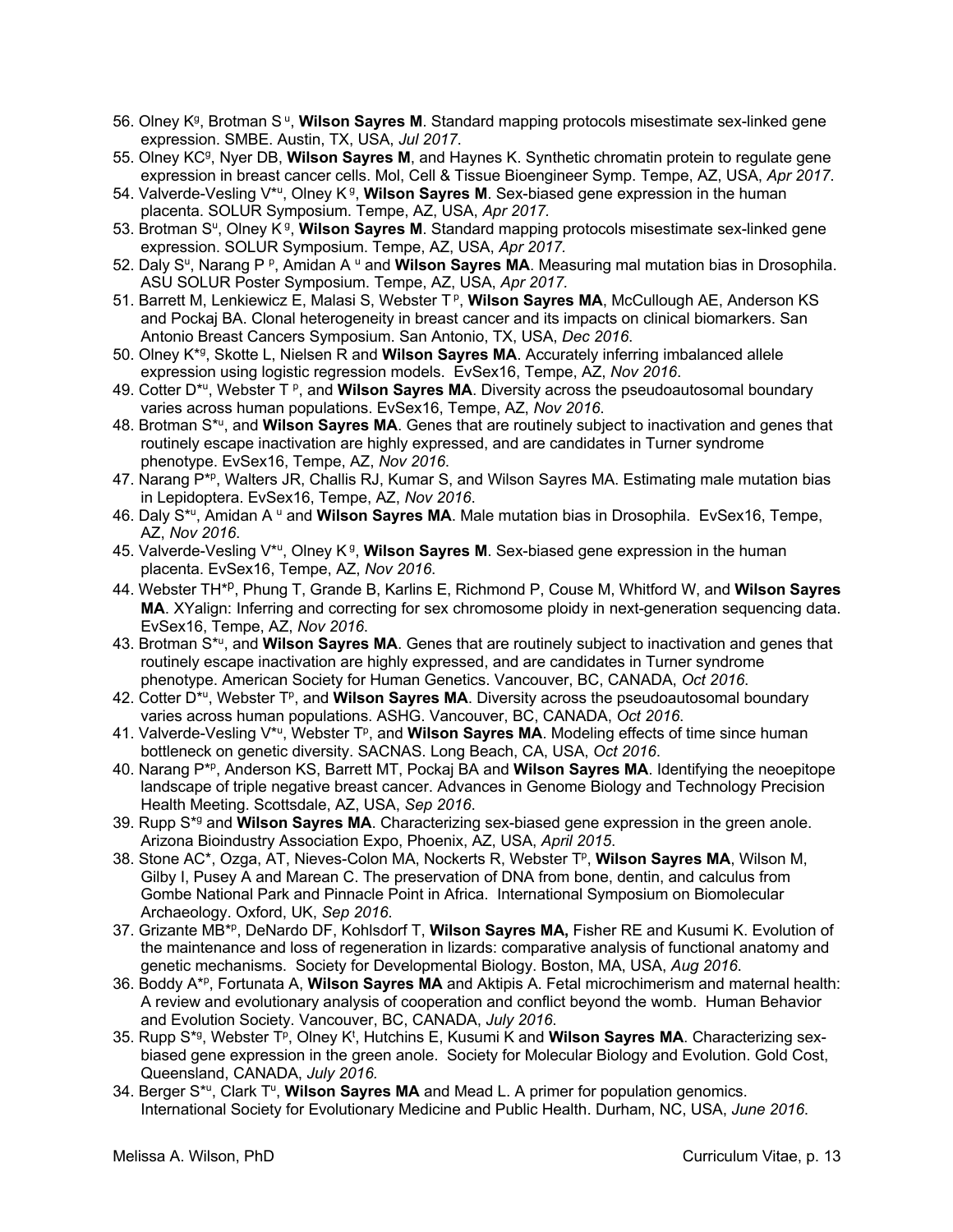- 33. Boddy A\*p, Fortunata A, **Wilson Sayres MA** and Aktipis A. Fetal microchimerism and maternal health: A review and evolutionary analysis of cooperation and conflict beyond the womb. International Society for Evolutionary Medicine and Public Health. Durham, NC, USA, *June 2016*.
- 32. Olney K\*t , Skotte L, Nielsen R and **Wilson Sayres MA**. Accurately inferring imbalanced allele expression using logistic regression models. International Society for Evolutionary Medicine and Public Health. Durham, NC, USA, *June 2016*.
- 31. Clark T<sup>\*u</sup>, Berger S<sup>u</sup>, Wilson Sayres MA and Mead L. A primer for population genomics. Society for the Study of Evolution. Austin, TX, USA, *June 2016*.
- 30. Chowell D\*g, Napier J, Gupta R, Faiss L, and **Wilson Sayres MA**. The extent of intratumor sublonal variation: a computational modeling analysis. Systems Approaches to Cancer Biology. Woods Hole, MA, USA, *April 2016*.
- 29. DeLuca V\*u, Taili M, Zismann V, Yi H, Sereduk C, Poorman K, **Wilson Sayres MA**, Maley C, Sekulic A, Trent J, and Hendricks W. Impact of vemurafenib concentration on adaptation rate in a BRAF<sup>V600E</sup> melanoma cell line: A proof-of-principle experiment to monitor a cancer's rate of adaptation to targeted therapy. SOLUR Symposium. Tempe, AZ, USA, *April 2016*.
- 28. Daly S\*u, Amidan A\*u and **Wilson Sayres MA**. Male mutation bias in Drosophila. ASU School of Life Sciences Undergraduate Research Poster Symposium. Tempe, AZ, USA, *April 2016.*
- 27. Valverde-Vesling V<sup>\*u</sup>, Webster T<sup>p</sup> and **Wilson Sayres MA**. Modeling effects of time since human bottleneck on genetic diversity. SOLUR Symposium. Tempe, AZ, USA, *April 2016.*
- 26. Brotman S\*u, Cotter D\*u and **Wilson Sayres MA**. Genetic diversity on the human X chromosome does not support a strict pseudoautosomal boundary. ASU School of Life Sciences Undergraduate Research Poster Symposium. Tempe, AZ, USA, *April 2016.*
- 25. Rupp S<sup>\*g</sup>, Webster T<sup>p</sup>, Olney K<sup>t</sup>, Hutchins E, Kusumi K and Wilson Sayres MA. Characterizing sexbiased gene expression in the green anole. SCALE. Los Angeles, CA, USA, *February 2016.*
- 24. Brotman S\*u, Cotter D\*u and **Wilson Sayres MA**. Using diversity to measure boundaries of the psuedoautosomal regions in human sex chromosomes. SCALE. Los Angeles, CA, USA, *Feb 2016.*
- 23. Olney K<sup>\*t</sup>, Skotte L, Nielsen R and Wilson Sayres MA. Accurately inferring imbalanced allele expression using logistic regression models. ASHG. Baltimore, MD, USA, *October 2015*.
- 22. Wang J<sup>\*u</sup>, Styers M<sup>u</sup> and **Wilson Sayres MA**. Parent-of-origin effects in people with Turner syndrome. AZ BioIndustry Association (AZBio). Phoenix, AZ, USA, *October 2015*.
- 21. Olney K<sup>\*t</sup>, Skotte L, Nielsen R and Wilson Sayres MA. Accurately inferring imbalanced allele expression using logistic regression models. AZBioindustry. Phoenix, AZ, USA, *October 2015*.
- 20. Boddy A\*p, Fortunata A, **Wilson Sayres MA** and Aktipis A. Fetal microchimerism and maternal health: A review and evolutionary analysis of cooperation and conflict beyond the womb. Personalized Medicine Conference. Tuscon, AZ, USA, *September 2015*.
- 19. Wang J\*u, Styers M\*u and **Wilson Sayres MA**. Parent-of-origin effects in people with Turner syndrome. SOLUR Symposium. Tempe, AZ, USA, *April 2015*.
- 18. Brotman S\*u, Cotter D\*u and **Wilson Sayres MA**. Using diversity to measure boundaries of the psuedoautosomal regions in human sex chromosomes. SOLUR Symp. Tempe, AZ, USA, *April 2015.*
- 17. Vu B\*u and **Wilson Sayres MA**. Patterns of evolution across vertebrate sex determining genes. ASU School of Life Sciences Undergraduate Research Poster Symposium. Tempe, AZ, USA, April 2015*.*
- 16. Rupp S<sup>\*u</sup>, Olney K<sup>t</sup>, Hutchins E, Kusumi K and Wilson Sayres MA. Characterizing sex-biased gene expression in the green anole. SOLUR Symposium. Tempe, AZ, USA, *April 2015*.
- 15. Rupp S<sup>\*u</sup>, Olney K<sup>t</sup>, Hutchins E, Kusumi K and **Wilson Sayres MA**. Characterizing sex-biased gene expression in the green anole. Arizona Bioindustry Association Expo, Phoenix, AZ, USA, *April 2015*.
- 14. Wang J<sup>\*u</sup>, Styers M<sup>u</sup> and **Wilson Sayres MA**. Parent-of-origin effects in people with Turner syndrome. International Society for Evolution, Medicine, & Public Health. Tempe, AZ, USA, *March 2015.*
- 13. Jenner M\*u, Amidan A\*u and **Wilson Sayres MA**. Modeling the contrasting Neolithic lineage expansions in Europe and Africa. ISEMPH. Tempe, AZ, USA, *March 2015.*
- 12. Rupp S<sup>\*u</sup>, Olney K<sup>t</sup>, Hutchins E, Kusumi K and Wilson Sayres MA. Characterizing sex-biased gene expression in the green anole. ISEMPH. Tempe, AZ, USA, *March 2015.*
- 11. Vu B\*u and **Wilson Sayres MA**. Patterns of evolution across vertebrate sex determining genes. International Society for Evolution, Medicine, & Public Health. Tempe, AZ, USA, *March 2015.*
- 10. Schaffer K\*u and **Wilson Sayres MA**. Evolutionary perspective suggests candidate genes for variation in Turner Syndrome phenotype. ISEMPH. Tempe, AZ, USA, *March 2015.*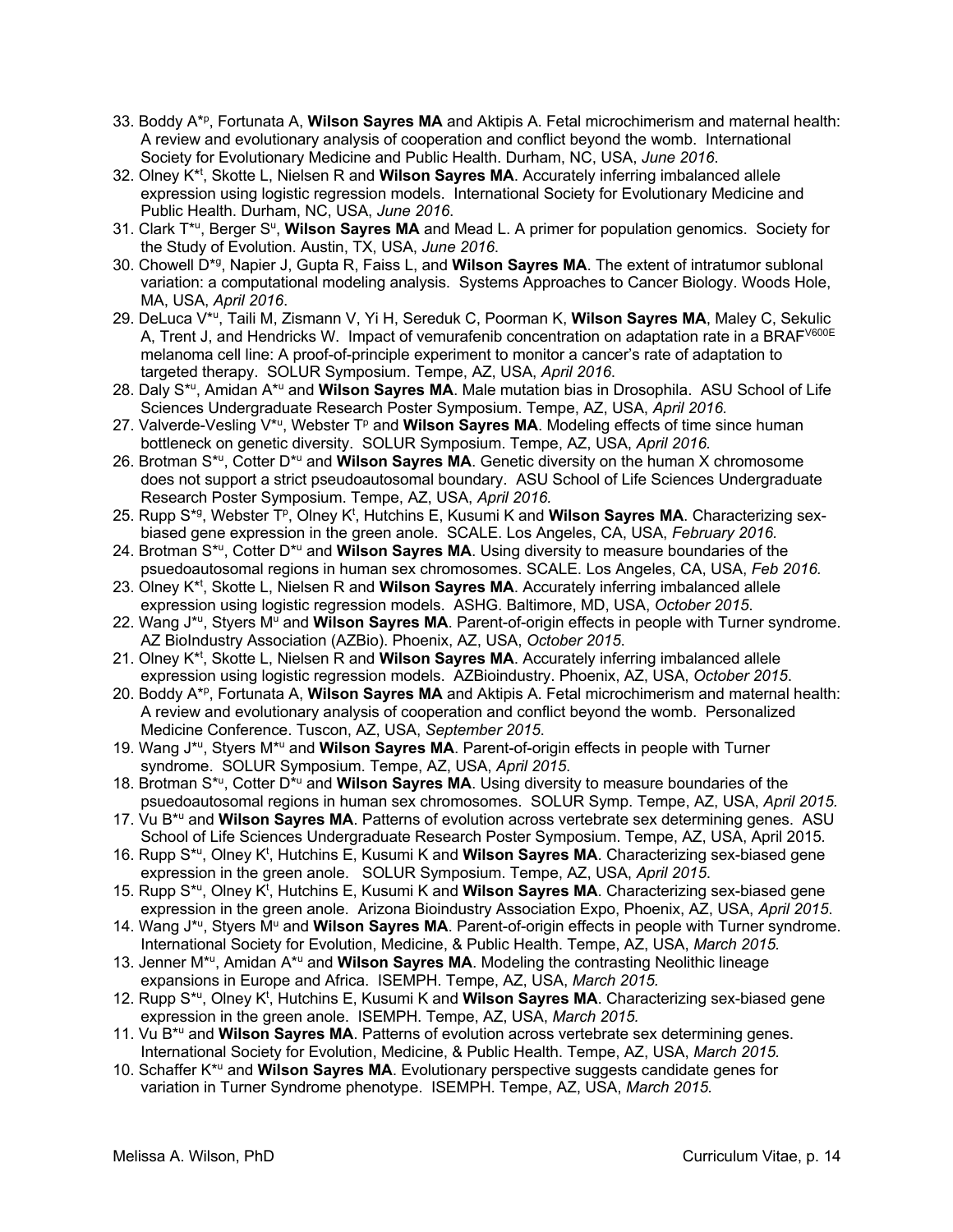- 9. Brotman S<sup>\*u</sup>, Cotter D<sup>\*u</sup> and **Wilson Sayres MA**. Using diversity to measure boundaries of the psuedoautosomal regions in human sex chromosomes. International Society for Evolution, Medicine, & Public Health. Tempe, AZ, USA, *March 2015.*
- 8. **Wilson Sayres MA\*** and Luo K\*u. Dating evolutionary strata on the human sex chromosomes reveals complex history of X-Y recombination suppression. SMBE 2014. San Juan, Puerto Rico, *June 2014.*
- 7. Wilson Sayres MA\*, Shankey Pander R<sup>g</sup>, and Azad R. Detecting evolutionary strata on the human X chromosome: Markov segmentation & clustering analysis. ASHG 2013. Boston, MA, USA, *Oct 2013.*
- 6. **Wilson Sayres MA\***, Lohmueller K, and Nielsen R. Natural selection reduced diversity on human Y chromosomes. Society for Molecular Biology and Evolution 2014. Chicago, IL, USA, *July 2013.*
- 5. **Wilson Sayres MA\*** and Makova KD. Learning from genetic fossils on the human Y chromosome. Society for Molecular Biology and Evolution 2012. Dublin, Ireland, *June 2012.*
- 4. **Wilson Sayres MA\*** and Makova KD. Can features of X-linked genes predict the demise of their Ylinked homologs? Human Genome Variation 2011. Berkeley, CA, USA *September 2011.*
- 3. **Wilson Sayres MA\***, Venditti C, Chairomonte F, Pagel M, and Makova KD. Life history traits affect the magnitude of male mutation bias across 32 eutherian mammals. The Biology of Genomes. Cold Spring Harbor, NY, USA *May 2010.*
- 2. **Wilson Sayres MA\***, Venditti C, Chairomonte F, Pagel M, and Makova KD. Life history traits affect the magnitude of male mutation bias across 32 eutherian mammals. Grad Exhibition State College, PA, USA *March 2010.*
- 1. **Wilson MA\***, Chiaromonte F and Makova KD. Male mutation bias observed across 34 mammalian genomes. Society for Molecular Biology and Evolution 2009. Iowa City, IA, USA *June 2009*.

# **RESEARCH SUPPORT**

| Active (7: \$1,900,000):                                                    | <b>Duration</b>      | Total   | <b>Status</b> |
|-----------------------------------------------------------------------------|----------------------|---------|---------------|
| Individual $(1: $1,650,000)$ :                                              |                      |         |               |
| 1. NIH MIRA                                                                 | Sept 2017 – Aug 2022 | \$1.65M | active        |
| "Population dynamics and medical consequences of sex chromosome evolution." |                      |         |               |
| PI: Wilson                                                                  |                      |         |               |

#### *Collaborative (1: \$300,000):*

| 1. NSF- IUSE (2044096)                           | Mar 2021 – Feb 2024                                                                               | \$300K | active |
|--------------------------------------------------|---------------------------------------------------------------------------------------------------|--------|--------|
|                                                  | "Developing a Bioinformatics Course-based Undergraduate Research Experience for Online Students." |        |        |
| <b>PI: Wilson</b> ; co-I: Brownell; co-I: Cooper |                                                                                                   |        |        |

| Completed (18: \$1,904,294):                                                                                                                                                  | <b>Duration</b>   | Total  | <b>Status</b> |
|-------------------------------------------------------------------------------------------------------------------------------------------------------------------------------|-------------------|--------|---------------|
| Individual (9: \$390,000):<br>9. Foundation for Women's Wellness Dec 2018 – Dec 2019<br>"The role of X chromosome inactivation in breast cancer."<br>PI: Wilson Sayres (100%) |                   | \$25K  | completed     |
| 8. MF17-UMR02 (Mindlin Foundation) Jan 2017 - Dec 2017<br>"Mathematical modeling of nevi to understand melanoma"<br>PI: Wilson Sayres (100%)                                  |                   | \$5000 | completed     |
| 7. Experiment.com<br>"Gila monster genomics: conservation, venom, and treatments for Type-II diabetes"<br>PI: Wilson Sayres (100%)<br>6. Center for Evolution and Medicine    | Apr 2016-Apr 2017 | \$10K  | completed     |
| <b>Internal Event Award</b><br>"Molecular Evolution of Sex"<br>PI: Wilson Sayres (100%)                                                                                       | Oct 2016          | \$15K  | completed     |
| 5. American Genetic Association<br><b>Special Event Award</b>                                                                                                                 | Oct 2016          | \$15K  | completed     |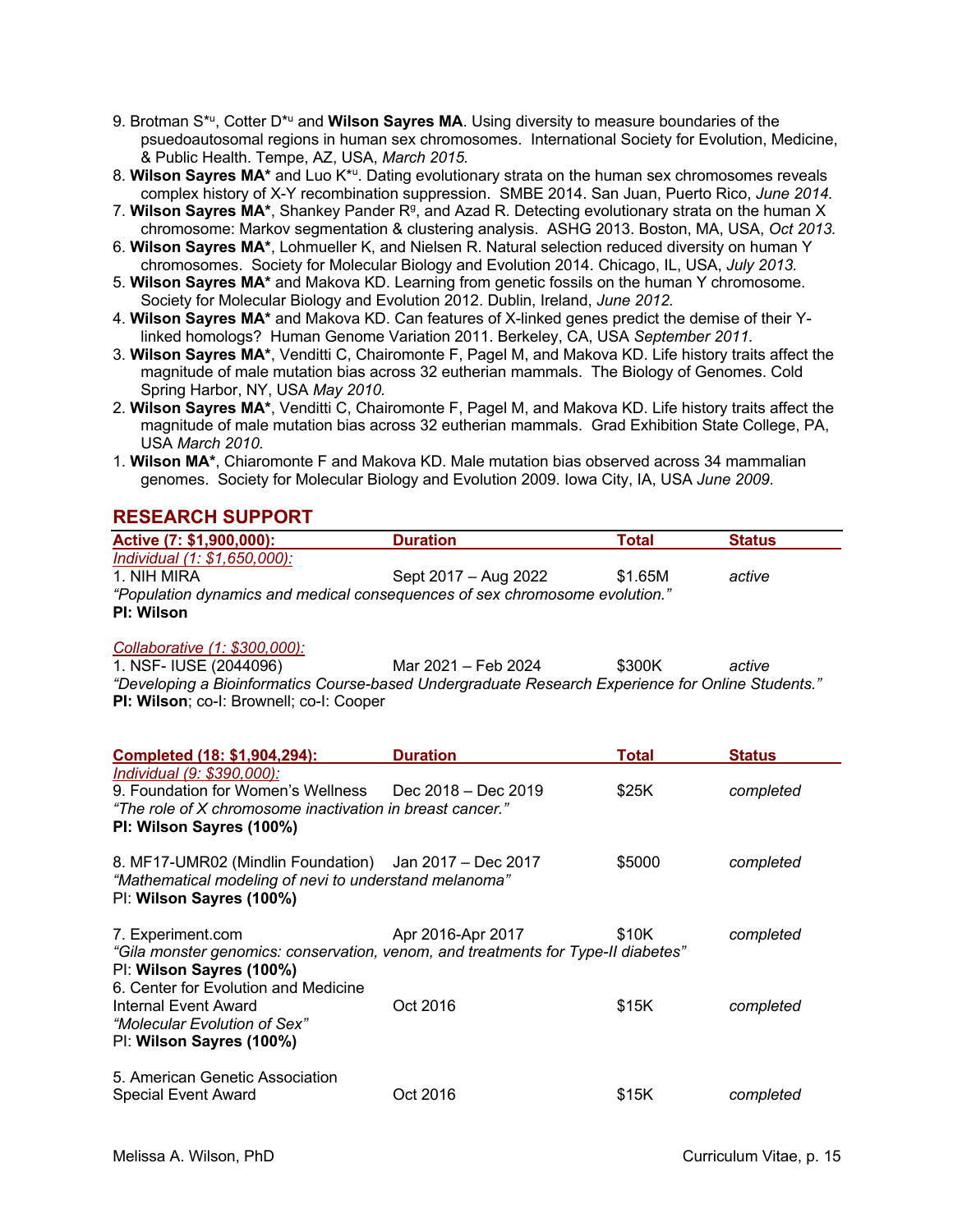*"Molecular Evolution of Sex"* PI: **Wilson Sayres (100%)**

| 4. MF15-UMR02 (Mindlin Foundation) Jan 2015 - Dec 2015<br>"Characterizing sex-biased gene expression in the green anole"<br>PI: Wilson Sayres (100%)                                                                 |                       | \$2500 | completed |
|----------------------------------------------------------------------------------------------------------------------------------------------------------------------------------------------------------------------|-----------------------|--------|-----------|
| 3. MF15-UMR03 (Mindlin Foundation)<br>"Patterns of evolution across vertebrate sex determining genes"<br>PI: Wilson Sayres (100%)                                                                                    | Jan 2015 – Dec 2015   | \$2500 | completed |
| 2. Miller Institute for Basic Research in<br>Science Postdoctoral Fellowship<br>PI: Wilson Sayres (100%)                                                                                                             | July 2011 - June 2014 | \$225K | completed |
| 1. NSF Graduate Research Fellowship<br>PI: Wilson Sayres (100%)                                                                                                                                                      | July 2006 - June 2009 | \$90K  | completed |
| Collaborative (17: \$2,064,294):<br>18. Breast Cancer Research Foundation Oct 2020 - Sep 2021<br>"Targeting breast cancer tumor antigens for immunotherapy."<br>PI: Anderson; Co-I: Wilson (5%; \$12,500)            |                       | \$250K | completed |
| 17. AZ Alzheimer's Disease Consortium July 2019 - June 2020<br>Co-I: Wilson Sayres (10%; \$30,000)                                                                                                                   |                       | \$300K | completed |
| 16. Breast Cancer Research Foundation Oct 2019 - Sep 2020<br>"Targeting breast cancer tumor antigens for immunotherapy."<br>PI: Anderson; Co-I: Wilson Sayres (5%; \$12,500); Co-I: Borges                           |                       | \$250K | completed |
| 15. Marley Foundation<br>Mutational and neo-epitope landscape of colorectal cancers in Lynch syndrome patients<br>Mayo PI: Barrett (70%); ASU PI: Wilson Sayres (30%; \$26,922)                                      | Jan 2019 - Dec 2019   | \$75K  | completed |
| 14. Breast Cancer Research Foundation Oct 2018 - Sep 2019<br>"Targeting breast cancer tumor antigens for immunotherapy."                                                                                             |                       | \$250K | completed |
| PI: Anderson; Co-I: Wilson Sayres (5%; \$12,500); Co-I: Borges                                                                                                                                                       |                       |        |           |
| 13. AZ Alzheimer's Disease Consortium July 2018 - June 2019<br>Co-I: Wilson Sayres (10%; \$30,000)                                                                                                                   |                       | \$300K | completed |
| 12. Leakey Foundation<br>"Understanding the evolutionary genetic origins of hominin sexual dimorphism."<br>PI: Wilson Sayres (100%); Co-I: Webster; Co-I: Higham                                                     | Jul 2018 – Jun 2019   | \$25K  | completed |
| 11. AZ Game and Fish: Heritage<br>"Characterizing Gopherus hybrids and speciation through genomics analyses."<br>PI: Wilson Sayres (100%); Co-I: Webster; Co-I: Dolby                                                | Jul 2017 - Jun 2019   | \$33K  | completed |
| 10. Lincoln Center for Applied Ethics May 2017 - May 2018<br>"Race and Ethnicity: Incorporating History, Society, and Genetics to Improve Human Health."<br>PI: Wilson Sayres (100%); Co-I: Delmont; Co-I: Wernimont |                       | \$5500 | completed |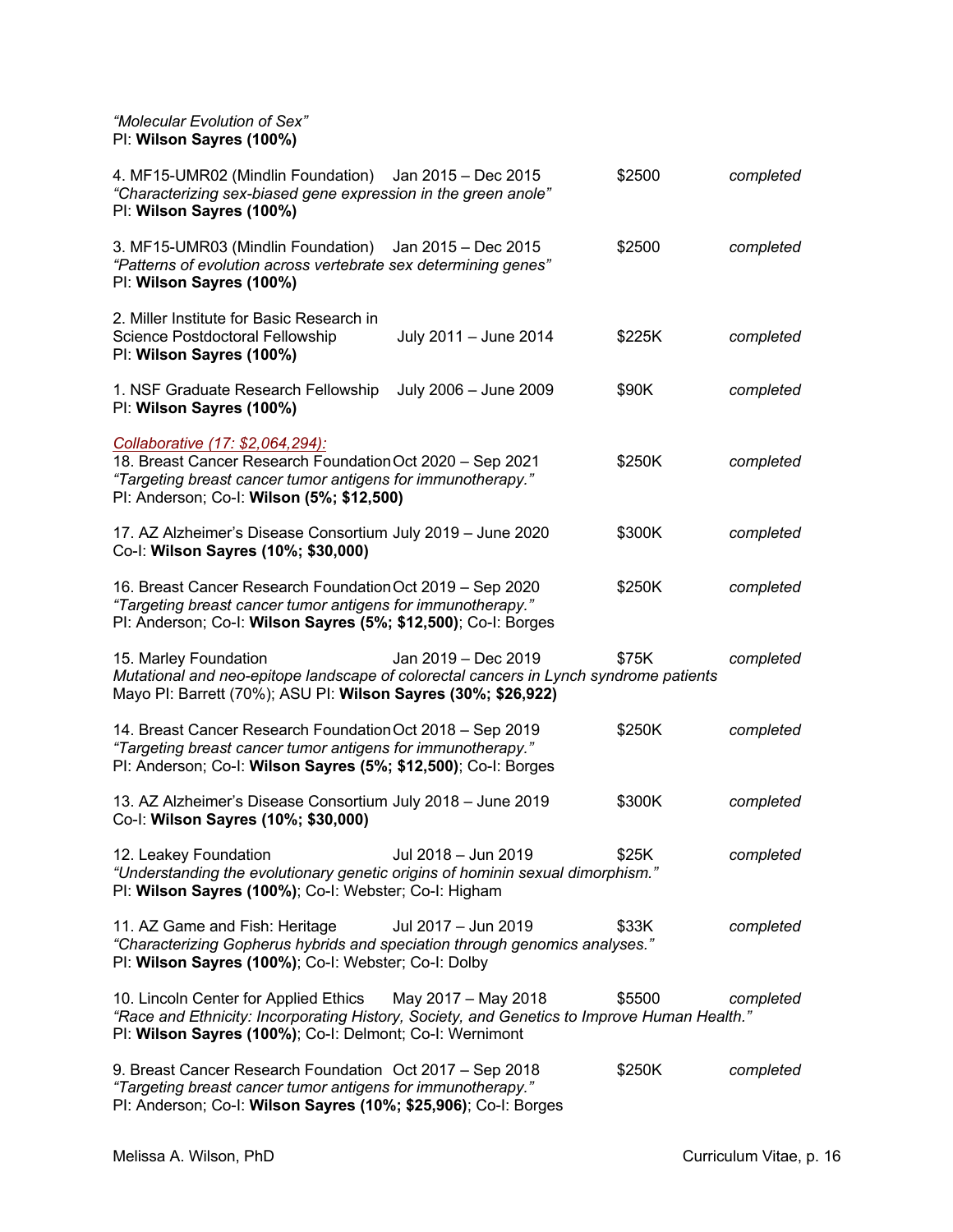| 8. Cancer Genomics Cloud<br>"Resources for Collaborative Projects on Seven Bridges CGC."<br>PI-I: Wilson Sayres (100%); co-I: Pooja Narang;                                                                                                                                                                                                                                                                           | Feb 2017 - Dec 2017                                                                                | \$10K     | completed |
|-----------------------------------------------------------------------------------------------------------------------------------------------------------------------------------------------------------------------------------------------------------------------------------------------------------------------------------------------------------------------------------------------------------------------|----------------------------------------------------------------------------------------------------|-----------|-----------|
| 7. ASU-Mayo Seed Grant<br>"Evolution of X-inactivation in breast cancers."<br>ASU Co-I: Wilson Sayres (30%; \$15,025); Mayo Co-I: Barrett (70%)                                                                                                                                                                                                                                                                       | Jan 2017 - Dec 2017                                                                                | \$50K     | completed |
| 6 Breast Cancer Research Foundation Oct 2016 - Sept 2017<br>"Targeting breast cancer tumor antigens for immunotherapy."<br>PI: Anderson; Co-I: Wilson Sayres (10%; \$24,283), Borges                                                                                                                                                                                                                                  |                                                                                                    | \$250K    | completed |
| 5. SOLS Internal RTI<br>"Deciphering ecological drivers of speciation & local adaptation in the desert tortoise complex"<br>Co-I: Wilson Sayres (internal funding); Co-I: Kusumi; Trainees: Webster and Dolby                                                                                                                                                                                                         | June 2016 - Dec 2016                                                                               | \$7500    | completed |
| 4. Flinn Foundation<br>"Melanoma Transformative Medical Alliance: The role of sex in melanoma drug resistance."<br>PI: Sekulic; Co-I: Hendricks; Co-I: Wilson Sayres (33%; \$33,333); Co-I: Maley                                                                                                                                                                                                                     | Jan 2016 - June 2016                                                                               | \$100K    | completed |
| 3. ASU IHO<br>"DNA and human origins at ASU"<br>PI: Stone; Co-I: Gilby; Co-I: Rosenberg; Co-I: Wilson Sayres (0%); Co-I:Cartwright                                                                                                                                                                                                                                                                                    | Aug 2015 - June 2016                                                                               | \$100K    | completed |
| 2. NSF DBI 1446483 (BEACON) Aug 2015 - June 2016<br>"Assessing human-specific evolutionary pressures on genes involved in early puberty"<br>The goals of the project are to develop trainee skills in programming skills including Unix, R, perl and<br>python, and to investigate molecular relics of early puberty development in the human genome.<br>PI: Mead; Co-PI: Wilson Sayres (0%; all to support trainees) |                                                                                                    | \$48,294  | completed |
| 1. Outreach Thematic Initiative Fund<br>"Public Service Announcements Promoting Careers in Science and Mathematics."<br>PI: Nathanial Brown, co-PI: Melissa Wilson (0%; all funds to production), Barbara Houtz, Babs L<br>Bengtson, Elizabeth Hutton, rural Multi-District Academic Space Alliance                                                                                                                   | July 2009 - June 2010                                                                              | \$10K     | completed |
| Trainee (3: \$44,069):<br>4. NIH NICHD 1 F31 HD101252-01<br>Characterization of sex differences in human placentas, graduate fellowship<br>PI: Wilson; Trainee: Kimberly Olney                                                                                                                                                                                                                                        | Jan 2020 - Dec 2021                                                                                | \$36,569  | active    |
| 3. Prevent Cancer Foundation<br>Postdoctoral Fellowship<br>Pl: Wilson; Trainee: Heini Natri                                                                                                                                                                                                                                                                                                                           | Jan 2018 - Dec 2020                                                                                | \$150,000 | completed |
| 2. NIH IMSD<br>Initiative for Maximizing Student Development, undergraduate fellowship<br>PI: Wilson Sayres (all to support trainee); Trainee: Samantha Daly                                                                                                                                                                                                                                                          | Sept 2016 - May 2017                                                                               | \$2500    | completed |
| 1. NIH IMSD<br>Initiative for Maximizing Student Development, undergraduate fellowship<br>PI: Wilson Sayres (all to support trainee); Trainee: Valeria Valverde-Vesling                                                                                                                                                                                                                                               | Jan 2016 - May 2017                                                                                | \$5000    | completed |
| <b>Arizona State University trainee research funding (11):</b>                                                                                                                                                                                                                                                                                                                                                        |                                                                                                    |           |           |
| Fall 2019 - Spring 2020<br>Jan 2019 - May 2019                                                                                                                                                                                                                                                                                                                                                                        | SOLUR mentored award, Karina Morris<br>Bidstrup Foundation Undergraduate Fellowship, Karina Morris |           |           |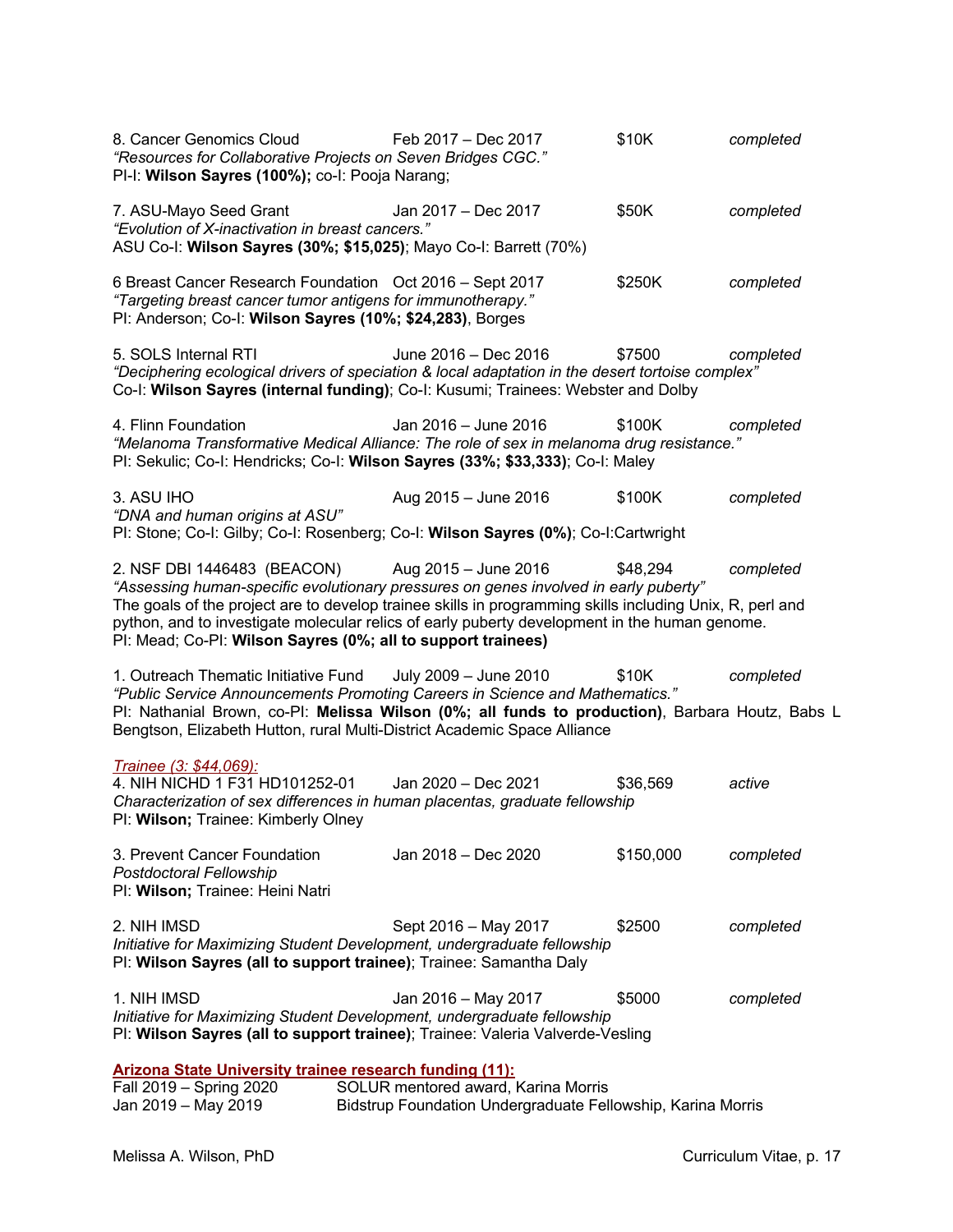Fall 2017 – Spring 2020 SOLUR mentored award, Emma Howell Fall 2017 – Spring 2018 SOLUR mentored award, Avery Underwood Summer 2016 SOLUR Summer Research Experience Award, Ephrance Kalungi Summer 2016 CLAS Undergraduate Summer Enrichment, Samantha Daly Summer 2015 – Spring 2016 SOLUR mentored award, Samantha Daly Summer 2015 – Fall 2016 SOLUR mentored award, Sarah Brotman Spring 2015 – Fall 2016 SOLUR mentored award, Shawn Rupp Summer 2015 CLAS Undergraduate Summer Enrichment, Sarah Brotman Dec 2014 – May 2015 Bidstrup Foundation Undergraduate Fellowship, Kara Schaffer

### **MENTORED TRAINEE HONORS & AWARDS**

- 2020 Mario Apata<sup>g</sup>, Harry Lowell Swift Advancing Health Scholarship Kimberly Olney<sup>g</sup>, Achieving Research Scholars Award Kimberly Olney<sup>g</sup>, Harry Lowell Swift Advancing Health Scholarship Angela Taravella Oill<sup>g</sup>, Achieving Research Scholars Award Angela Taravella Oill<sup>g</sup>, Harry Lowell Swift Advancing Health Scholarship
- 2019 Kimberly Olney<sup>g</sup>, Achieving Research Scholars Award Kimberly Olney<sup>g</sup>, CLAS Graduate Excellence Fellowship Angela Taravella<sup>g</sup>, CLAS Graduate Excellence Fellowship Mollie Peters<sup>g</sup>, CLAS Graduate Excellence Fellowship
- 2018 Heini Natri<sup>p</sup>, Prevent Cancer Foundation Postdoctoral Fellowship Kimberly Olney<sup>g</sup>, Achieving Research Scholars Award Kimberly Olneyg, Distinguished Graduate Student, Faculty Women's Association, ASU Kimberly Olneyg, Research Excellence Award, Graduate & Professional Student Assoc. Angela Taravella<sup>g</sup>, CLAS Graduate Excellence Fellowship Daniel Cotter<sup>u</sup>, Outstanding Graduating Senior; Genetics Daniel Cotter<sup>u</sup>, NSF Graduate Research Fellowship
- 2017 Heini Natri<sup>p</sup>, Center for Evolution and Medicine Postdoctoral Fellowship Kimberly Olney<sup>g</sup>, Harry Lowell Swift Advancing Health Scholarship Imani Sharpeg, Harry Lowell Swift Advancing Health Scholarship Angela Taravella<sup>g</sup>, CLAS Graduate Excellence Fellowship Sarah Brotman<sup>u</sup>, Outstanding Graduating Senior; Student of the Year-Biological Sciences Daniel Cotter<sup>u</sup>, Origins Project Undergraduate Research Award Daniel Cotter<sup>u</sup>, Ralph A. Fisher, Jr. Scholarship
- 2016 Shawn Rupp<sup>g</sup>, SMBE Travel Award Samantha Daly", Dean's Research Scholarship Shawn Rupp<sup>u</sup>, Origins Project Norm Perrill Scholarship Sarah Brotman<sup>u</sup>, Undergraduate Outstanding Service award Danny Cotter<sup>u</sup>, Ralph A. Fisher, Jr. Scholarship Lidia Peon<sup>u</sup>, Jerome Aronson Plant Biology Scholarship
- 2015 Shawn Rupp<sup>u</sup>, Selected to attend "Bioinformatics & Biodiversity" Pooja Narang<sup>p</sup>, Society for Molecular Biol & Evolution Young Investigator Travel Award

# **PROFESSIONAL SERVICE**

### **National/International Conference Organizing, Reviewing, and Moderating**

2017-2020 Organizing Committee Member, Genome Informatics Annual Conference 2017 Session organizer, "Mechanisms of phenotypic evolution", SMBE, Austin, TX, USA, July 2016 Conference organizer, "Evolutionary genomics of sex", Tempe, AZ, USA, October *\* Funded by the American Genetic Association & Center for Evolution and Medicine*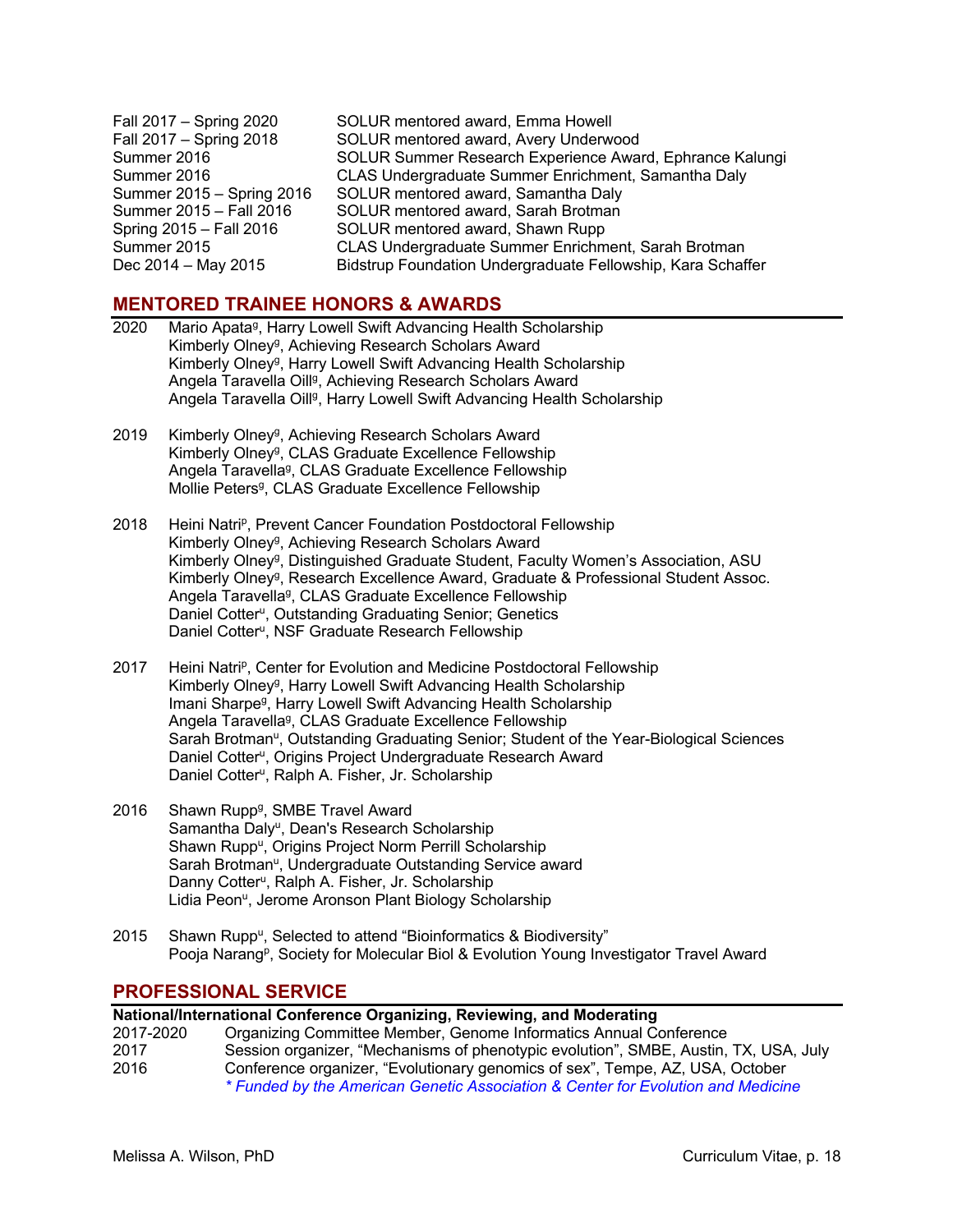|           | Edited Special Issue, Journal of Heredity: Evolutionary Genomics of Sex                  |
|-----------|------------------------------------------------------------------------------------------|
|           | https://academic.oup.com/jhered/issue/108/7                                              |
| 2016      | Session moderator, "Inferring the action of natural selection", at ASHG 2016 meeting, in |
|           | Vancouver, CANADA, October                                                               |
| 2016      | Symposium co-organizer and moderator, "Primate evolutionary history and comparative      |
|           | genomics", at the joint meeting of the International Primatological Society and the      |
|           | American Society of Primatologists in Chicago, IL, USA, August                           |
| 2016      | Program committee, Bioinformatics Open Source Conf, BOSC, Orlando, FL, July              |
| 2016      | Session moderator, "Selection, stress, and homeostasis", International Society for       |
|           | Evolutionary Medicine and Public Health, Durham, NC, USA, June                           |
| 2015      | Symposium co-organizer and moderator, "Genomics of sex bias: Addressing questions        |
|           | with or without genomes", at SMBE 2015 in Vienna, Austria, July                          |
| 2014      | Symposium co-organizer, moderator, "The X-factor of Complex Disease: From Evolution      |
|           | to Association Studies of the X chromosomes", at ASHG 2014 in San Diego, CA, October     |
| 2014      | Symposium co-organizer, "Mutation: The ultimate source of molecular variation", at       |
|           | SMBE 2014 in San Juan, Puerto Rico, June                                                 |
| 2013      | Session moderator, "Which comes first: The Sequence or the Biology", at ASHG 2013        |
|           | meeting, in Boston, MA, USA, June                                                        |
| 2013      | Organizer, Bay Area Population Genomics (BAPG) IX Conference, Berkeley, CA, USA          |
| 2012-2013 | 2013 Miller Symposium Planning Committee member, Tomales Bay, CA, USA, July              |
| 2012      | Moderator, "Population Genetics Genome-Wide", ASHG, San Francisco, CA, USA Nov           |
| 2012      | Symposium Co-organizer, "Sex chromosome evolution illuminated by next-generation         |
|           | sequencing technology", at SMBE 2012 in Dublin, Ireland, June                            |
| 2011-2012 | 2012 Miller Symposium Planning Committee member                                          |
| 2006      | Session moderator at Evolution 2006                                                      |
|           |                                                                                          |

Peer Reviewer, See record: https://publons.com/author/303792/melissa-wilson-sayres

| American J. of Human Genetics                      | Genetics                                                 | <b>PLoS Genetics</b>         |
|----------------------------------------------------|----------------------------------------------------------|------------------------------|
| <b>Annals of Human Genetics</b>                    | Genome Biology                                           | PLoS ONE                     |
| <b>Biology Letters</b>                             | Genome Biology and Evolution                             | <b>PNAS</b>                  |
| <b>Biology Direct</b>                              | Genome Research                                          | Science                      |
| <b>BMC Genomics</b>                                | Heredity                                                 | <b>Systematic Biology</b>    |
| Computational Biology &                            | Journal of Genetics and Genomics Theoretical Biology and |                              |
| Chemistry                                          | Journal of Molecular Evolution                           | <b>Mathematical Modeling</b> |
| <b>Dovepress</b>                                   | Molecular Biology and Evolution Trends in Genetics       |                              |
| Frontiers                                          | <b>Nature</b>                                            |                              |
| G3: Genes, Genomes, Genetics Nature Communications |                                                          |                              |

#### **Society Service**

|              | 2017-present Associate Editor, Molecular Biology and Evolution |
|--------------|----------------------------------------------------------------|
| 2017-present | Associate Editor, Journal of Heredity                          |
| 2017-2020    | Associate Editor, Evolution                                    |
| 2017         | <b>Guest Associate Editor, PLoS Genetics</b>                   |
| 2017-2019    | Council Member, American Genetic Association                   |
| 2016-2017    | Editorial Board Member, Chimerism                              |

### **National and International Grants and Fellowships Reviewer**

| 2021         | NIH reviewer, Genetic Variation and Evolution (GVE) study section      |
|--------------|------------------------------------------------------------------------|
| 2021         | NIH F08 reviewer, Fellowship: Genes, Genomes, and Genetics             |
| 2016-present | Board member, Science Ambassador Scholarship, Cards Against Humanity   |
| 2015-present | Leakey Foundation                                                      |
| 2017-2020    | 2019 Chair, American Genetic Association Grad/Postdoc awards committee |
| 2017         | ad hoc NSF Division of Molecular and Cellular Biosciences              |
| 2016         | ad hoc NSF Division of Environmental Biology                           |
| 2016         | Biotechnology and Biological Sciences Research Council (BBSRC)         |
| 2015         | Agency for Science, Technology & Research (A*STAR) in Singapore        |
|              |                                                                        |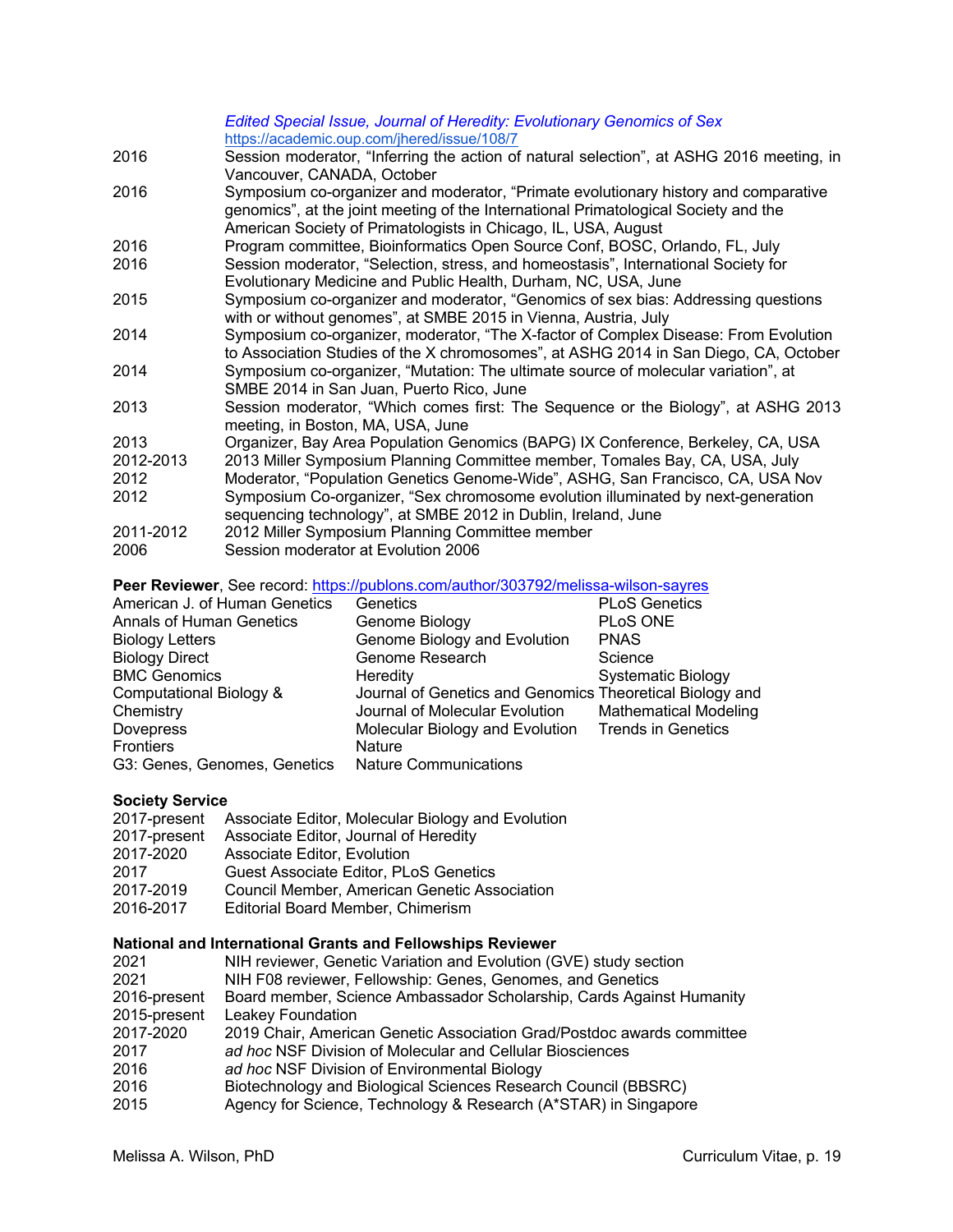- 2014-2015 NSF Graduate Research Fellowship<br>2011-2012 National Graduate Women in Science
- National Graduate Women in Science (GWIS) Fellowships

# **Computational Biology and Bioinformatics Education/Training**

| 2019-present<br>2017-present                                                          | Co-developing M.S. in Computational Life Sciences<br>Co-Director, Established undergraduate (website) and graduate certificates in                                                                                                                                                                                                                                                                                                                                                                                                                                                                                                                                                                                  |
|---------------------------------------------------------------------------------------|---------------------------------------------------------------------------------------------------------------------------------------------------------------------------------------------------------------------------------------------------------------------------------------------------------------------------------------------------------------------------------------------------------------------------------------------------------------------------------------------------------------------------------------------------------------------------------------------------------------------------------------------------------------------------------------------------------------------|
|                                                                                       | <b>Computational Life Sciences</b><br>*Completed and submitted all paperwork, attended University Senate meetings, and<br>adjusted certificate per feedback. The program is housed in the School of Life Sciences,                                                                                                                                                                                                                                                                                                                                                                                                                                                                                                  |
| 2016-present                                                                          | but includes electives from all relevant units including other departments and Colleges.<br>Organizer, ASU Computational Life Sciences group. Example workshops:<br>Intro to HPC/Research computing, 2-hour workshop (28 participants)                                                                                                                                                                                                                                                                                                                                                                                                                                                                              |
|                                                                                       | R: Reproducible molecular evolution, 2-hour workshop (23 participants)<br>De novo genome assembly workshop, 2-hour workshop (45 participants)<br>CoGe (comparative genomics server), Full-day workshop, sponsored by<br>Biodiversity Knowledge Integration Center (35 participants)<br>Intro to the awk, 1-hour workshop (34 trainees)<br>Intro to command line, 1-hour workshop (15 trainees)<br>Galaxy (bio-computing), Full-day workshop, sponsored by BioKIC (48 trainees)<br>Intensive Python Bootcamp, Full-day workshop (15 trainees)                                                                                                                                                                        |
| 2014-2020                                                                             | Invited Member, (NSF-funded) Network for Integrating Bioinformatics into Life Sciences<br>Education (NIBLSE) Research Coordination Network (RCN) Award 1346559<br>2019-2020: Genomics Education Alliance Member. To identify and curate<br>resources to ensure the sustainability of undergraduate education in<br>bioinformatics and genomics.<br>2018-2020: Core Competencies Implementation Member. To implement change<br>to integrate bioinformatics into the classroom.<br>2015-2018: Core Competencies Working Group Member. To develop a<br>standardized set of training goals for undergrad education in bioinformatics.<br>April 2015: Workshop participant. To advance and develop a standardized set of |
| 2017, 2018<br>2016                                                                    | training goals for undergraduate education in bioinformatics.<br>Invited lecturer, Cold Spring Harbor Lab Course: Foundations of Comp Genomics<br>Team leader, HackSeq (http://www.hackseq.com), October                                                                                                                                                                                                                                                                                                                                                                                                                                                                                                            |
|                                                                                       | Arizona State University: College of Liberal Arts and Sciences                                                                                                                                                                                                                                                                                                                                                                                                                                                                                                                                                                                                                                                      |
| 2018-2020                                                                             | Member, Graduate College Completion Fellowships Award Committee                                                                                                                                                                                                                                                                                                                                                                                                                                                                                                                                                                                                                                                     |
| 2017-2019<br>2017-2019                                                                | Member, Ask A Biologist Advisory Board<br>SOLS representative, Data science undergraduate major development<br>Developed Biosciences track                                                                                                                                                                                                                                                                                                                                                                                                                                                                                                                                                                          |
| 2017-2018                                                                             | Organizer, Developing Educational Scholars Initiative<br>Institute for the Science of Teaching and Learning                                                                                                                                                                                                                                                                                                                                                                                                                                                                                                                                                                                                         |
| 2016-2017<br>2016                                                                     | Training committee chair, Faculty Research Computing Working Group<br>ASU participant, Hortonworks Genomics Initiative                                                                                                                                                                                                                                                                                                                                                                                                                                                                                                                                                                                              |
| 2015-2016<br>2015                                                                     | Member, Faculty Research Computing Working Group<br>Panelist, Funding success skills series: Professors and Proposals @ 1, 5 and 10 years                                                                                                                                                                                                                                                                                                                                                                                                                                                                                                                                                                           |
| 2014-2015                                                                             | Member, Biocomputing Advisory Committee                                                                                                                                                                                                                                                                                                                                                                                                                                                                                                                                                                                                                                                                             |
|                                                                                       | Arizona State University: School of Life Sciences (SOLS) and Center affiliations                                                                                                                                                                                                                                                                                                                                                                                                                                                                                                                                                                                                                                    |
| 2021-2022<br>2021<br>2020-2021<br>2020-2021<br>2019-2020<br>2016-2020<br>2016-present | Member, SOLS Education Working group: Career Readiness Experiential Opportunities<br>Chair, SOLS Search Committee<br>Member, Evolutionary Biology Graduate Program Steering Committee<br>Member, SOLS/Center for Evolution and Medicine Instructor Search Committee<br>Member, SOLS/Center for Evolution and Medicine Faculty Search Committee<br>Chair, Evolutionary Biology Graduate Program<br>*Oversee ~30 PhD students, including annual evaluations, recruitment, run core courses<br>Member, Developing BIO 345: Evolution, curriculum committee                                                                                                                                                             |
|                                                                                       |                                                                                                                                                                                                                                                                                                                                                                                                                                                                                                                                                                                                                                                                                                                     |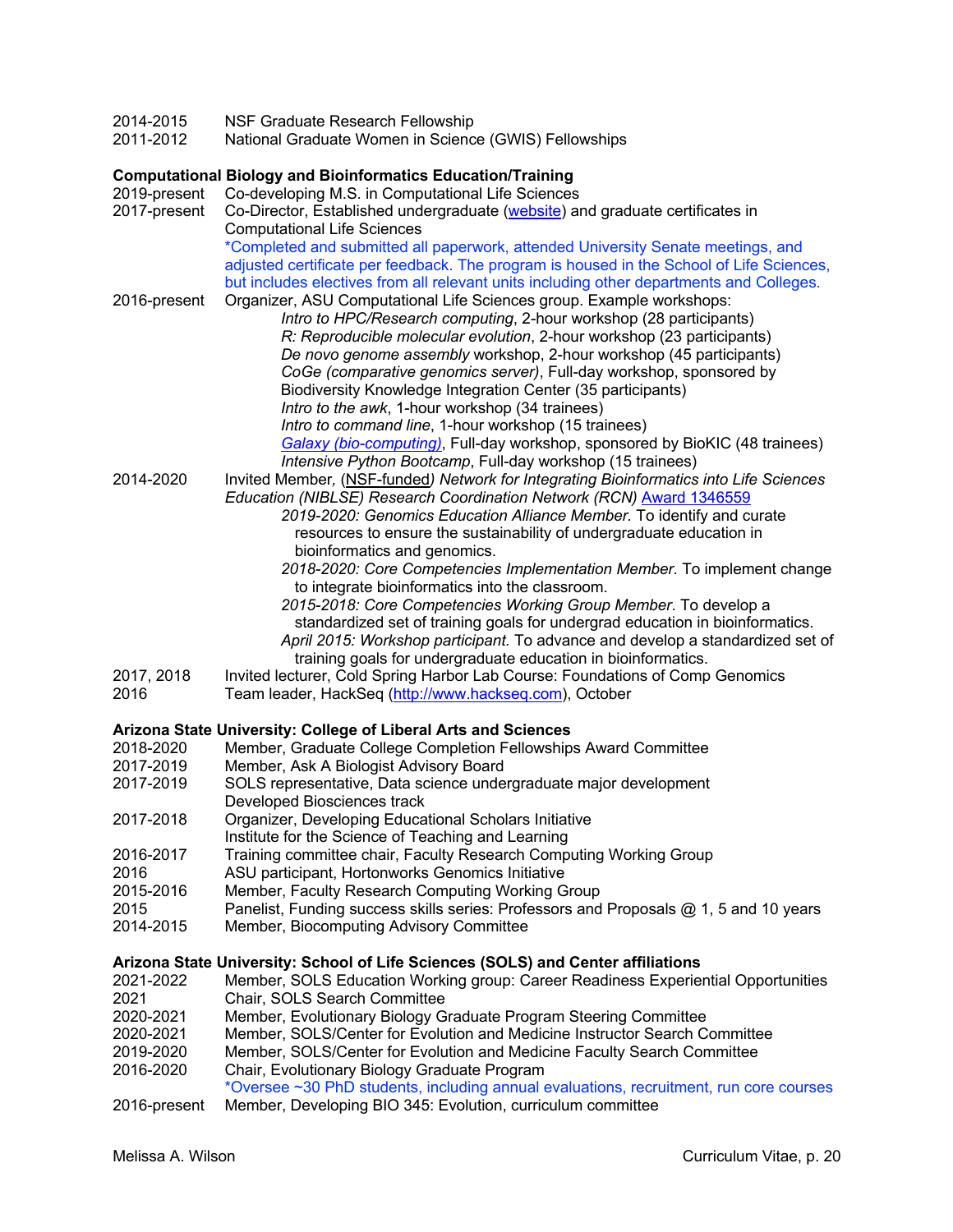| 2015-present | Guest lecturer, BioBridge (Head start program for Biology majors)                  |
|--------------|------------------------------------------------------------------------------------|
| 2018-2019    | Member, SOLS/Center for Mechanisms of Evolution search committee                   |
| 2017-2019    | Member, Life Sciences Ethics Board (Hosted Bioethics Breakfast on Race & Genetics) |
| 2017-2018    | Member, SOLS/Center for Mechanisms of Evolution search committee (2 positions)     |
| 2016-2018    | Member, CEM Research Committee                                                     |
| 2016-2017    | Member, SOLS/Center for Evolution and Medicine search committee (2 positions)      |
| 2015-2016    | Organizer, SOLS Seminar Series                                                     |
| 2016         | Fellow applicant reviewer, School of Life Sciences Undergraduate Research program  |
| 2015-2016    | Member, Evolutionary Biology Graduate Program Steering Committee                   |
| 2015         | Faculty participant, Barrett Honors Event for SOLS student                         |
| 2015         | Moderator, SOLS Spark program (welcome to incoming SOLS majors)                    |
| 2015         | Participant, SOLS New Student Orientation Lunch: May 29, June 11, June 15, July 1  |
| 2014         | Faculty participant, Barrett Honors Event for SOLS student                         |
| 2014-2015    | Member, Curriculum Reform Committee                                                |

# **MENTORING**

|           | Postdoctoral Research Scientist Mentor, Arizona State University (1 current, 4 total)     |
|-----------|-------------------------------------------------------------------------------------------|
| 2019-2021 | Tanya Phung, Ph.D.                                                                        |
|           | Sex chromosome evolution in dogs, cancer, and neoepitopes.                                |
| 2017-2020 | Heini Natri, Ph.D., Center for Evolution and Medicine Fellow                              |
|           | Evolution of resistance and the role of sex chromosomes in cancer.                        |
|           | *Awarded Prevent Cancer postdoctoral fellowship                                           |
| 2015-2018 | Tim Webster, Ph.D.                                                                        |
|           | Sex-biased population history, genetic diversity, and breast cancer exome variation.      |
|           | *Obtained tenure-track faculty position at University of Utah, Department of Anthropology |
| 2015-2017 | Pooja Narang, Ph.D.                                                                       |
|           | Sex chromosome evolution and the role of sex-linked genes in cancer etiology.             |
|           | *Awarded travel fellowship to present results at SMBE in Austria                          |

#### **Ph.D Student Primary Advisor, Arizona State University** (4 current)

| 2020-present | Ph.D. Thesis Advisor, Mario Apata                    |  |
|--------------|------------------------------------------------------|--|
|              | Adaptation in the Andes                              |  |
| 2018-present | Ph.D. Thesis Advisor, Mollie Peters                  |  |
|              | Sex differences in the brain and Alzheimer's disease |  |
| 2016-present | Ph.D. Thesis Advisor, Kimberly Olney                 |  |
|              | Allele-specific expression in the human placenta     |  |
| 2016-present | Ph.D. Thesis Advisor, Angela Taravella               |  |
|              | Human genetic variation in Northern Kenya            |  |

#### **M.S. Student Primary Advisor, Arizona State University** (1 current; 4 total) 2020-present **M.S. Thesis Advisor,** *Yan Yap***,**

Neoantigen landscape in HBV and HCV mediated liver cancer.

| <b>M.S. Thesis Advisor, Karen Funderburk, graduated May 2019</b>   |
|--------------------------------------------------------------------|
| Sex differences in cancer over time and across populations         |
| *Accepted to Computational Biology PhD program at Brown University |
|                                                                    |

- 2017-2019 **M.S. Thesis Advisor,** *Avery Underwood***,** *graduated May 2019* Biased allele-expression in Nasonia jewel wasps *\*Obtained Research Scientist Position at Arizona State University*
- 2016-2018 **M.S. Thesis Advisor,** *Lidia Peon, graduated May 2018* Effect of genetic glossary on experience of genetic counseling
- 2014-2016 **M.S. Thesis Advisor,** *Shawn Rupp***,** *graduated December 2016* Squamate sex chromosome evolution and dosage compensation *\*Obtained Bioinformatics Research Scientist Position at Arizona State University*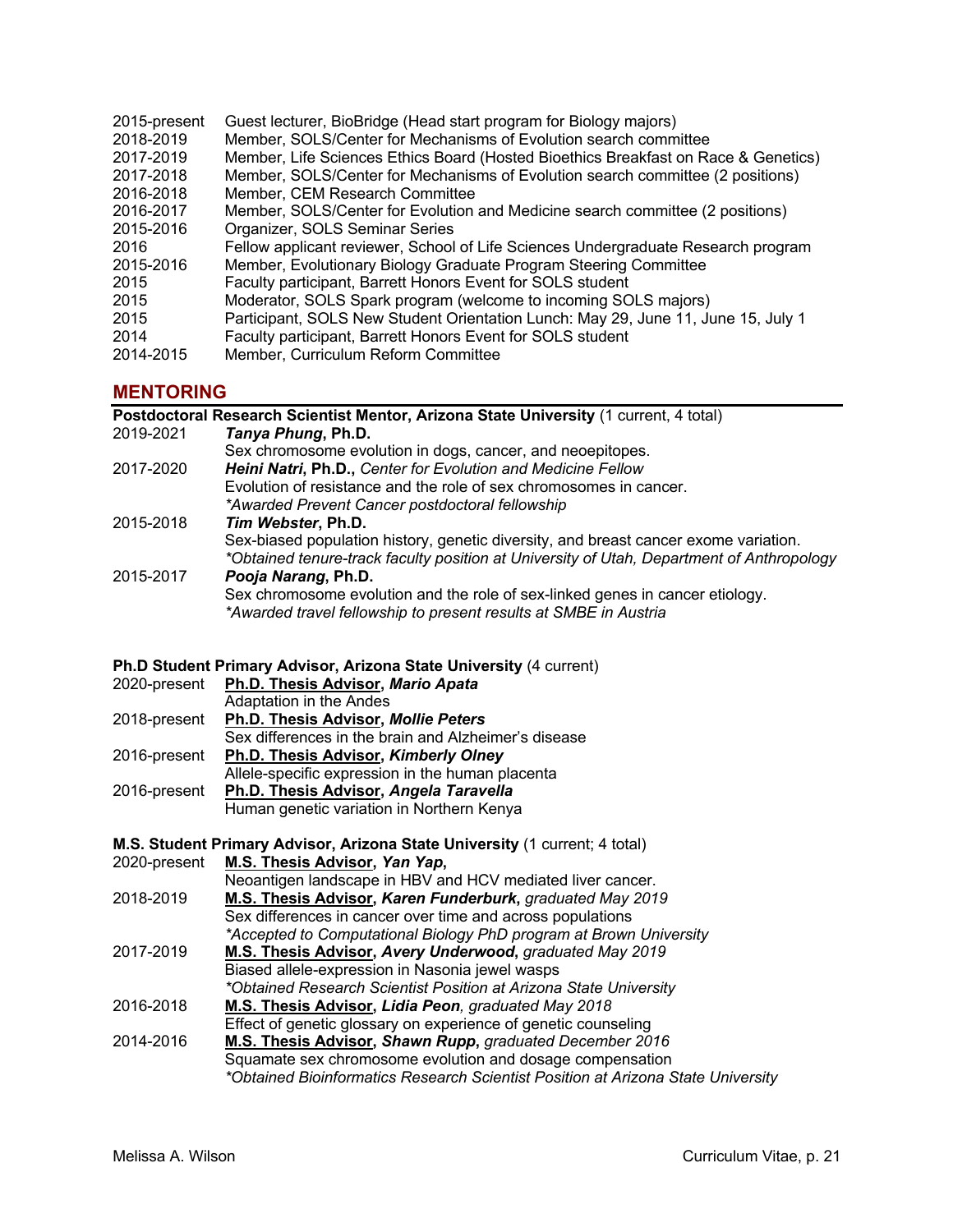|              | ASU Graduate Student Committee Member (13 current; 19 total)                                 |
|--------------|----------------------------------------------------------------------------------------------|
| 2020-present | Ph.D. Thesis Committee Member, Gaurav Bilolikar, SOLS, ASU                                   |
|              | Predicting patterns of epistasis in the S. cerevisiae HSP90 regulatory network.              |
| 2020-present | M.S. Thesis Committee Member, Erik Olson, SOLS, ASU                                          |
|              | Liver cancer sex differences.                                                                |
| 2020-present | M.S. Thesis Committee Member, Thomas Rheling, SOLS, ASU                                      |
|              | Pathway analysis in cancer.                                                                  |
| 2020-present | Ph.D. Thesis Committee Member, Jacob Klemm, SOLS, ASU                                        |
|              | Regeneration in Drosophila.                                                                  |
| 2019-present | Ph.D. Thesis Committee Member, Mary Pardhe, SOLS, ASU                                        |
|              | Vaccine development.                                                                         |
| 2019-present | Ph.D. Thesis Committee Member, Adele Crane, SOLS, ASU                                        |
|              | Tuberculosis genomics.                                                                       |
| 2019-present | Ph.D. Thesis Committee Member, Evan Mee, SOLS, ASU                                           |
|              | Protist genomics.                                                                            |
| 2018-present | Ph.D. Thesis Committee Member, Sareh Seyedi, SOLS, ASU                                       |
|              | Multi-drug adaptive therapies for breast cancer.                                             |
| 2018-present | Ph.D. Thesis Committee Member, Kelly Blevins, SHESC, ASU                                     |
|              | Disease ecology, Aztec site, urbanization and colonization using TB & oral microbiome.       |
| 2018-present | Ph.D. Thesis Committee Member, Rafaela Salgado Fontenele, SOLS, ASU                          |
|              | Viral discovery in cacti.                                                                    |
| 2017-present | Ph.D. Thesis Committee Member, Stevie Winingear, SHESC, ASU                                  |
|              | Ancient human DNA in Tierra del Fuego.                                                       |
| 2017-present | Ph.D. Thesis Committee Member, Adam Orr, SOLS, ASU                                           |
|              | Modeling NGS error, and studying error correction.                                           |
| 2016-present | Ph.D. Thesis Committee Member, Kevin Klicki, SOLS, ASU                                       |
|              | Microbiology research.                                                                       |
| 2018-2019    | Ph.D. Thesis Committee Member, Stephan Baehr, SOLS, ASU                                      |
|              | Mutation accumulation.                                                                       |
| 2018-2019    | M.S. Thesis Committee Member, Yuri Bonilla, BMI, ASU                                         |
|              | Breast cancer network analysis.                                                              |
| 2016-2019    | Ph.D. Thesis Committee Member, Adrienne H. Smith, SOLS, ASU                                  |
|              | Transcriptome variation across the human brain.                                              |
| 2015-2016    | Ph.D. Thesis Committee Member, Diego Chowell, Applied Math, ASU July 2016                    |
|              | Mathematical model of tumor heterogeneity.                                                   |
| 2015-2016    | Ph.D. Thesis Committee Member, Tara Furstenau, SOLS, ASU, May 2016                           |
|              | Population genetics modeling, self-incompatibility, and isolation-by-distance.               |
|              | Outside Universities, Graduate Student Committee Member (1 current; 2 total)                 |
|              | Ph.D. Thesis Committee Member, Shannon Keating, Biol Sci, Marquette University               |
| 2018-present | Sex chromosome evolution in geckos.                                                          |
| 2016-2018    | Ph.D. Thesis Committee Member, Tanya Phung, EEB, UCLA, defended Nov 2018                     |
|              | Dog sex chromosome population genetics.                                                      |
|              |                                                                                              |
|              | Barrett Honors Undergraduate Thesis director, Arizona State University (3 current; 14 total) |
| Current      | Thesis Director, Brittney Jimenez, Biological Sciences major                                 |
|              | Health inequities in Latino communities in Alzheimer's Disease                               |
| Current      | Thesis Director, Vasiliki Laloudakis, Biological Sciences major                              |
|              | Maladjustment in patients with Mayer-Rokitansky-Kuster-Hauser Syndrome                       |
| Current      | Thesis Director, Karina Morris, Biological Sciences major                                    |
|              | X chromosome inactivation                                                                    |
| 2020         | Thesis Director, Emma Howell, Biological Sciences major                                      |
|              | African population genetics                                                                  |
| 2019         | Thesis Director, Anagha Deshpande, Biological Sciences major                                 |
|              | Isoform variation across breast cancers                                                      |
| 2019         | Thesis Director, Austin Evanovich, Biological Sciences major                                 |
|              | Gene expression variation in the human brain                                                 |
|              |                                                                                              |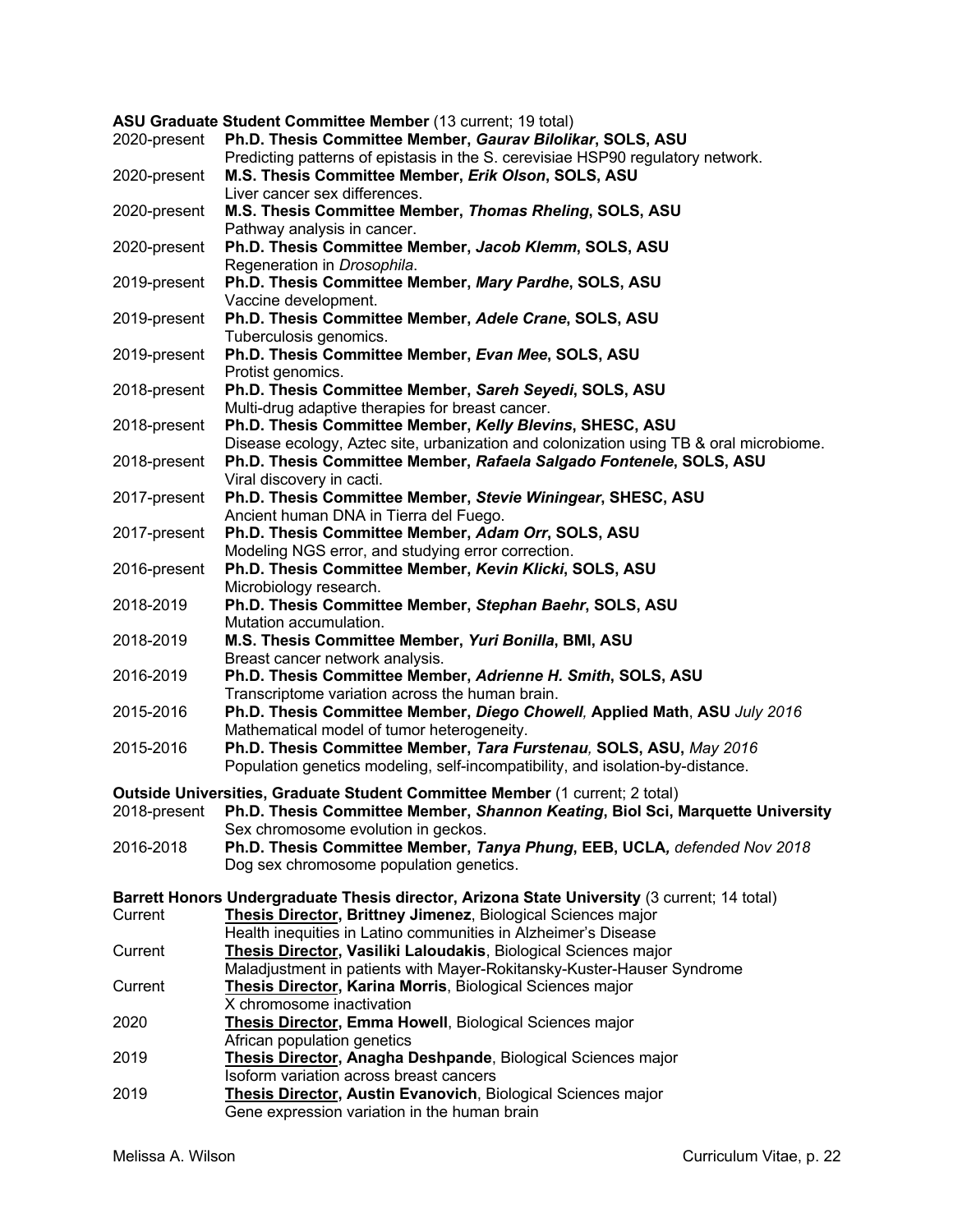2019 **Thesis Director, Lovender Phiri**, Biological Sciences major Gene expression evolution 2019 **Thesis Director, Tristan Neal**, Biological Sciences major Cancer evolution 2018 **Thesis Director, Ariel Baber**, Biological Sciences major Expanding career options for Life Sciences Majors 2017 **Thesis Director, Darius Gallegos**, Biological Sciences major Career options in the Life Sciences 2017 **Thesis Director, Sarah Brotman**, Biological Sciences major X-inactivation across the human brain 2017 **Thesis Director, Val Deluca**, Biological Sciences major Monitoring cancer's rate of adaptation 2016 **Thesis Director, Daniel Cotter**, Biological Sciences major Genetic diversity across the pseudoautosomal boundary varies across humans 2015 **Thesis Director, Kara Schaffer**, Biochemistry major Evolutionary perspective suggests candidate genes for Turner Syndrome phenotype **Barrett Honors Undergrad Thesis committee member, Arizona State University** (8 total) 2019 **Second reader, Alexis Boschi**, Biological Sciences major Delta like three signaling 2018 **Second reader, Aika Schneider-Utaka**, Biological Sciences major Cancer suppression in placental mammals 2017 **Second reader, Abigail Howell**, Biological Sciences major An analysis of the benchmark test Izbench for open-source compressors 2016 **Second reader, Diana Arroyo**, Biological Sciences major Mammalian genome variation 2016 **Second reader, Ardesher Aghili**, Molecular Biology and Biotechnology major A network analysis of SNP association in the antigen presentation pathway of hepatocellular carcinoma 2015 **Second reader, Brendan Fries**, Biological Sciences major Analyzing the spread of the Chikungunya virus in the Caribbean 2013-2015 2015 **Second reader, Ben Roos,** Computer Science major Genie: A population genetics simulation built with JavaScript 2015 **Third reader**, **Elise Kulik,** Biological Sciences major, Mathematics minor The Sonoran Desert Tortoise and Conservation Biology **Undergraduate Research Mentor** (6 current; 59 former, shown is the last year the student was in lab) **Current (0): 1.** Brittney Jimenez **2.** Youssef Aboelnaga **3.** Nisha Kalmadi **4.** Brittney Jimenez **5.** Vasiliki Laloudakis **6.** Karina Morris **Former, in academic year they graduated the lab: 2019-2020 (5): 1.** Karina Morris (Bidstrup Fellow) **2.** Ryan Maner **3.** Arisha Khan **4.** Emma Howell **5.** Haley Harelson **2018-2019 (10)** ASU: **1.** Leilani Pfeifer (Leap Scholar) **2.** Selena Cortez **3.** Anagha Deshpande **4.** Grant Dembrock **5.** Jocelyn Andrews (presented poster at ISEMPH) **6.** David Levy **7.** Ndey Bassin Jobe **8.** Austin Evanovich (presented poster at ISEMPH) **9.** Lovender Phiri **10.** Suhail Ghafoor **2017-2018 (12)** ASU: **1.** Sarah Bearman (internship at AZ game and fish) **2.** Afeefah Rashid **3.** Michelle Weinstein **4.** Ephrance Peninah Kalungi (SOLUR SRE funded) **5.** Ka'anani Amanonce **6.** Alyssa Harris (Mindlin funded) **7.** Nilofar Ghulam Hazrat **8.** Amanda Wolf **9.** Brock Williams (internship at AZ game and fish) **10.** Ariel Baber **11.** Daniel Cotter (Presented poster of research findings (x2); authored manuscript) **12.** Avery Underwood (Joined MS program) **2016-2017 (6)** ASU: **1.** Sarah Brotman, (Presented poster of research findings (x2) SOLUR funded; CLAS Summer REU student, authored manuscript) **2.** Sam Daly (SOLUR funded; CLAS USE; IMSD funded, Presented poster of research findings) **3.** Valeria Valverde-Vesling (IMSD funded) **4.** Noah Stone; **5.** Mostafa Adina **6.** Christopher Sleiman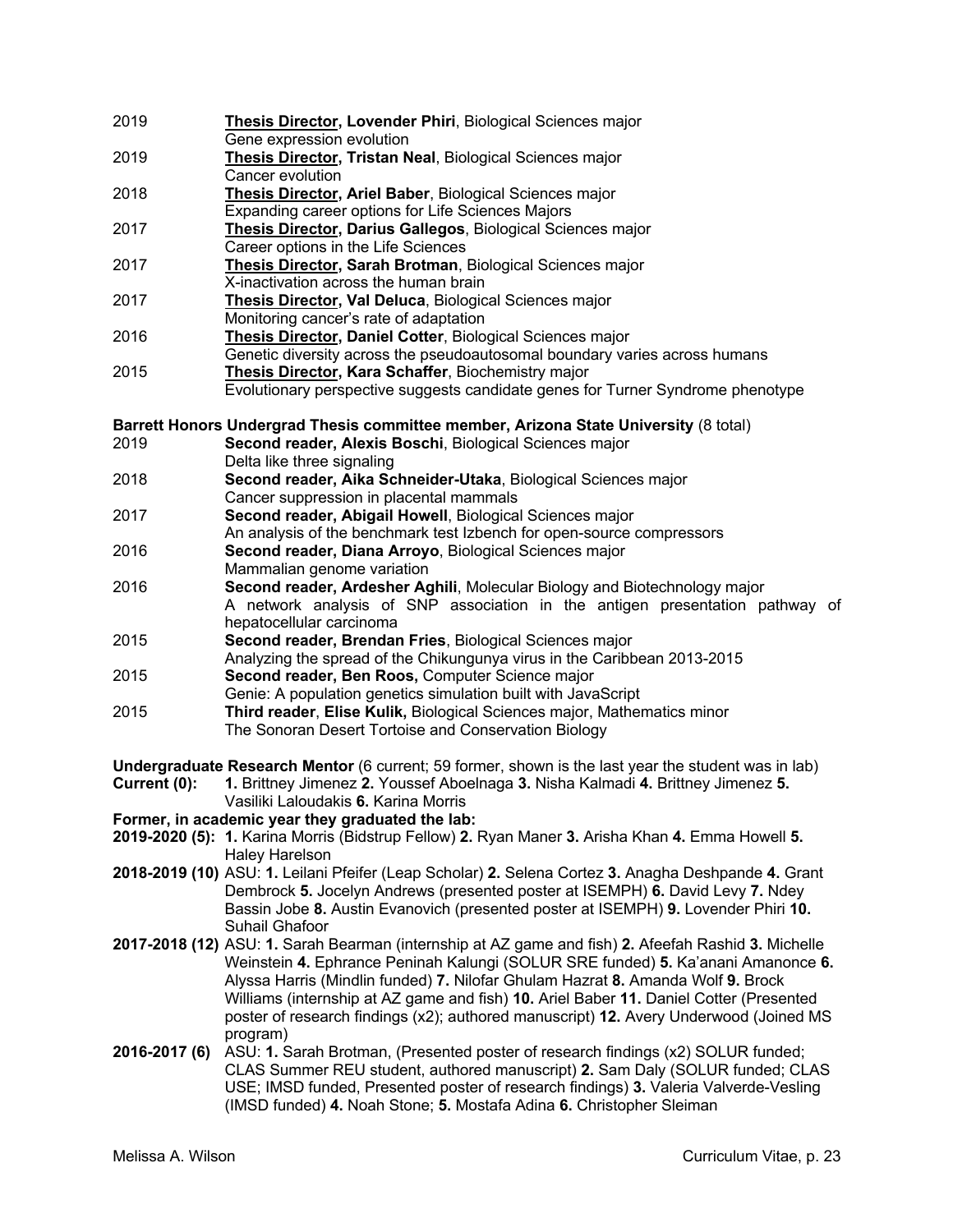- **2015-2016 (11)** ASU: **1.** Carlos Meza-Torres **2.** Kirk Flamm **3.** Victoria Reid **4.** Kellie Kodoma **5.** Parker Shea **6.** Lidia Peon (Joined MS program) **7.** Jacinda Garcia **8.** Margaret Walters **9.** Ashley Amidan (Presented poster of research findings) **10.** Reena Marie Ygot **11.** Ethan Bate
- **2014-2015 (12)** ASU: **1.** Jada Wang (Presented poster of research findings); **2.** Kara Schaffer (Supported by Bidstrup Fellowship) **3.** Marshall Styers (Presented poster of research findings) **4.** Melinda Jenner (Presented poster of research findings) **5.** David Barclay **6.** Joy Cruz **7.** Caroline Erickson **8.** Brittany Hammis **9.** William Martelly **10.** Alexandra Marinello **11.** Christopher Negrich **12.** Jaclyn Williams
- **2013-2014 (3)** UC Berkeley: **1.** Michelle Senar (Student accepted full time position as Associate Software Engineer at BrightSpace, 2015) **2.** Logan Curtis-Whitchurch (Student accepted to University of Louisville Medical School, 2015) **3.** Kellie Ottoboni (Student accepted for PhD program at UC Berkeley, 2015)
- **2012-2013 (2)** UC Berkeley: **1.** Kevin Luo (Preliminary data for grant generated. Student accepted to computer science graduate program at Stanford, 2015); **2.** Paulina Tsai (Manuscript accepted at Berkeley Scientific Journal.)

### **Other Formal Mentoring**

| 2014-present | ASHG Trainee Networking Mentor. Meet with graduate students and postdoctoral         |
|--------------|--------------------------------------------------------------------------------------|
|              | researchers to discuss research, networking and future career options.               |
| 2015-2016    | Pia Whai-Singh, High school student, BASIS Ahwatukee High School                     |
| 2006-2010    | Integrative Biosciences, Graduate student mentor (9 students). Met routinely with    |
|              | graduate students to acclimate to graduate life & assist with the program.           |
| 2010         | 2010 SMBE Undergraduate and Diversity Mentoring Program Mentor (1 student).          |
|              | Attend sessions with and serve as contact point for the student.                     |
| 2009-2010    | Lydia Krasilnikova. High school student, Student accepted into MIT Mathematics major |

# **TEACHING AT ARIZONA STATE UNIVERSITY**

### **Courses Developed/Primary Instructor**

**Computing for Research (BIO/EVO 439/539):** (3 credit; elective for undergrad and grad students) Hands-on introduction to computing for analysis of life sciences data. Developed into formal course, including training in command line, genomics tools, and high performance computing. Spring 2019 (13 undergraduates, 10 graduates enrolled; 2 audit): *in progress* Fall 2018 (13 undergraduates, 10 graduates enrolled; 2 audit): 1.7 out of 5 (1 high) Spring 2018 (10 undergraduates, 16 graduates enrolled; 5 audit): 1.2 out of 5 (1 high) Fall 2016 (BIO/EVO/MCB 598 only; 7 enrolled; routinely 20-30 present): 1.7 out of 5 (1 high)

**Practical Applications in Computational Life Sciences (BIO/EVO 498/598):** (3 credit; elective for undergrad and grad students). Hands-on workshop for trouble-shooting computational analysis of life sciences data, topics range from cancer to plant biology, epigenetics, transcriptomics, and phylogenetics. Spring 2019 (3 enrolled; routinely 5-10 in attendance) Fall 2018 (1 enrolled; routinely 5-10 in attendance)

**Current Topics in Evolutionary Biology (EVO 591):** (1 credit; elective for grad students) Seminar on Evolutionary Biology current papers. Each session also open to the ASU community. Spring 2018 (8 enrolled; routinely 20 in attendance)

Fall 2018 (9 enrolled; routinely 25 in attendance): 1.9 out of 5 (1 high)

**Research Computing Brown Bag (BIO/EVO/MCB 591):** (1 credit; elective for grad students) Seminar on computing across disciplines at Arizona State University. Each session also open to the ASU community, in collaboration with Research Computing. Fall 2016 (3 enrolled; routinely 12-15 in attendance): 1.3 out of 5 (1 high)

**Evolution (BIO 345) & Honors:** (3 credits; required for undergraduate majors)

This course is designed to introduce students to the concepts of evolutionary theory including phylogenetic analysis, adaptive and non-adaptive evolution, population genetics, and modern human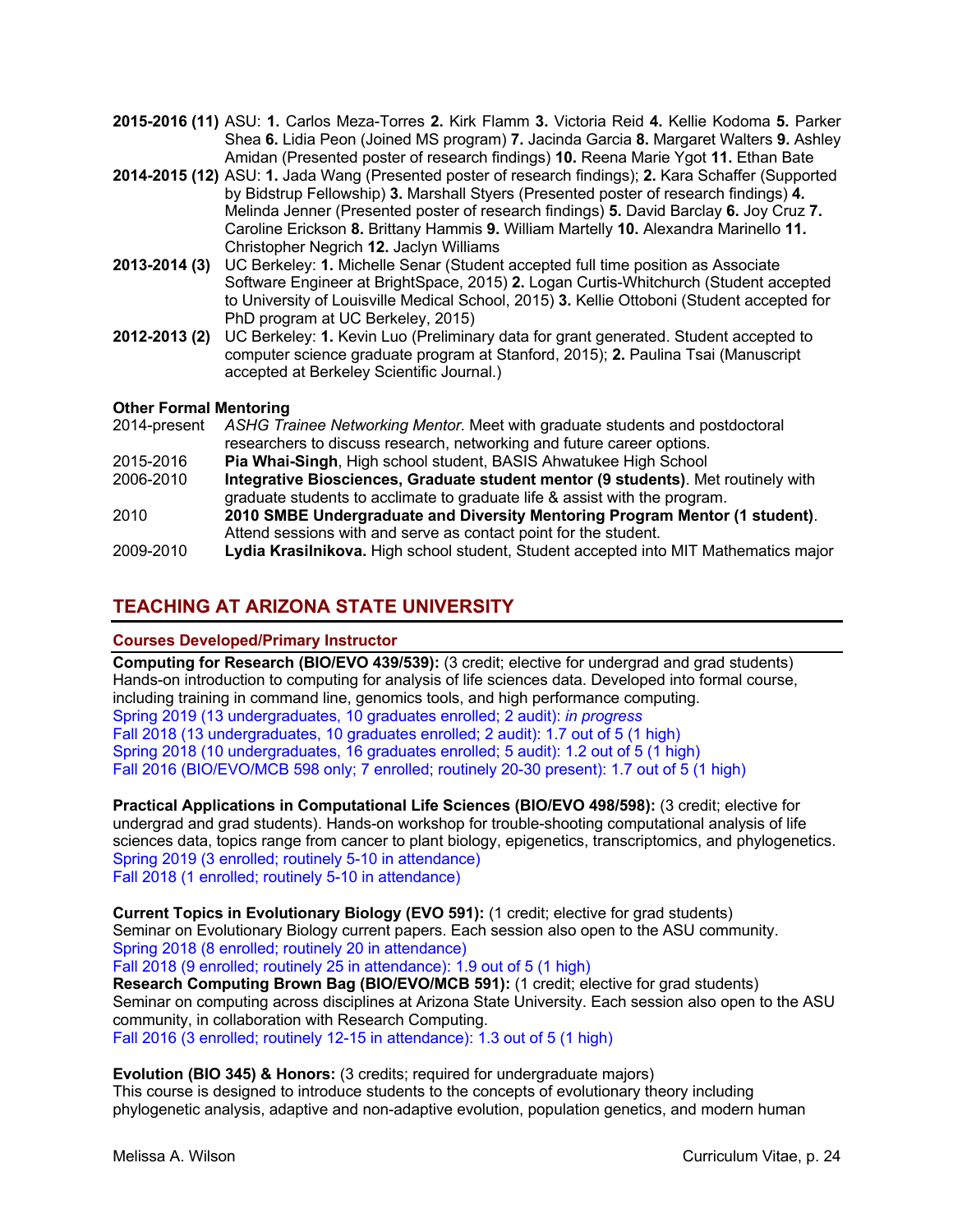evolution. There are two lectures per week, and a series of recitations where students are broken into smaller groups to work on problem solving and critical thinking. For Honors students, I meet separately in an extra recitation session, to read/discuss a book, including a written component. Spring 2017 (384 students): 2.2 out of 5 for course, 1.5 for instructor (1 high) Spring 2016 (340 students): 1.7 out of 5 for course, 1.4 for instructor (1 high) Spring 2015 (322 students): 1.9 out of 5 for course, 1.7 for instructor (1 high; Dept-wide average is 1.9)

**Topic: Evolution and Medicine Visiting Speaker Recitation (BIO/ASM 394):** (1 credit; elective) Meeting with Evolution and Medicine seminar speakers and discussing research.

Fall 2018 (4 students): 1 out of 5 (1 high)

**Research Areas of Evolution (EVO 610):** (1 credit; required for Evolutionary Biology grad students) Overview of research areas in Evolution.

Spring 2019 (9 students): *in progress* Fall 2018 (9 students): 1.6 out of 5 (1 high) Spring 2018 (6 students): 1.6 out of 5 (1 high) Fall 2017 (9 students): 1.6 out of 5 (1 high) Spring 2017 (10 students): 1.5 out of 5 (1 high) Fall 2016 (5 students): 1.7 out of 5 (1 high)

#### **Decoding Sex (BIO 494/BIO 598):** (3 credits; undergraduate/graduate elective)

This course covers the evolution of sex determination mechanisms across plants and animals. We will ask how separate sexes evolved, study the range of sex determination mechanisms, investigate why some species have only two sexes (and why some have more!), learn about the effects of sexual selection, and delve into the unique features of genetic sex determination. We will cover modern sequencing technology and its uses for studying sex chromosome divergence and diversity, including introduction to command line programming. Finally, we will discuss common misunderstandings about biological sex, gender identity, and sexual orientation. The course is discussion-based, evaluations throughout the semester include presentations and extensions of course material, and essays, all of which are evaluated by the instructor, and by peers.

Fall 2015 (17 students): 1.6 out of 5 (1 high; Dept-wide average is 1.9)

**Life Sciences Career Paths Recitation (BIO 189):** (5 lectures; required for undergraduate majors) *Topic: Sex, evolution, and relevance for human health*

Freshmen School of Life Sciences students participate in an overview of the opportunities for and complexities of biological research including comparative genomics, evolution, and sex-biased health. Fall 2015 (19 students): No instructor evaluations

**Undergraduate Research (MIC/MBB/BIO 495)** (1-3 credits; undergraduate elective) *Supervised research in biology/microbiology/molecular biosciences and biotechnology.*  Fall 2014-present: No instructor evaluations

### **Guest Lectures**

|            | Guest lecturing is an important way to support I routinely contribute to courses taught by other faculty                  |
|------------|---------------------------------------------------------------------------------------------------------------------------|
|            | across ASU. When possible, I contribute to other courses taught across the University.                                    |
| April 2018 | NSF GRF Writing Course (BIO 598): Guest Lecture (1) - "Evaluating NSF graduate                                            |
|            | fellowships"                                                                                                              |
| Apr 2018   | Advanced Molecular and Cellular Biology II (MCB 556): Guest Lecture (1) - "Plant<br>and animal sex chromosome evolution." |
| Feb 2018   | Science Communication (BIO 591): Guest Lecture (1) - "Social Media communication."                                        |
| Apr 2017   | Advanced Molecular and Cellular Biology II (MCB 556): Guest Lecture (1) - "Plant<br>and animal sex chromosome evolution." |
| Sep 2016   | Principles of Evolution (EVO 601): Guest Lecture (1) - "Absence of recombination"                                         |
| Sep 2016   | Human Genetics (ASM/BIO 546): Guest Lectures (2) - "Human population genetics" &<br>"Tests of selection"                  |
| Apr 2016   | Advanced Molecular and Cellular Biology II (MCB 556): Guest Lecture (1) - "Plant<br>and animal sex chromosome evolution." |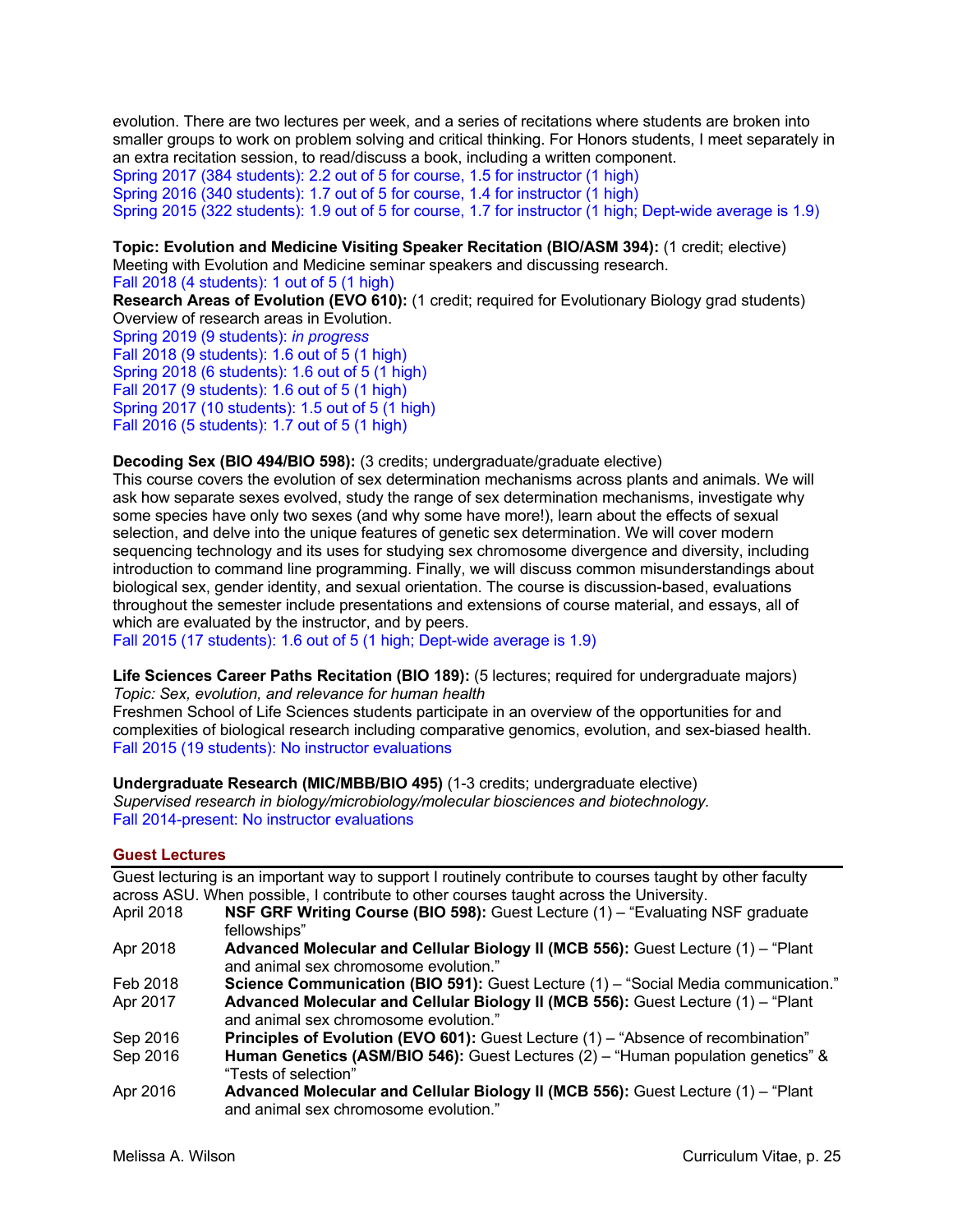- Feb 2016 **Research Topics in Evolution (EVO 610):** Guest Lecture (1) "Evolution of sex determination mechanisms."
- Oct 2015 **Life Sciences Career Paths (BIO 189):** Guest Lectures (2) "Disciplines in the life sciences, career paths, courses and research opportunities: learn to code."
- Sep 2015 **NSF GRF Writing Course (BIO 598):** Guest Lecture (1) "Evaluating NSF graduate fellowships"
- Oct 2014 **Principles of Evolution (EVO 601):** Guest Lecture (1) "Genomics of sex determination"
- Oct 2014 **Organic Evolution (BIO 345):** Guest Lecture (1) "Hominid evolution, continuing evolution in modern humans, and medical relevance"
- Nov 2014 **Human Genetics (ASM/BIO 546):** Guest Lecture (1) "Adaptive Evolution"

# **TEACHING EXPERIENCE PRIOR TO ARIZONA STATE UNIVERSITY**

### **University of California-Berkeley**

| <b>Fall 2013</b> | Integrative Biology Honors Research Project, Primary Research Mentor                  |
|------------------|---------------------------------------------------------------------------------------|
| <b>Fall 2013</b> | Comparative Literature R1B: Misplaced Identities, Guest Lecture, "Scientific Writing" |
| <b>Fall 2013</b> | Bioengineering Undergraduate Design Research, Primary Research Mentor                 |
| Spring 2013      | Statistical Genomics, Guest Lecture, "Bioinformatics Methods & Accessing Data"        |

### **Berkeley High School, Guest Lectures**

Spring '12,'13 Introduction to phylogenetic interpretation and analysis.

### **The Pennsylvania State University**

| Jun 2010         | Guest Lecturer, Introduction to Health and Human Sexuality, "Comparative Sexuality" |
|------------------|-------------------------------------------------------------------------------------|
| Apr 2010         | Guest Lecturer, Molecular Evolution, "Male Mutation Bias"                           |
| <b>Fall 2006</b> | Teaching Assistant, Calculus and Biology I, Weekly recitations, proctor/grade exams |
| 2006-2007        | Introductory Physiology, Exam Proctor                                               |
|                  |                                                                                     |

### **State College High School, Graduate Students as Teachers in Biotechnology**

2006-2010 Taught hands on biotechnology, molecular biology and evolution annually to high school students in a week-long and day-long courses, 2010 program organizer

#### **Creighton University**

| Spring 2005 | Teaching Assistant, Multi-variable Calculus |  |
|-------------|---------------------------------------------|--|
|             |                                             |  |

2001-2005 Tutor, Mathematics department, Geometry through Multivariable Calculus

# **TEACHING TRAINING COURSES**

| Sept 2014  | "Peer-learning in the classroom"                              |
|------------|---------------------------------------------------------------|
| Sept 2014  | "Demofest at ASU: Innovating Teaching Practices"              |
| Sept 2014  | "Digital Portfolios at ASU"                                   |
| Sept 2014  | "Web-Conferencing: Engaging Your Students in Real Time!"      |
| March 2012 | "Preparing Future Faculty: How to Teach a Large Course"       |
| March 2012 | "Assessment of Teaching and Learning"                         |
| Feb 2012   | "Strategies for Grading Efficiently and Effectively"          |
| April 2010 | "Hybrid Class Designs as a Way to Maximize Student Learning"  |
| April 2010 | "Graduate Instructor 102: Beyond the Basics of Course Design" |
| April 2010 | "Making General Education Courses Relevant"                   |
|            |                                                               |

# **ORGANIZATIONS & AFFILIATIONS**

|              | 2016-present American Genetic Association                                      |
|--------------|--------------------------------------------------------------------------------|
|              | 2015-present International Society for Evolutionary Medicine and Public Health |
|              | 2012-present American Society of Human Genetics                                |
| 2007-present | Society for Molecular Biology and Evolution                                    |
| 2006-present | Society for the Study of Evolution                                             |
| 2015-2016    | International Primatological Society                                           |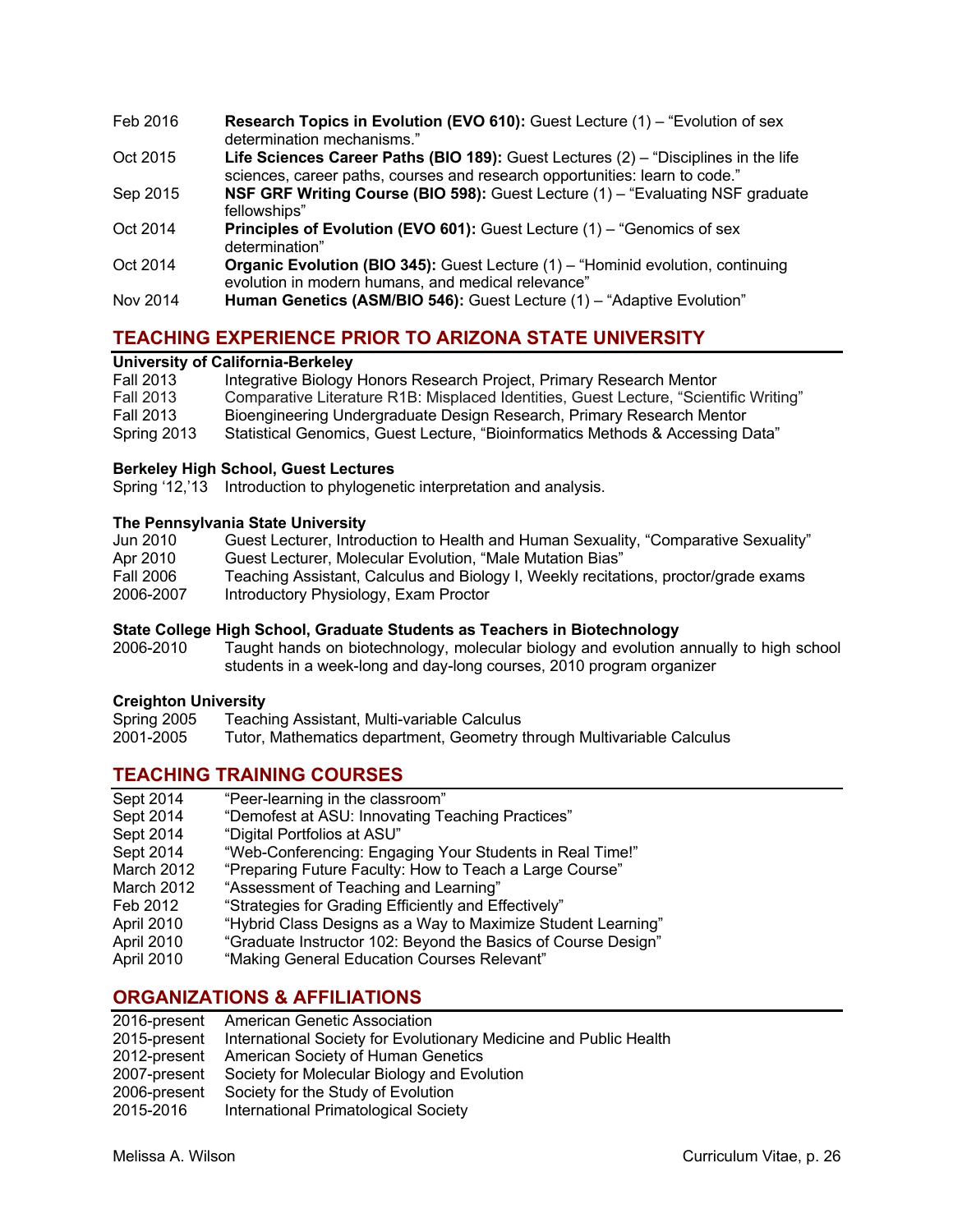inducted 2002 Pi Mu Epsilon: Honorary National Mathematics Society

# **PROFESSIONAL DEVELOPMENT**

- Mar 2016 "CV preparation for Tenure and Promotion" by CLAS, ASU
- Apr 2015 "Preparing for the Tenure Review" by CLAS, ASU
- Apr 2015 "Lunch with the Dean" by CLAS, ASU
- Apr 2015 "Developing a Three-Year Plan" by CLAS, ASU
- Feb 2015 "Jumping into the Mix: How to Tackle Grant or Fellowship Proposals" by CLAS, ASU
- Nov 2014 "Article Driven Research" by CLAS, ASU
- Nov 2014 "Lunch with the Dean" by CLAS, ASU
- Nov 2014 "What I Wish I Knew Then: Advice from Seasoned Colleagues" by CLAS, ASU<br>Oct 2014 "Writing & Designing NSF Proposals" by Grant Training Center
- "Writing & Designing NSF Proposals" by Grant Training Center
- Sep 2014 "OKED New Faculty Workshop" by Knowledge Enterprise Development, ASU
- Sep 2014 "Prepping for Class at ASU" by CLAS, ASU
- Sep 2014 "Understanding ASU and the Culture of your Department" by CLAS, ASU
- Sep 2014 "Writing & Designing NIH Proposals" by Grant Training Center

# **SCIENCE OUTREACH AND ENGAGEMENT**

| Ongoing | <b>Science communication, Regular contributor at Ask a Biologist, for K-12 students.</b>  |
|---------|-------------------------------------------------------------------------------------------|
|         | Podcast interview: https://askabiologist.asu.edu/explore/monster-dna.                     |
|         | DNA extraction (65,011 views): https://askabiologist.asu.edu/activities/banana-dna        |
|         | Breaking proteins (861 views): https://askabiologist.asu.edu/activities/breaking-proteins |
| Ongoing | Science communication, Regular science and academic posts, and follow-up discussion,      |
|         | at mathbionerd.blogspot.com.                                                              |
| Ongoing | March Mammals Madness, Biology & ecology, mammal, and natural history education           |
|         | Mar 2020, Wilson and Stone assembled and shared genetics facts.                           |
|         | Mar 2019, Wilson and Stone assembled and shared genetics facts.                           |
|         | Used as a teaching tool in to reach over 250,000 students this year.                      |
|         | Mar 2018, Wilson Sayres and Stone assembled and shared genetics facts.                    |
|         | Mar 2017, Wilson Sayres and Stone shared genetics facts; narrated a battle.               |
|         | Mar 2016, Wilson Sayres and Stone Lab compiled and shared genetics information            |
| Ongoing | <b>SACNAS: Advancing Chicano/Hispanic and Native Americans in Science</b>                 |
|         | Feb 2017, Graduate School Panelist                                                        |
|         | Jan 2016, Introduction To Command Line Lesson                                             |
|         | Nov 2015, Inspiring Science Career Paths Panelist                                         |
| Ongoing | ASU School of Life Sciences Homecoming Booth,                                             |
|         | Nov 2018, Extracting Banana DNA; More than 1000 visitors                                  |
|         | Oct 2017, Extracting Banana DNA; More than 1000 visitors                                  |
|         | Oct 2016, Extracting Banana DNA; More than 1000 visitors                                  |
|         | Sep 2015, Vaccine awareness. 800-1000 visitors.                                           |
| Ongoing | Open Door organizer/participant, Arizona State University, 15,000 people yearly           |
|         | Feb 2017, Ran two hours of narrated mammal battles for March Mammals Madness.             |
|         | Feb 2016, Developed & implemented hands-on DNA extraction.                                |
|         | Feb 2015, Developed & implemented hands-on dog genetics and phylogenetic activities.      |
| Ongoing | Science Panelists, Phoenix ComiCon/FanFusion, Phoenix AZ (>6400 attendees).               |
|         | May 2019                                                                                  |
|         | No it Isn't that Simple: Science of Gender                                                |
|         | Viruses as Treatments: Learning from the Best                                             |
|         | Who's your Daddy? The Science of Forensics                                                |
|         | May 2018                                                                                  |
|         | NASA Twins Study: A Twist in DNA (115 people)                                             |
|         | Captain Kirk: Planting Seeds Across the Galaxy (27 people)                                |
|         | May 2017                                                                                  |
|         | No Controversy to Teach: Climate, Vaccines, & Evolution (59 people)                       |
|         | Building the Future: How to become a STEM professional (43 people)                        |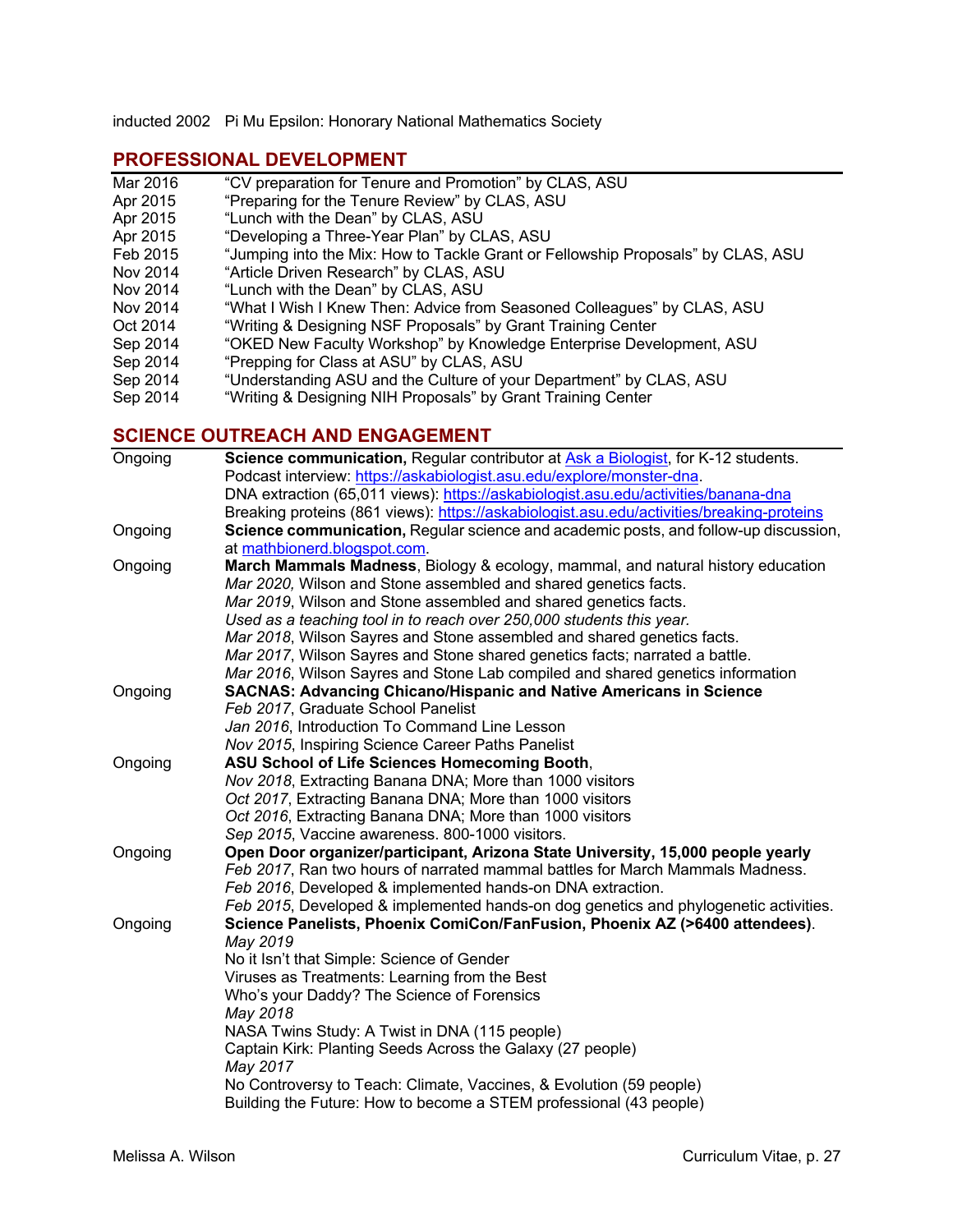|                        | It's Alive: The Science of Frankenstein (74 people)                                                                                                                      |
|------------------------|--------------------------------------------------------------------------------------------------------------------------------------------------------------------------|
|                        | Jun 2016                                                                                                                                                                 |
|                        | X-men, mutations, and you (113 people)<br>Dragon Balls: The Science of Reproduction (42 people)                                                                          |
|                        | Letter to the Gene Editor: Science of DNA Seq (54 people)                                                                                                                |
|                        | May 2015                                                                                                                                                                 |
|                        | Safe Alien Sex (220 people)                                                                                                                                              |
|                        | It's Not a Debate: Evolution, Vaccines, and GMOs (80 people)                                                                                                             |
| Mar 2017               | <b>CompuGirls camp mentors, Wilson Sayres lab trainees served as mentors for 13-17 year</b>                                                                              |
|                        | old girls to recruit to computing careers (Taravella, Valverde-Vesling)                                                                                                  |
| Jun 2016               | Mathematical and Theoretical Biology Institute (MTBI) presenter, Program to                                                                                              |
|                        | increase the number of underrepresented minorities in math and sciences.                                                                                                 |
| May 2016               | I'm A Scientist USA participant and winner, Online public science engagement, Skype                                                                                      |
|                        | with students across the USA: http://heliuma16.imascientist.us/profile/melissasayres/.                                                                                   |
| Apr 2016               | Go Bananas for DNA: National DNA Day activity, Extracting DNA at the library.                                                                                            |
| Apr 2016               | GirlTalk.org, presentation and discussion. Scientific career opportunities discussion                                                                                    |
| Feb 2016               | with Nepalese orphan girls (www.nepalorphanshome.org).<br>Middle School Science Fair Judge, Self Development Academy, Mesa, AZ, 9 lab                                    |
|                        | members.                                                                                                                                                                 |
| Aug 2015               | Are women superior to men? A panel discussion on evolution and sex differences,                                                                                          |
|                        | Invited panelist for public lecture and discussion, Center for Evolution and Medicine.                                                                                   |
| Mar 2015               | Communicating the relevance of human evolution, Invited participant in NESCent                                                                                           |
|                        | working group.                                                                                                                                                           |
| Apr 2014               | @RealScientists curator:                                                                                                                                                 |
| 2011-2014              | http://mathbionerd.blogspot.com/2014/04/my-time-as-real-scientist-realscientists.html<br>Berkeley High School Outreach Organizer, Taught lesson on phylogenetics to high |
|                        | school students; volunteered for the rest of a series of six evolution & forensics lessons.                                                                              |
| March 2013             | Reporting Across the Culture Wars: Engaging Media on Evolution, Invited participant                                                                                      |
|                        | in NESCent catalysis group.                                                                                                                                              |
| 2007-2011              | Girl Scout Workshop Chair, Initiated, organized and developed infrastructure for a bi-                                                                                   |
|                        | annual science outreach workshop, serving 50 7 <sup>th</sup> -12 <sup>th</sup> grade Girl Scouts each workshop.                                                          |
|                        | Chaired for 3 years, then served as training co-chair for 1 year.                                                                                                        |
| 2010                   | USA Science and Engineering Festival, National GWIS Coordinator, Develop and                                                                                             |
|                        | implement an interactive scientific activity for approximately 10,000 participants.                                                                                      |
| 2007, '08, '10         | Pennsylvania Junior Academy of Science Research Presentation Judge                                                                                                       |
| 2010                   | The Pennsylvania State University Undergraduate Exhibition Poster Judge                                                                                                  |
| 2009-2011<br>2009      | Women in the Sciences and Engineering Internal Advisory Board member<br>WISE Week Day Camp Workshop Volunteer, "Engineering: Designing Possibilities"                    |
| 2008-2009              | Bioinformatics and Genomics Research Club Coordinator, Initiated and organized                                                                                           |
|                        | monthly graduate student research presentations.                                                                                                                         |
| 2008                   | Pennsylvania Junior Science & Humanities Symposium (PA-JSHS) Poster Judge                                                                                                |
| 2008                   | Tyrone Science Day Organizer, Designed/ran "Dragon Genetics" workshop for 175 first                                                                                      |
|                        | grade students in Tyrone school district, Pennsylvania.                                                                                                                  |
| 2008                   | WISE Week Day Camp Workshop Coordinator, "Dragon Genetics" for 12 <sup>th</sup> grade                                                                                    |
| 2008-2010              | Inside the Scientist's Studio coordinator, GWIS, Penn State University                                                                                                   |
| 2007-2010              | Graduate Women in Science Voices conference committee member, 2009-10 chair                                                                                              |
| 2007                   | WISE Week Day Camp Program Assistant, Women in the Sciences and Engineering                                                                                              |
| 2007-2009              | Graduate Women in Science, Nu chapter president                                                                                                                          |
| 2007-2009<br>2006-2007 | Commission for Women, Marketing committee chair, co-chair, Penn State University                                                                                         |
|                        | Graduate Women in Science, Nu chapter vice president                                                                                                                     |

# **PUBLIC LECTURES** (14 Total)

14. **Public lecture**, Arizona Bioethics Network, webinar, *Aug 2019*

- 13. **Public lecture**, AZ Celebrates The 19th Amendment, ASU West, Glendale, AZ, *Aug 2018*
- 12. **Public lecture**, Salon of the Senses, Paradise Valley, AZ, *May 2018*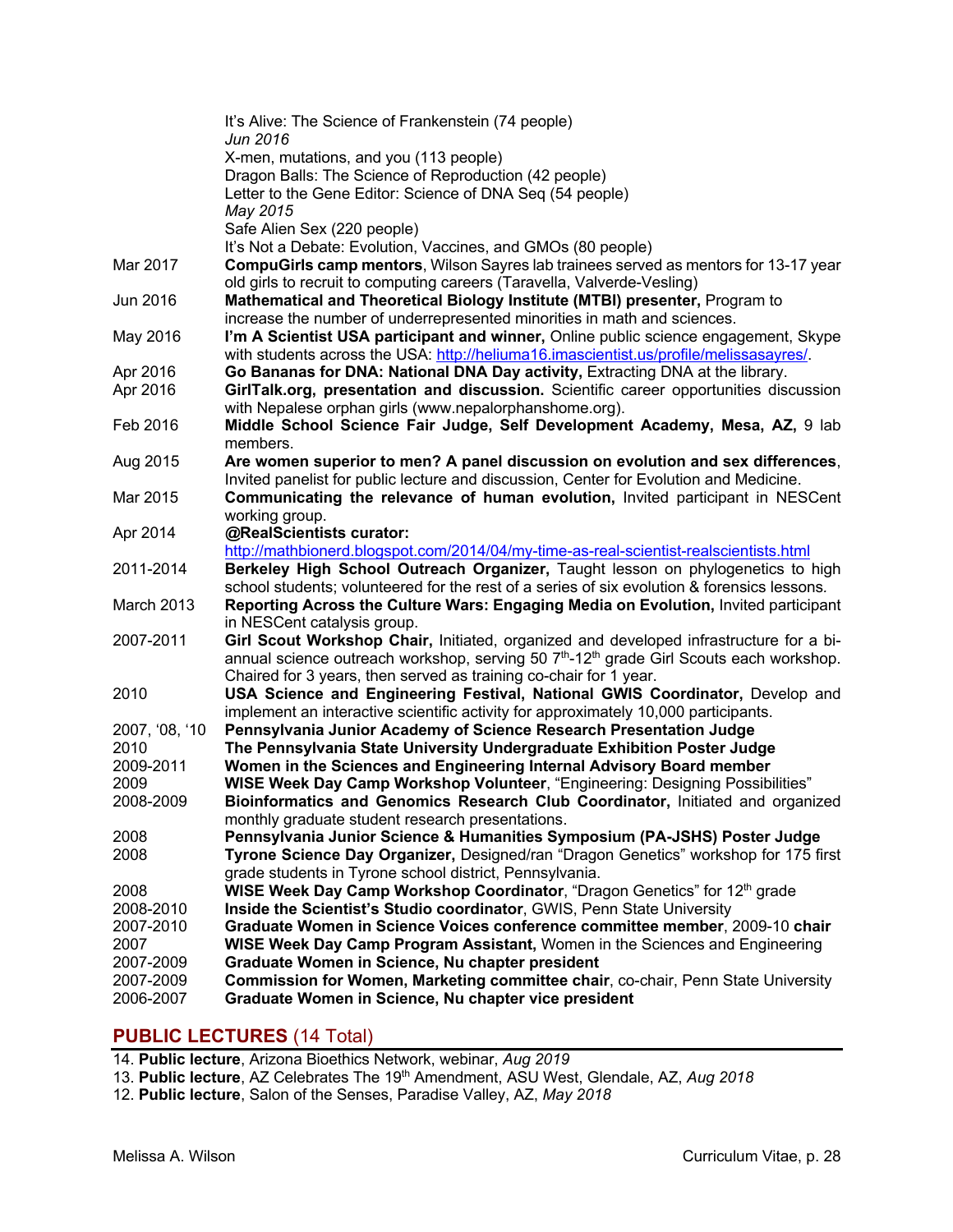- 11. **Public lecture**, Rio Verde-ASU lecture series, Rio Verde, AZ, *Jan 2018*
- 10. **Public lecture**, ASU Emeritus College lecture series, Tempe, AZ, *Nov 2017*
- 9. **Public lecture**, Wiseguise, Scottsdale, AZ, *Apr 2017*
- 8. **Public lecture**, Secular Day at the Capitol, Arizona State Capitol, Phoenix, AZ, *Mar 2017*
- 7. **Public lecture**, Salon of the Senses, Paradise Valley, AZ, *Mar 2017*
- 6. **Public lecture**, Arizona State Legislature, Arizona State Capitol, Phoenix, AZ, *Mar 2017*
- 5. **Public lecture**, Data Science Phoenix, Tempe, AZ, *Jul 2016*
- 4. **Public lecture**, hosted by Salon of the Senses & Biodesign Institute, Tempe, AZ, *July 2015*
- 3. **Public lecture**, hosted by the Bay Area Skeptics, Berkeley, CA, *Aug 2013*
- 2. **Public lecture***,* hosted by Graduate Women in Science Omicron Chapter, Bethesda, MD, *Jun 2013*
- 1. **Public lecture***,* hosted at Creighton University. Omaha, NE *Oct 2007*

### **SCIENCE IN THE MEDIA**

| 2019 | The Atlantic: A breakthrough in the mystery of why women get so many autoimmune diseases                                                                           |
|------|--------------------------------------------------------------------------------------------------------------------------------------------------------------------|
|      | NIH Reporter front page: Sex chromosomes can trade DNA in two places                                                                                               |
|      | Information (Danish newspaper): Intelligence and Race                                                                                                              |
|      | ASU Now DNA Day: The future of DNA is unfolding now                                                                                                                |
|      | Scholastic Pathways Magazine Profile: The Gene Detective                                                                                                           |
|      | Gizmodo, What's the Least Useful Body Part?                                                                                                                        |
|      | Arizona PBS Catalyst series (Video): Gila monster genomes                                                                                                          |
| 2018 | 105 Experts, Motherboard, "105 Experts: What Scares and Inspires You?"                                                                                             |
|      | Smithsonian Magazine interview, "Earliest mammals kept their cool with descended testicles"                                                                        |
|      | New York Times expert about evolution of the Y chromosome in "Secrets of the Y chromosome"                                                                         |
| 2017 | Family and DNA with ASU Now: "Tips for surviving family table talk this Thanksgiving"                                                                              |
|      | Expert geneticist, Univision, Daniela Zavala: "Pruebas genéticas permiten determinar la<br>vulnerabilidad a enfermedades hereditarias" (Television: Video)         |
|      | Quoted in "Did we come from pigs" by Steph Yin about human genetics for The Outline.                                                                               |
|      | Radio interview on "The Science Show" with Robyn Williams on ABC: Gila monster may reveal                                                                          |
|      | evolution of sex chromosomes.                                                                                                                                      |
|      | Featured nominee for "BadAss women of ASU"                                                                                                                         |
|      | Interviewed about sex and gender for Idea Spermatheca by Caitlin E McDonough.                                                                                      |
|      | Featured guest discussing genetics and sex on Reality Trip with Ben Fama Jr. (Video Podcast).                                                                      |
| 2016 | Discussing accuracy of personalized genomics on ABC 15 news television.                                                                                            |
|      | Arizona's Adorable Monster by Ed Yong in The Atlantic.                                                                                                             |
|      | Expert reference for article about giraffe speciation for <b>Scholastic Math</b> .                                                                                 |
|      | Research on male mutation bias featured in ASUNow.                                                                                                                 |
|      | Research on anole speciation featured in Anole Annals.                                                                                                             |
|      | News stories about Gila monster research project: Cronkite News Arizona PBS (video).                                                                               |
|      | Career path for Dr. Wilson Sayres for Ask a Biologist.                                                                                                             |
|      | Monster DNA for Ask a Biologist.                                                                                                                                   |
|      | News stories about publication on X-Y chromosome swapping: ASU news (news article); Picked<br>up by 17 news outlets.                                               |
|      | Featured in NatureJobs, The Faculty series: Applying for grants, by Viviane Callier.                                                                               |
| 2015 | Research coverage about our research on microchimerism and maternal health by journalists at<br>The New York Times, National Geographic, The Smithsonian Magazine. |
|      | Our research: "Human Sex Chromosomes are Sloppy DNA Swappers", by Viviane Callier.                                                                                 |
|      | Interviewed by Ed Yong from National Geographic as an expert about temperature-dependent<br>and genetic sex determination in bearded dragons.                      |
|      | Interviewed about my research, graduate experience, training, and academic life for the Rock Your                                                                  |

Research podcast series.